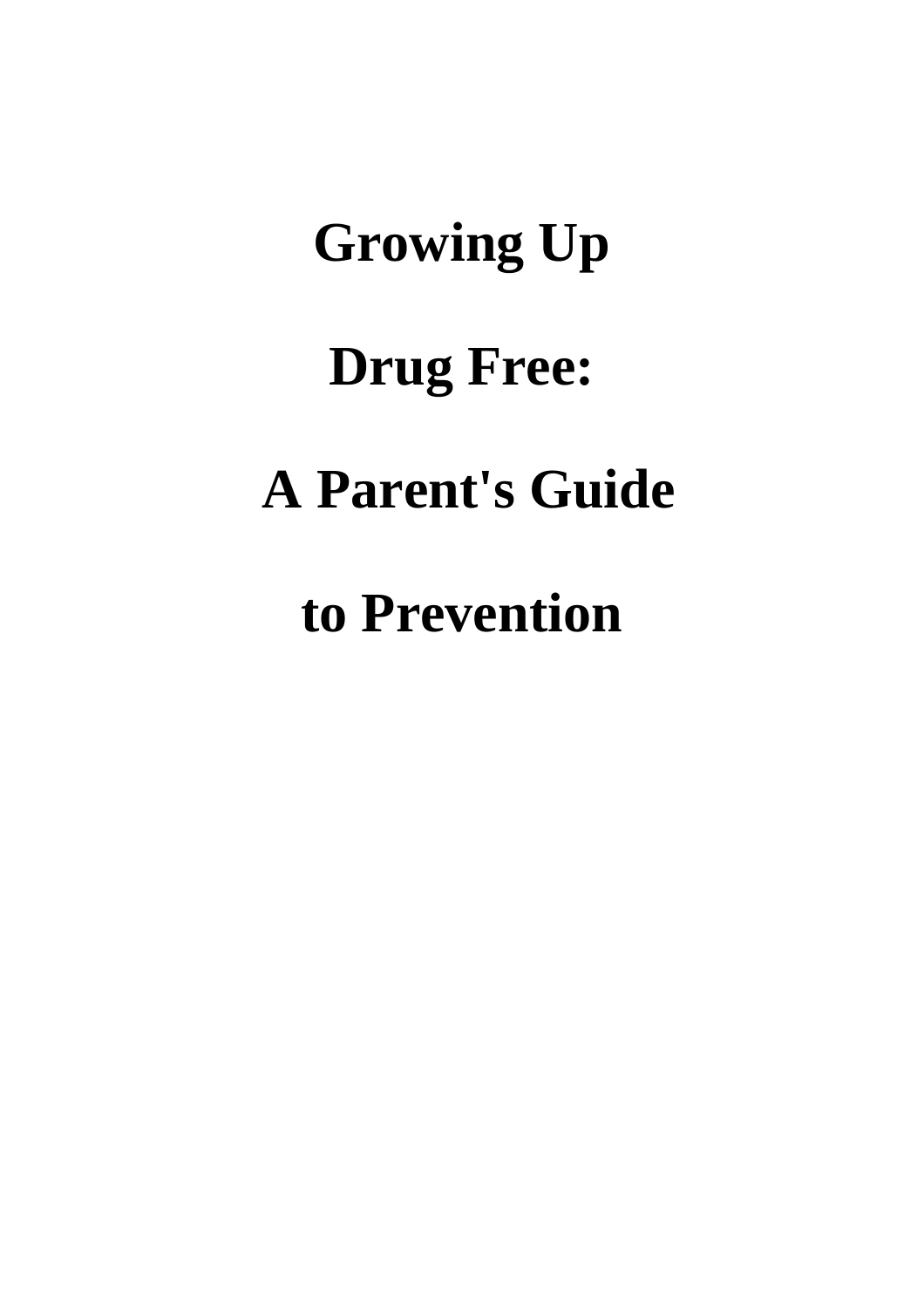## TABLE OF CONTENTS

| <b>INTRODUCTION</b>                      | 4  |
|------------------------------------------|----|
| <b>TEACHING VALUES</b>                   | 4  |
| <b>SETTING AND ENFORCING RULES</b>       | 6  |
| <b>GETTING THE FACTS</b>                 | 6  |
| <b>CHILDREN AND ALCOHOL</b>              | 7  |
| <b>FACTS ON TOBACCO</b>                  | 8  |
| TALKING WITH AND LISTENING TO YOUR CHILD | 11 |
| <b>COMMUNICATION TIPS</b>                | 12 |
| <b>PRESCHOOLERS</b>                      | 14 |
| KINDERGARDEN-GRADE 3                     | 15 |
| <b>GRADES 4-6</b>                        | 17 |
| <b>GRADES 7-9</b>                        | 19 |
| <b>GRADES 10-12</b>                      | 22 |
| <b>SCHOOL-PARENT COOPERATION</b>         | 26 |
| PARENT-COMMUNITY ACTIVITIES              | 27 |
| PARENT SUPPORT GROUPS                    | 27 |
| <b>ALCOHOL</b>                           | 29 |
| <b>TOBACCO</b>                           | 30 |
| <b>CANNABIS</b>                          | 31 |
| <b>INHALANTS</b>                         | 32 |
| <b>COCAINE</b>                           | 33 |
| <b>OTHER STIMULANTS</b>                  | 33 |

### PARENT SUPPORT GROUPS (CONT.)

DEPRESSANTS 34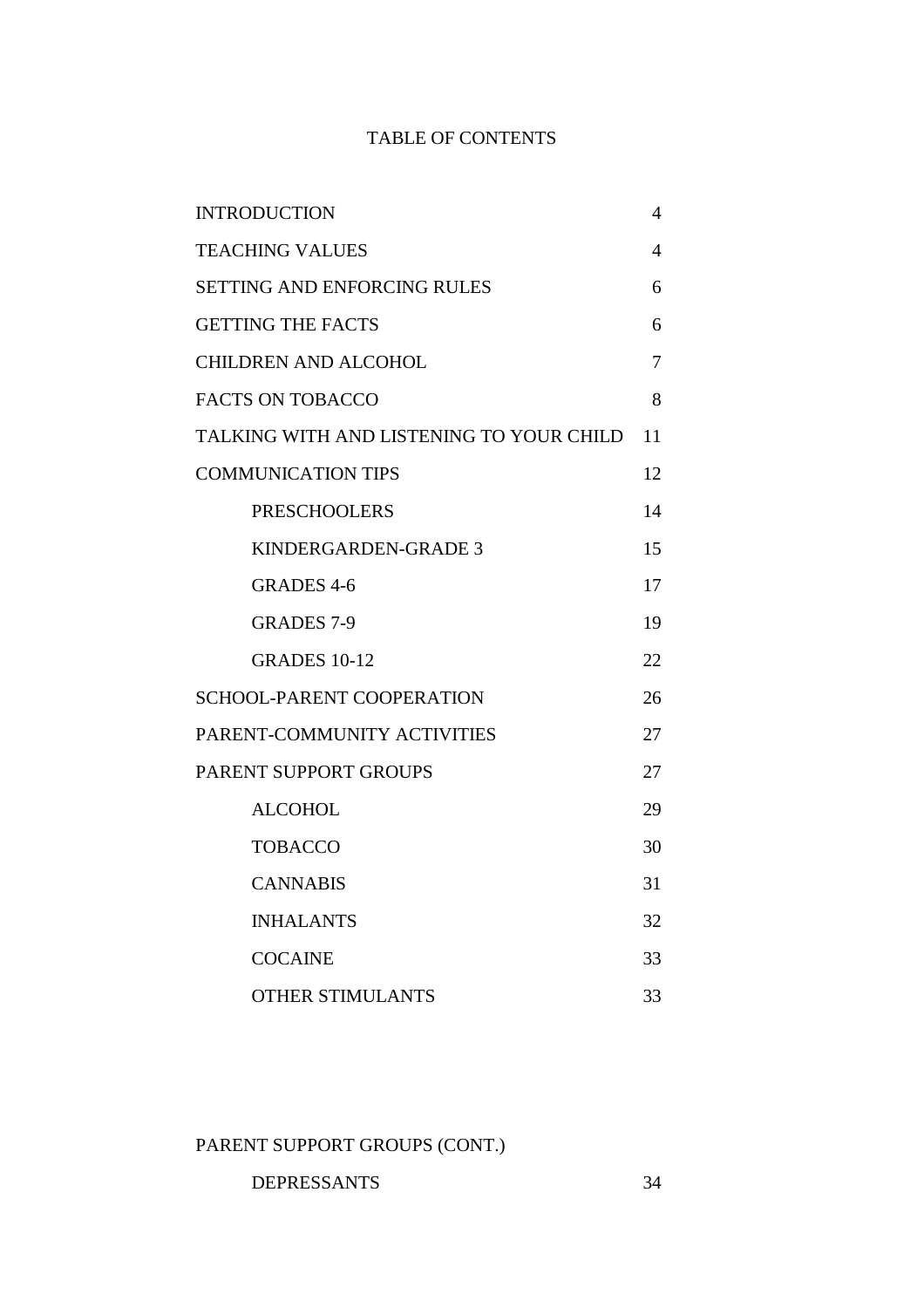| <b>HALLUCINOGENS</b>              | 35 |
|-----------------------------------|----|
| <b>NARCOTICS</b>                  | 36 |
| <b>DESIGNER DRUGS</b>             | 38 |
| <b>ANABOLIC STEROIDS</b>          | 39 |
| WHERE TO GET INFORMATION AND HELP | 40 |
| <b>GENERAL READING LIST FOR</b>   |    |
| <b>PARENTS</b>                    | 44 |
| ELEMENTARY SCHOOL CHILDREN        | 45 |
| <b>SECONDARY SCHOOL CHILDREN</b>  | 46 |
| <b>VIDEOS</b>                     | 47 |
| <b>REFERENCES</b>                 | 47 |
| <b>ACKNOWLEDGMENTS</b>            | 50 |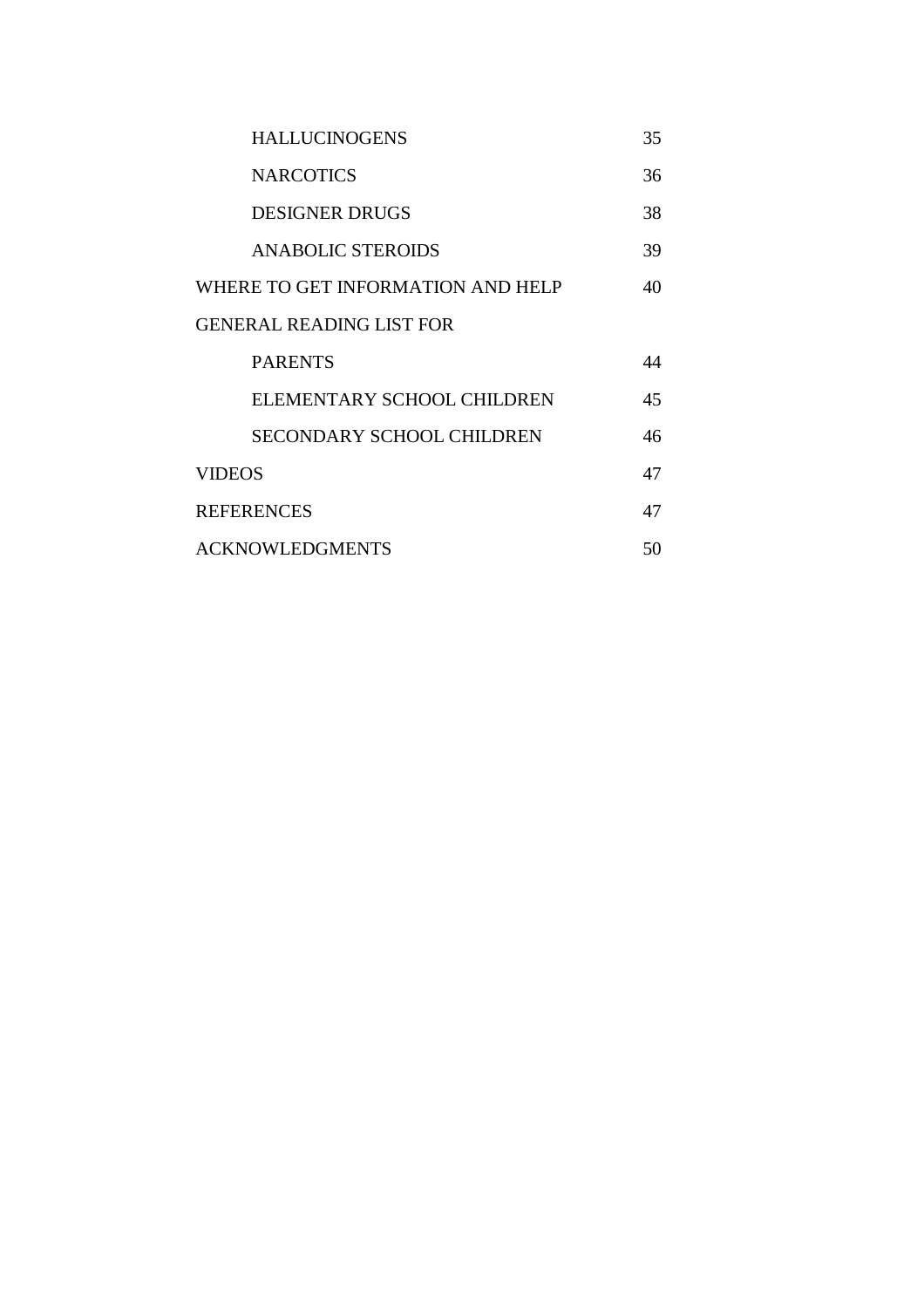#### **INTRODUCTION**

Child rearing is one of the most important tasks anyone ever performs, and the one for which there is the least preparation. Most of us learn how to be parents through on-the-job training and by following the example that our parents set. Today the widespread use of alcohol and other drugs subjects our children, families, and communities to pressures unheard of 30 or 40 years ago. Frankly, many of us need help to deal with this frightening threat to our children's health and well-being. Recent surveys show that we are making progress in our national battle against some drugs. Casual use is declining, attitudes are changing, and we know more about what works to prevent drug use by our young people.

As parents, we can build on that progress in our own families by having strong, loving relationships with our children, by teaching standards of right and wrong, by setting and enforcing rules for behavior, by knowing the facts about alcohol and other drugs, and by really listening to our children.

#### **TEACHING VALUES**

Every family has expectations of behavior that are determined by principles and standards. These add up to "values." Children who decide not to use alcohol or other drugs often make this decision because they have strong convictions against the use of these substances-convictions that are based in a value system. Social, family, and religious values give young people reasons to say no and help them stick to their decisions.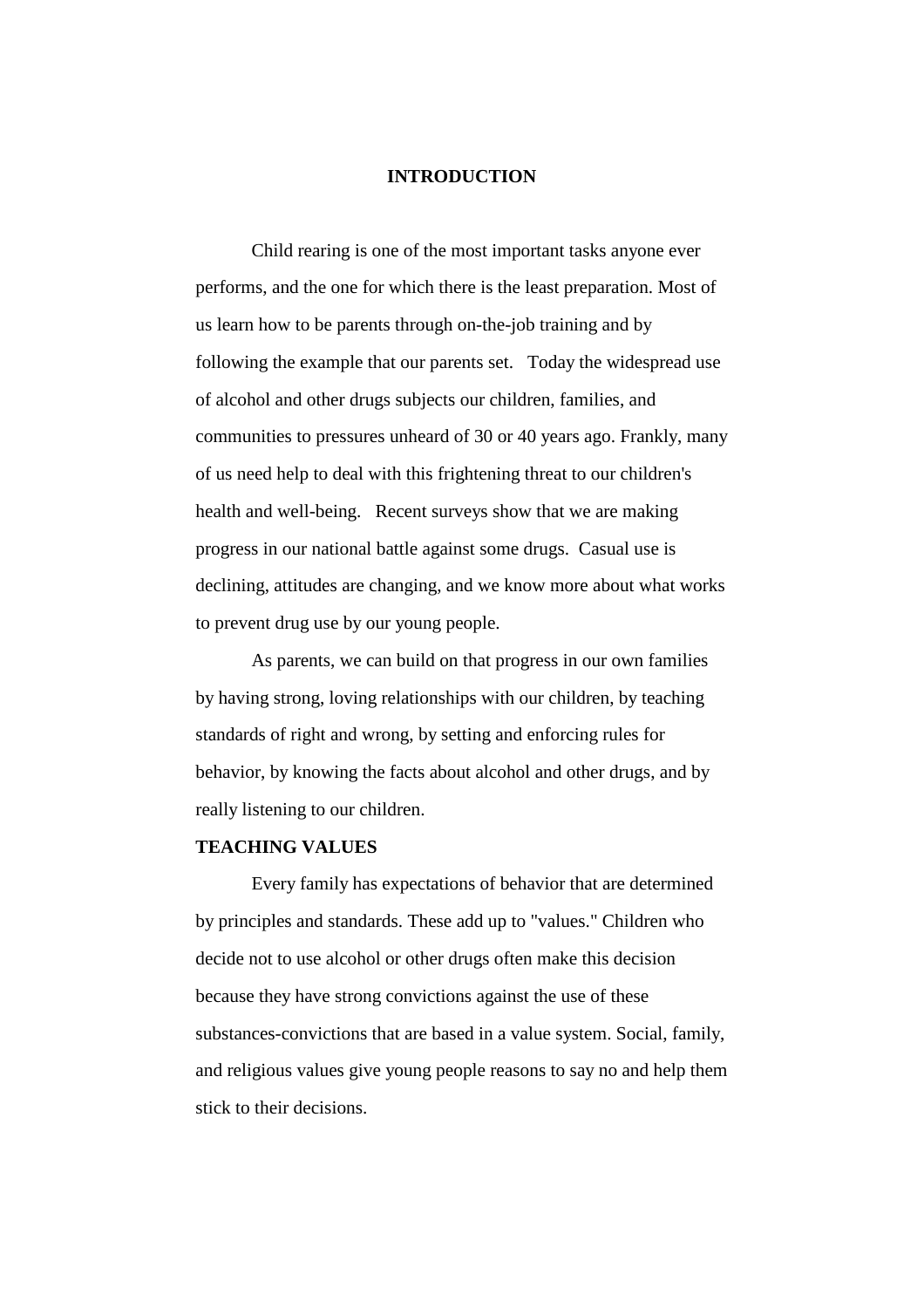Here are some ways to help make your family's values clear:

- Communicate values openly. Talk about why values such as honesty, self-reliance, and responsibility are important, and how values help children make good decisions. Teach your child how each decision builds on previous decisions as one's character is formed, and how a good decision makes the next decision easier.
- Recognize how your actions affect the development of your child's values. Simply stated, children copy their parents' behavior. Children whose parents smoke, for example, are more likely to become smokers. Evaluate your own use of tobacco, alcohol, prescription medicines, and even over-the-counter drugs. Consider how your attitudes and actions may be shaping your child's choice about whether or not to use alcohol or other drugs. This does not mean, however, that if you are in the habit of having wine with dinner or an occasional beer or cocktail you must stop. Children can understand and accept that there are differences between what adults may do legally and what is appropriate and legal for children. Keep that distinction sharp, however. Do not let your children be involved in your drinking by mixing a cocktail for you or bringing you a beer, and do not allow your child to have sips of your drink.
- Look for conflicts between your words and your actions. Remember that children are quick to sense when parents send signals by their actions that it's all right to duck unpleasant duties or to be dishonest. Telling your child to say that you are not at home because a phone call comes at an inconvenient time is, in effect, teaching your child that it is all right to be dishonest.
- Make sure that your child understands your family values. Parents assume, sometimes mistakenly, that children have "absorbed" values even though they may be rarely or never discussed. You can test your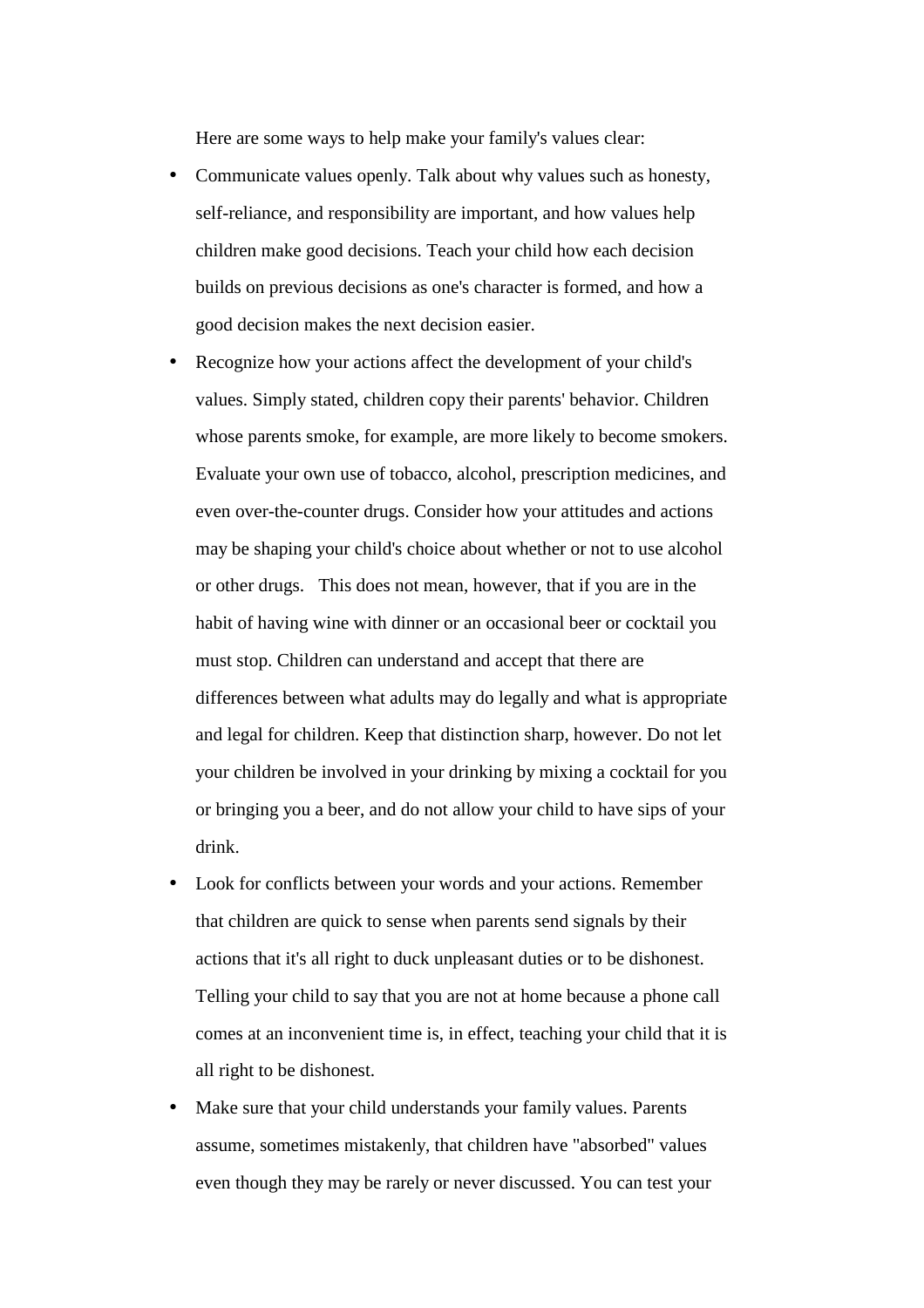child's understanding by discussing some common situations at the dinner table; for example, "What would you do if the person ahead of you in line at the theater dropped a dollar bill?"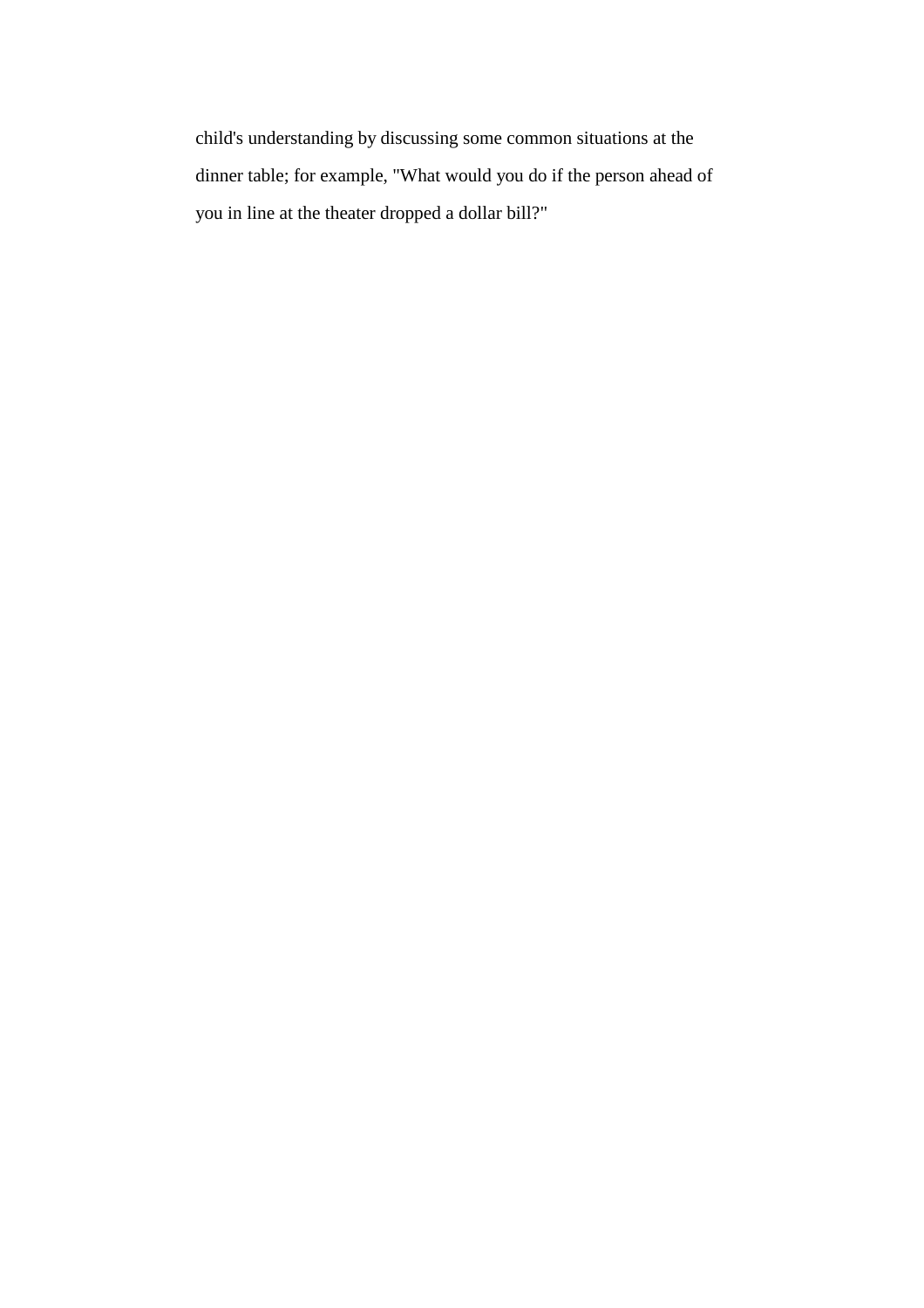# **SETTING AND ENFORCING RULES AGAINST THE USE OF ALCOHOL AND OTHER DRUGS**

As parents, we are responsible for setting rules for our children to follow. When it comes to alcohol and other drug use, strong rules need to be established to protect the well-being of a child. Setting rules is only half the job, however; we must be prepared to enforce the penalties when the rules are broken.

- Be specific. Explain the reasons for the rules. Tell your child what the rules are and what behavior is expected. Discuss the consequences of breaking the rules: what the punishment will be, how it will be carried out, how much time will be involved, and what the punishment is supposed to achieve.
- Be consistent. Make it clear to your child that a no-alcohol/no-druguse rule remains the same at all times-in your home, in a friend's home, anywhere the child is.
- Be reasonable. Don't add new consequences that have not been discussed before the rule was broken. Avoid unrealistic threats such as, "Your father will kill you when he gets home." Instead, react calmly and carry out the punishment that the child expects to receive for breaking the rule.

#### **GETTING THE FACTS**

As parents, we need to know about alcohol and other drugs so that we can provide our children with current and correct information. If we have a working knowledge of common drugs--know their effects on the mind and body, and the symptoms of their use we can discuss these subjects intelligently with our children. In addition, well informed parents are better able to recognize if a child has symptoms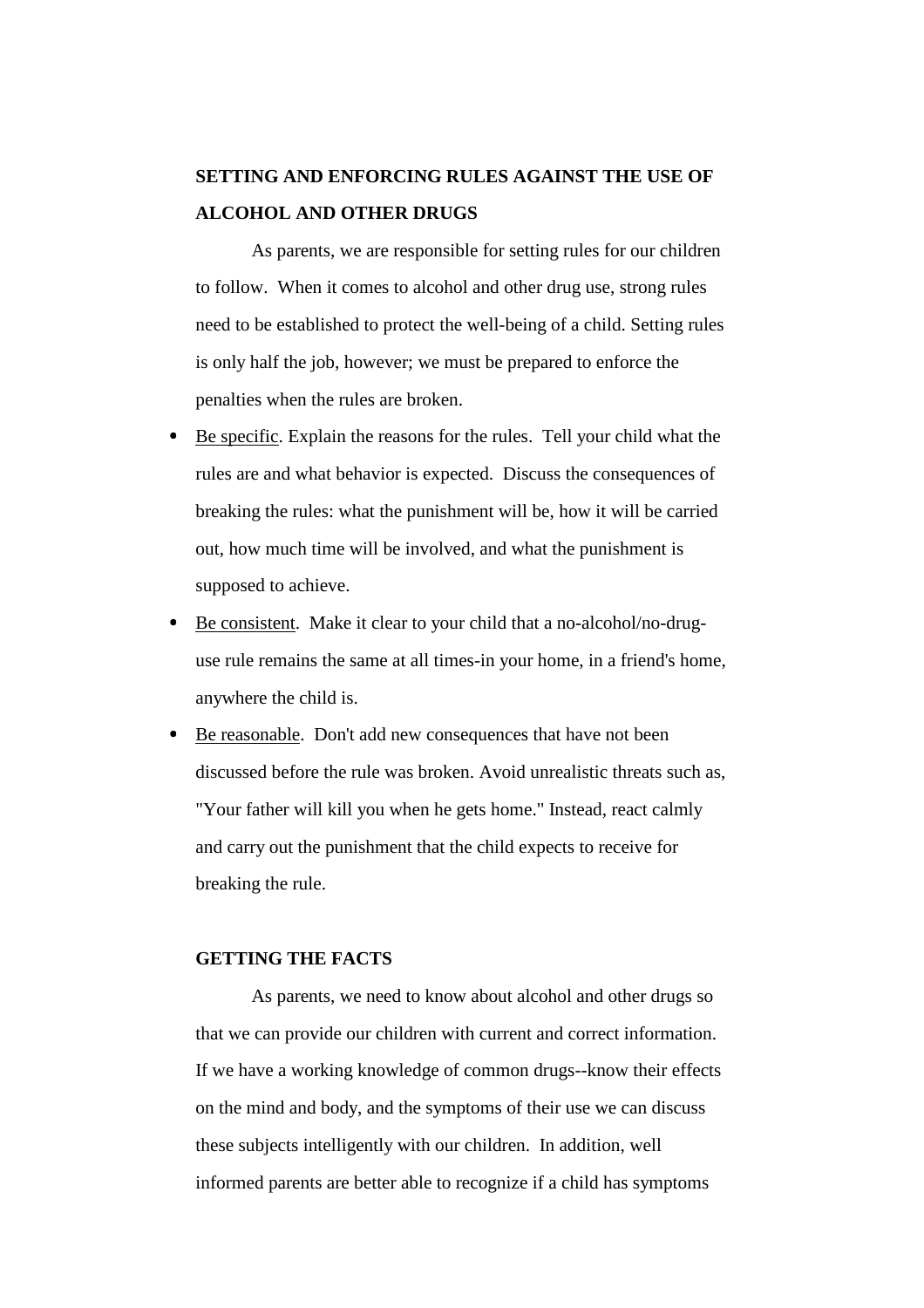of alcohol or drug-related problems: At a minimum, you should:

- know the different types of drugs and alcohol most commonly used and the dangers associated with each;
- be able to identify paraphernalia associated with each drug; be familiar with the street names of drugs; know what drugs look like;
- know the signs of alcohol and other drug use and be alert for changes in your child's behavior or appearance;
- know how to get help promptly if you suspect your child may be using alcohol and other drugs.

For current information on alcohol and other drug use, the resource section in this guide can help direct parents to clearinghouses, drug and alcohol prevention organizations, and parent groups--to name a few.

#### **CHILDREN AND ALCOHOL**

Parents who are clear about not wanting their children to use illicit drugs may find it harder to be tough about alcohol. After all, alcohol is legal for adults, many parents drink, and alcohol is a part of some religious observances. As a result, we may view alcohol as a less dangerous substance than other drugs. The facts say otherwise:

- 4.6 million teenagers have a drinking problem.
- 4 percent of high school seniors drink alcohol every day.
- Alcohol-related accidents are the leading cause of death among young people 15 to 24 years of age.
- About half of all youthful deaths in drowning, fires, suicide, and homicides are alcohol related.
- Young people who use alcohol at an early age are more likely to use alcohol heavily and to have alcohol-related problems; they are also more likely to abuse other drugs and to get into trouble with the law.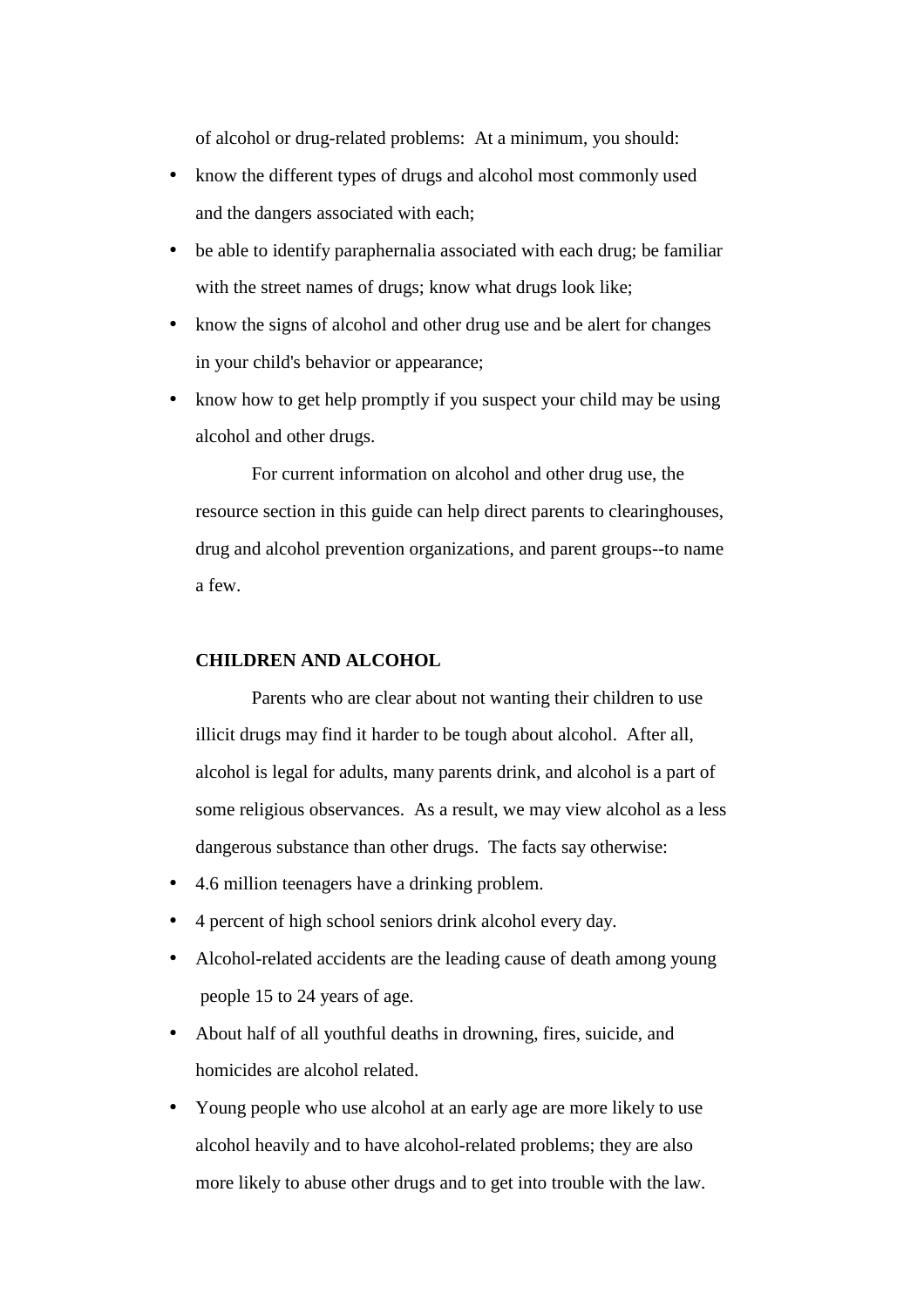• Young people whose body weight is lower than adults reach a higher blood alcohol concentration level than adults and show greater effects for longer periods of time.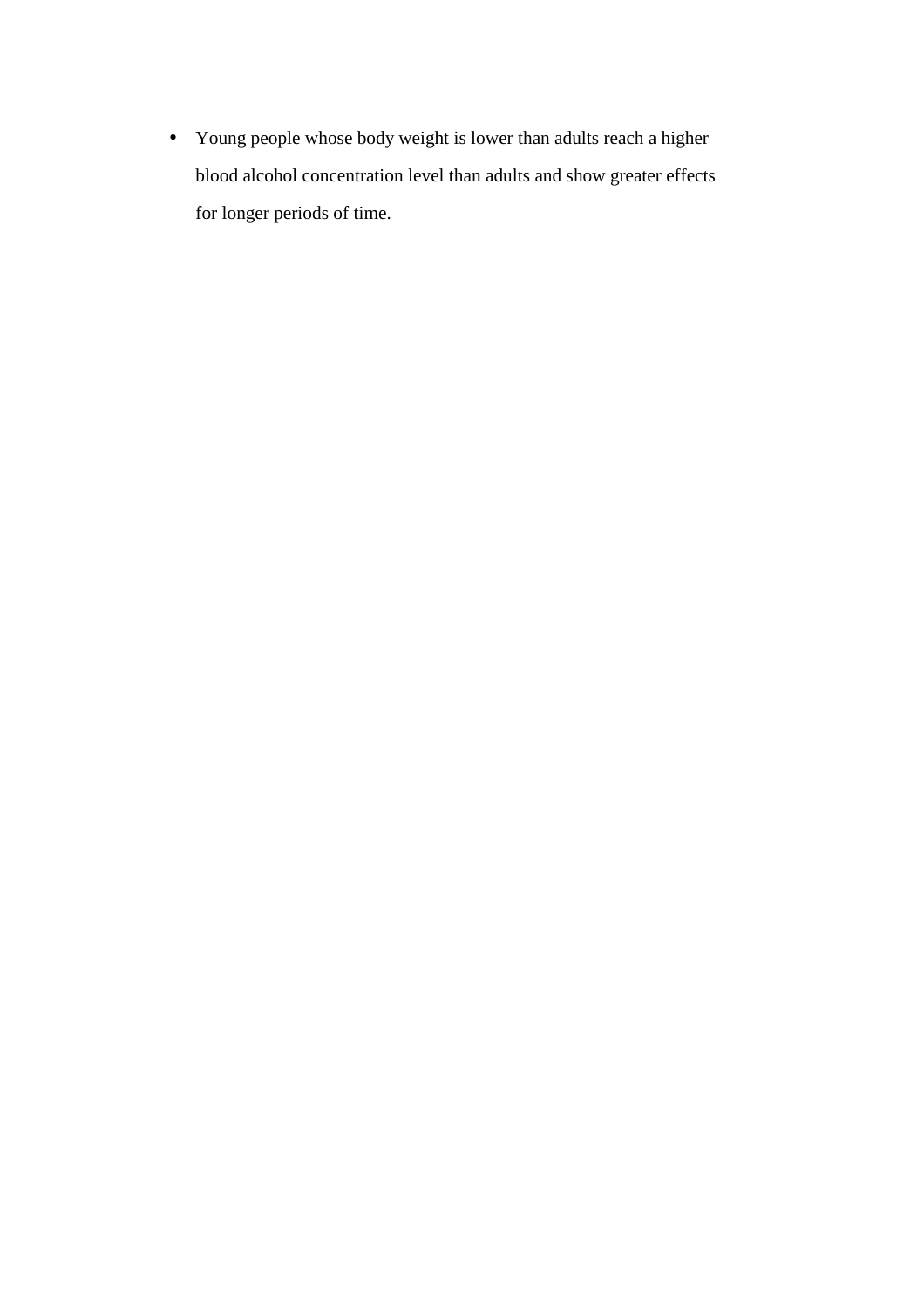#### **FACTS ON TOBACCO**

We know that smokers are 10 times as likely as nonsmokers to develop lung cancer and 3 times as likely to die at early ages from heart attack. In fact, in 1985, smoking was the leading cause of early death among adults. Nicotine, the active ingredient in tobacco, is as addictive as heroin, and fewer than 20 percent of smokers are able to quit the first time they try. Despite these facts, many children use these products.

- 18 percent of high school seniors are daily smokers; 11 percent smoke 10 or more cigarettes per day.
- Young people who use cigarettes are also at great risk for all other drug use.
- 70 percent of all children try cigarettes, 40 percent of them before they have reached high school.
- Cigarettes contain more than 4,000 harmful substances, several of which cause cancer.
- 12 percent of boys and 1 percent of girls have chewed tobacco or used snuff. Smokeless tobacco is just as addictive and harmful as tobacco that is smoked.

#### **\*\*\* A Quiz for Parents\*\*\***

- 1. What is the most commonly used drug in the United States?
	- (a) heroin
	- (b) cocaine
	- (c) alcohol
	- (d) marijuana
- 2. Name the three drugs most commonly used by children.
- 3. Which drug is associated with the most teenage deaths?
- 4. Which of the following contains the most alcohol?
	- (a) a 12-ounce can of beer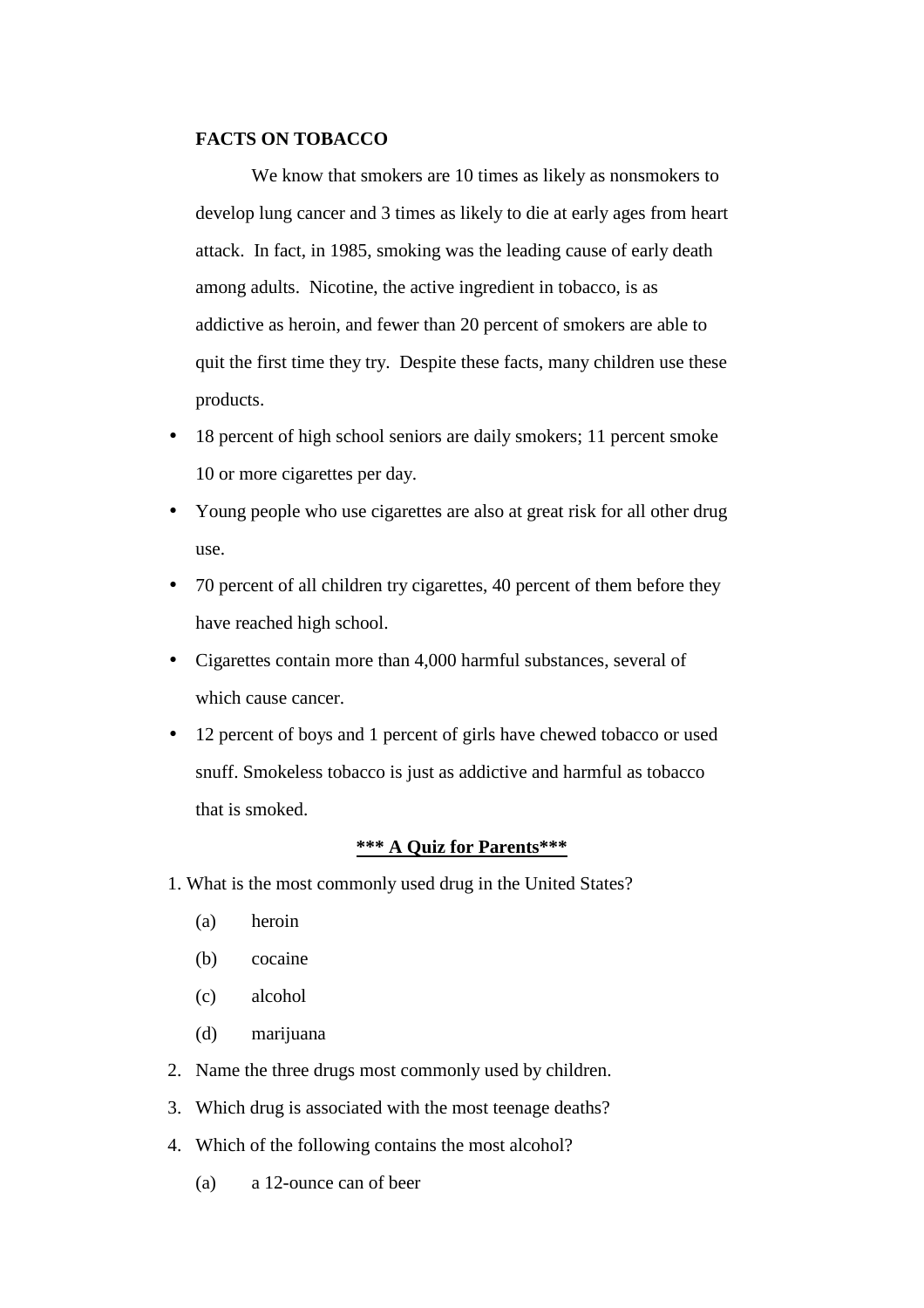- (b) a cocktail
- (c) a 12-ounce wine cooler
- (d) a 5-ounce glass of wine
- (e) all contain equal amounts of alcohol.
- 5. Crack is a particularly dangerous drug because it is
	- (a) cheap
	- (b) readily available
	- (c) highly addictive
	- (d) all of the above
- 6. Fumes from which of the following can be inhaled to produce a high:
	- (a) spray paint
	- (b) model glue
	- (c) nail polish remover
	- (d) whipped cream canisters
	- (e) all of the above
- 7. People who have not used alcohol and other drugs before their 20th

birthday:

- (a) have no risk of becoming chemically dependent
- (b) are less likely to develop a drinking problem or use illicit drugs
- (c) have an increased risk of becoming chemically dependent.
- 8. A speedball is a combination of which two drugs?
	- (a) cocaine and heroin
	- (b) PCP and LSD
	- (c) valium and alcohol
	- (d) amphetamines and barbiturates
- 9. Anabolic steroids are dangerous because they may result in:
	- (a) development of female characteristics in males
	- (b) development of male characteristics in females
	- (c) Stunted growth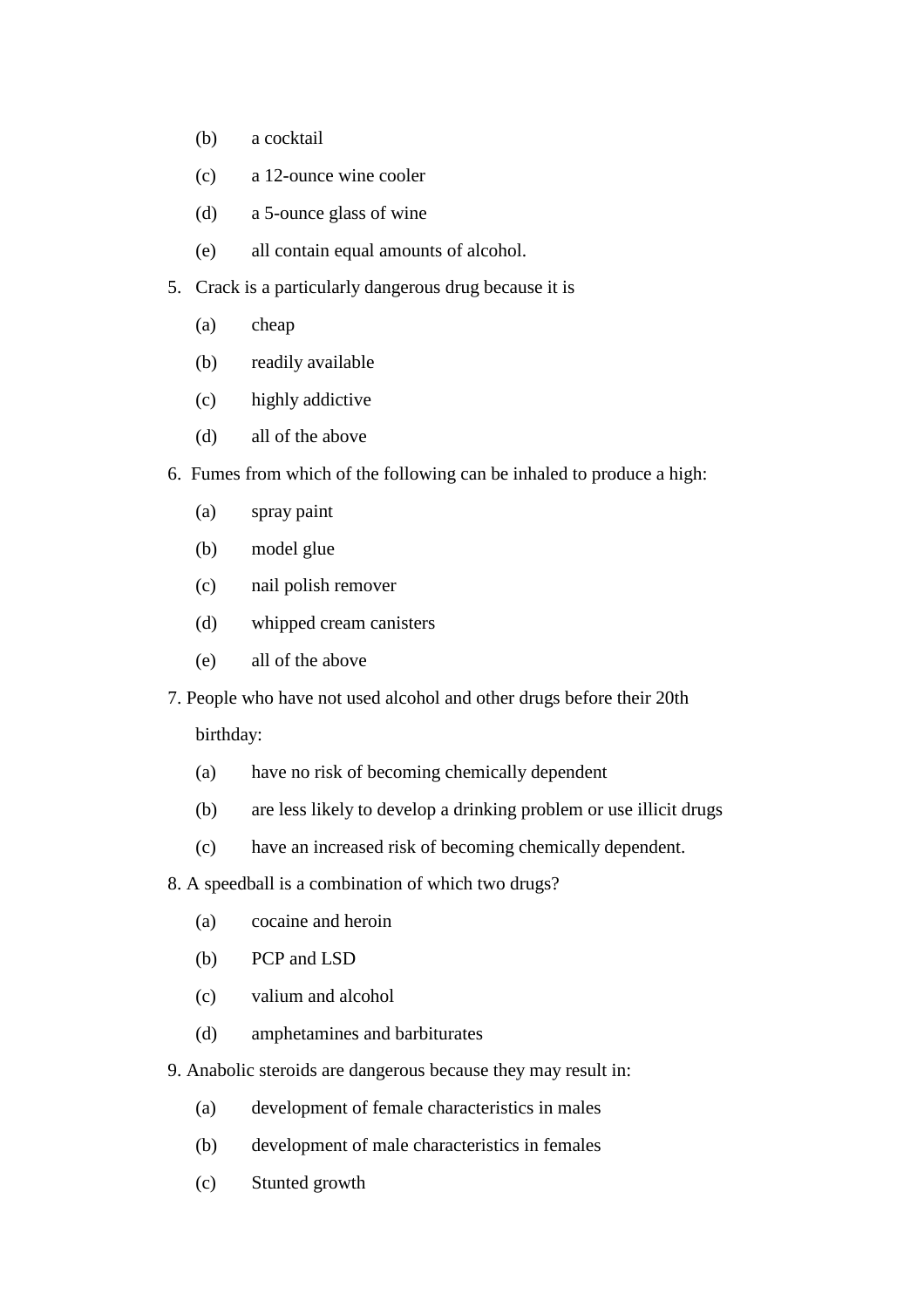- (d) damage to the liver and cardiovascular system
- (e) overaggressive behavior
- (f) all of the above
- 10. How much alcohol can a pregnant woman safely consume?
	- (a) a 6-ounce glass of wine with dinner
	- (b) two 12-ounce beers each day
	- (c) five 4-ounce shots of whiskey a month
	- (d) none

#### **ANSWERS**

1. (c) Because it is legal for adults and widely accepted in our culture, alcohol is the drug most often used in the United States.

2. Alcohol, tobacco, and marijuana. These are the "gateway" drugs, drugs that children are first exposed to and whose use often precedes use of other drugs

3. Alcohol. More than 10,000 teenagers died in alcohol-related traffic accidents in 1986; 40,000 more were injured.

4. (e) All four contain approximately 1.5 ounces of alcohol

5. (d) Small quantities of crack can be bought for as little as \$5.00. The low price makes it easily affordable to young people. In addition, crack is thought to be one of the most addictive drugs.

6. (e) Virtually anything that emits fumes or comes in aerosol form can be inhaled to obtain a high.

7. (b) Early use of alcohol and other drugs--often by age 15 or less--is strongly associated with drug-related problems such as addiction.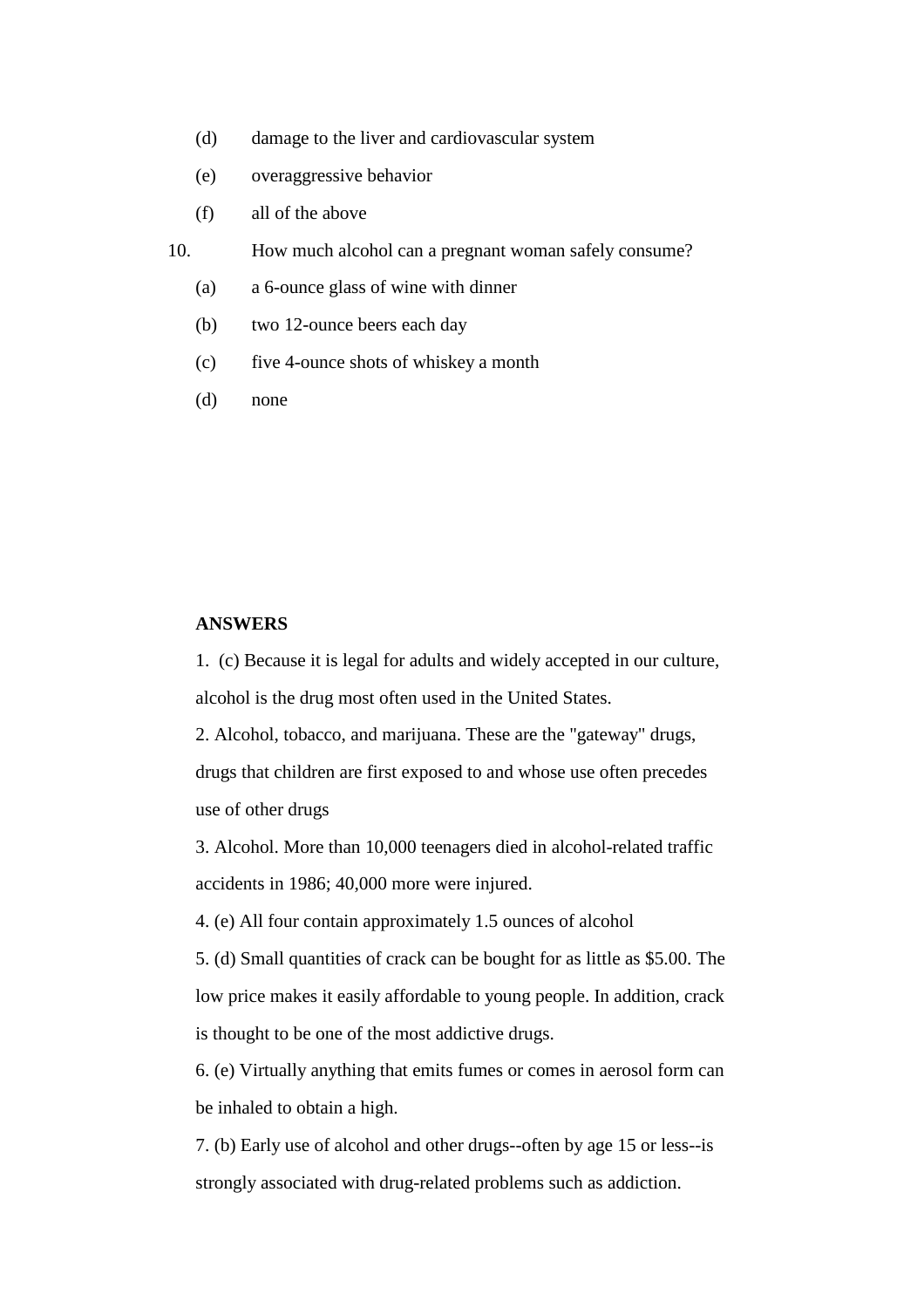8. (a) Combining cocaine and heroin is increasingly popular as a way of trying to lessen or control bad side effects.

9. (f) Steroid users subject themselves to more than 70 side effects. The liver and cardiovascular and reproductive systems are most seriously affected by steroid use. In females, irreversible masculine traits can develop. Psychological effects in both sexes can cause very aggressive behavior and depression.

10. (d) Medical researchers have not established any safe limits for alcohol intake during pregnancy.

#### **TALKING WITH AND LISTENING TO YOUR CHILD**

Many parents hesitate to discuss alcohol and other drug use with their child. Some of us believe that our children couldn't become involved with illegal substances. Others delay because we don't know what to say or how to say it, or we are afraid of putting ideas into our children's heads.

Don't wait until you think your child has a problem. Many young people in treatment programs say that they had used alcohol and other drugs for at least two years before their parents knew about it. Begin early to talk about alcohol and other drugs, and keep the lines of communication open.

Don't be afraid to admit that you don't have all the answers. Let your child know that you are concerned, and that you can work together to find answers. Some references that may help are listed later in this text of this guide.

Here are some basic hints for improving your ability to talk with your child about alcohol and other drugs:

• Be a good listener. Make sure your child feels comfortable bringing problems or questions to you. Listen closely to what your child says.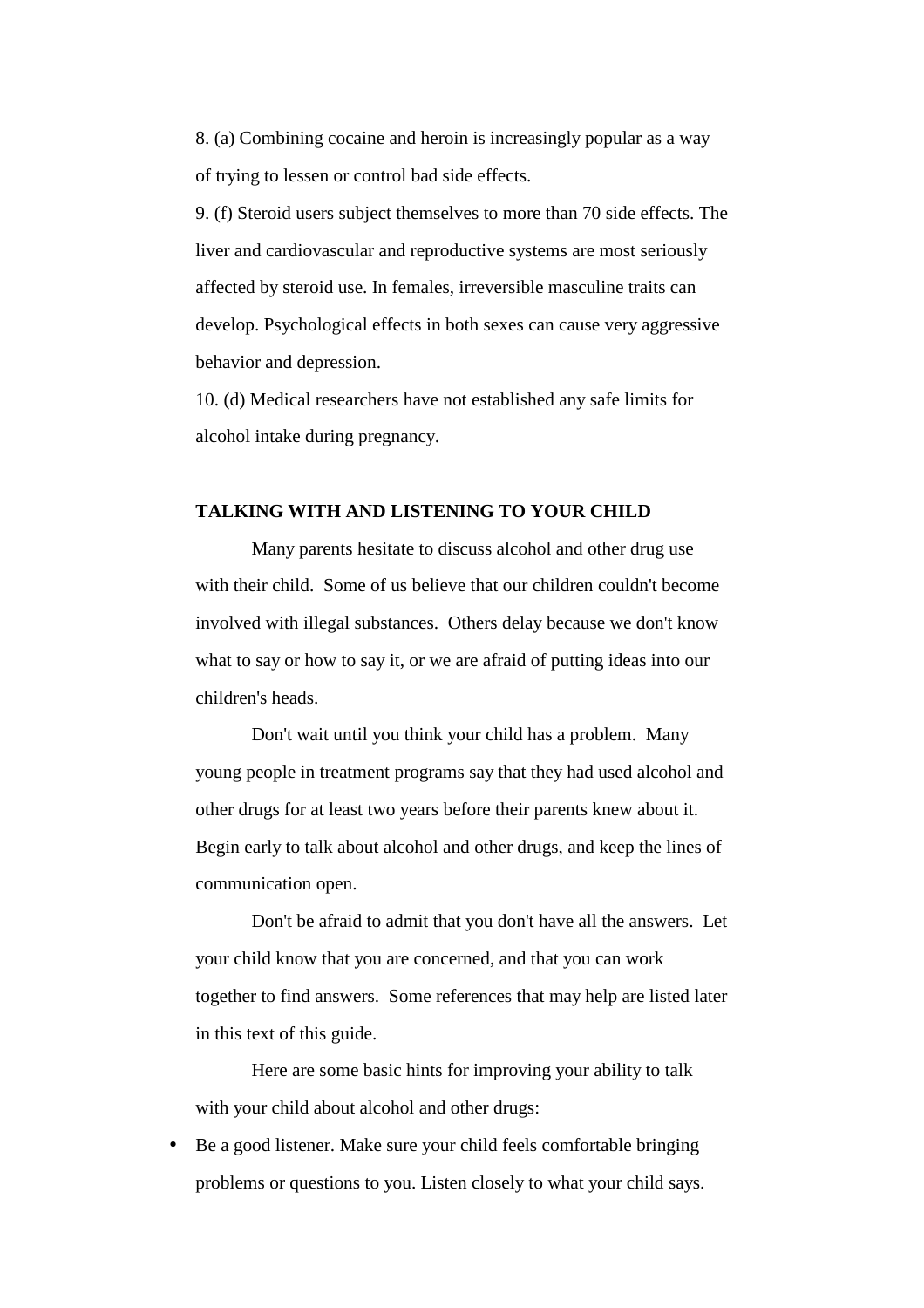Don't allow anger at what you hear to end the discussion. If necessary, take a 5 minute break to calm down before continuing. Take note of what your child is not saying, too. If the child does not tell you about problems, take the initiative and ask questions about what is going on at school or in other activities.

- Be available to discuss even sensitive subjects. Young people need to know that they can rely on their parents for accurate information about subjects that are important to them. If your child wants to discuss something at a time when you can't give it full attention, explain why you can't talk, set a time to talk later, and then carry through on it!
- Give lots of praise. Emphasize the things your youngster is doing right instead of always focusing on things that are wrong. When parents are quicker to praise than to criticize, children learn to feel good about themselves, and they develop the self- confidence to trust their own judgment.
- Give clear messages. When talking about the use of alcohol and other drugs, be sure you give your child a clear no-use message, so that the child will know exactly what is expected. For example, "In our family we don't allow the use of illegal drugs, and children are not allowed to drink."
- Model good behavior. Children learn by example as well as teaching. Make sure that your own actions reflect the standards of honesty, integrity, and fair play that you expect of your child.

#### **COMMUNICATION TIPS**

Effective communication between parents and children is not always easy to achieve. Children and adults have different communication styles and different ways of responding in a conversation. In addition, timing and atmosphere may determine how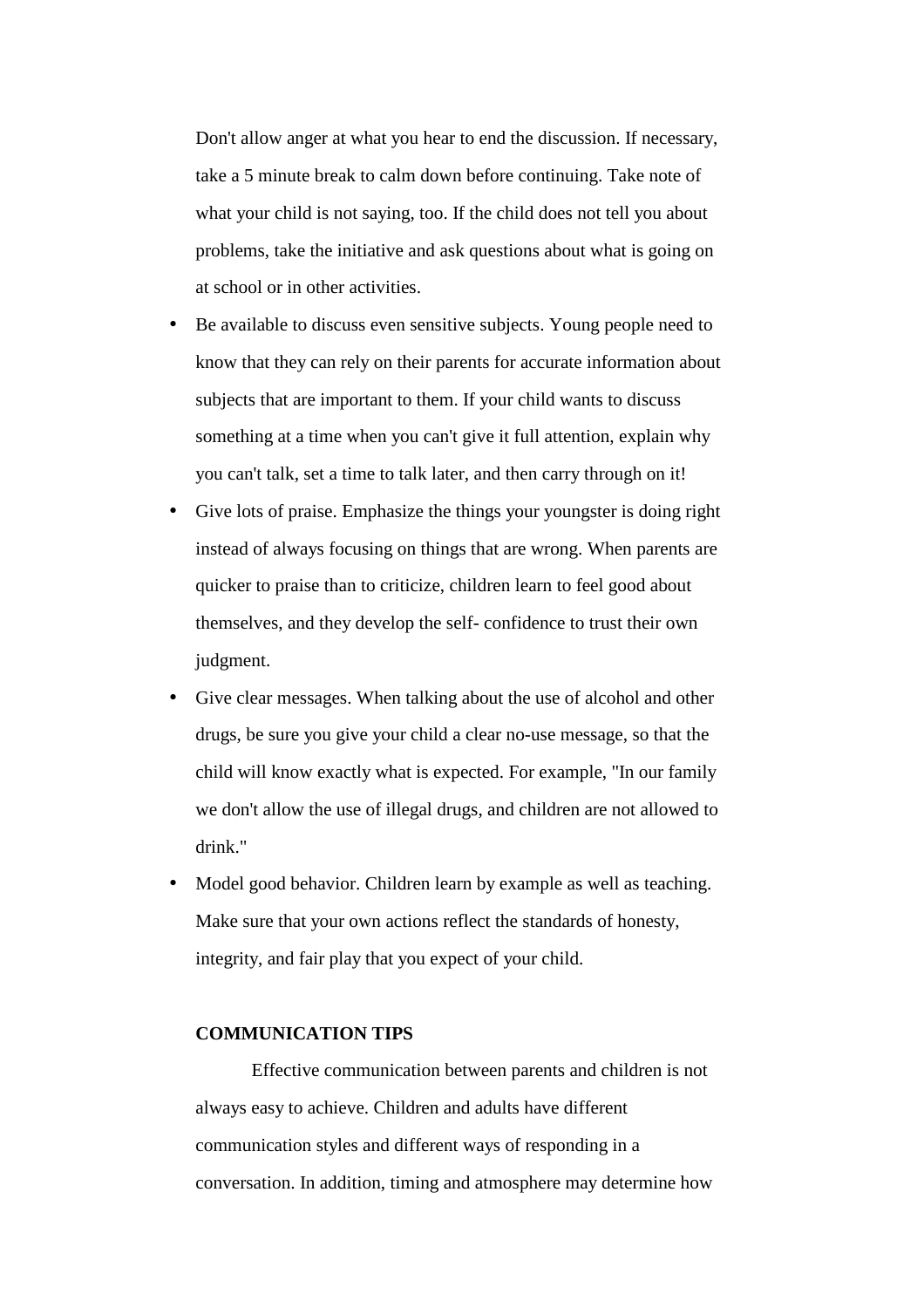successful communication will be. Parents should make time to talk with their children in a quiet, unhurried manner. The following tips are designed to make communication more successful.

#### **LISTENING**

- Pay attention.
- Don't interrupt.
- Don't prepare what you will say while your child is speaking.
- Reserve judgment until your child has finished and has asked you for a response.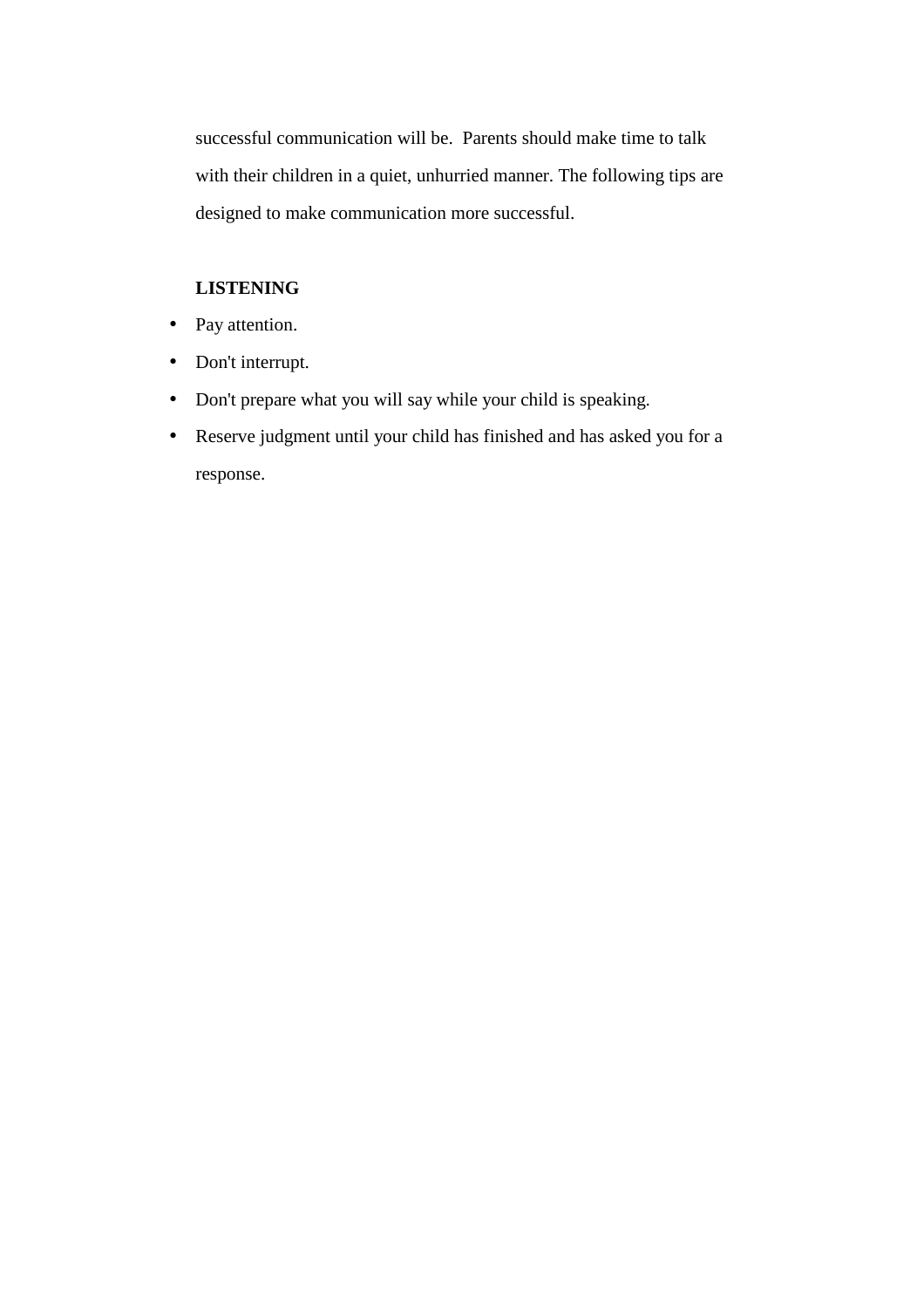#### **LOOKING**

- Be aware of your child's facial expression and body language. Is your child nervous or uncomfortable--frowning, drumming fingers, tapping a foot, looking at the clock? Or does your child seem relaxed--smiling, looking you in the eyes? Reading these signs will help parents know how the child is feeling.
- During the conversation, acknowledge what your child is saying- move your body forward if you are sitting, touch a shoulder if you are walking, or nod your head and make eye contact.

#### **RESPONDING**

\* "I am very concerned about...." or "I understand that it is sometimes difficult ...." are better ways to respond to your child than beginning sentences with "You should," or "If I were you," or "When I was your age we didn't...." Speaking for oneself sounds thoughtful and is less likely to be considered a lecture or an automatic response.

\* If your child tells you something you don't want to hear, don't ignore the statement

Don't offer advice in response to every statement your child makes. It is better to listen carefully to what is being said and try to understand the real feelings behind the words.

• Make sure you understand what your child means. Repeat things to your child for confirmation.

The preceding sections have outlined some general guidelines for talking with children about alcohol and other drugs. We can make these messages more effective by taking into account the knowledge youngsters already have and their readiness to learn new information at different ages.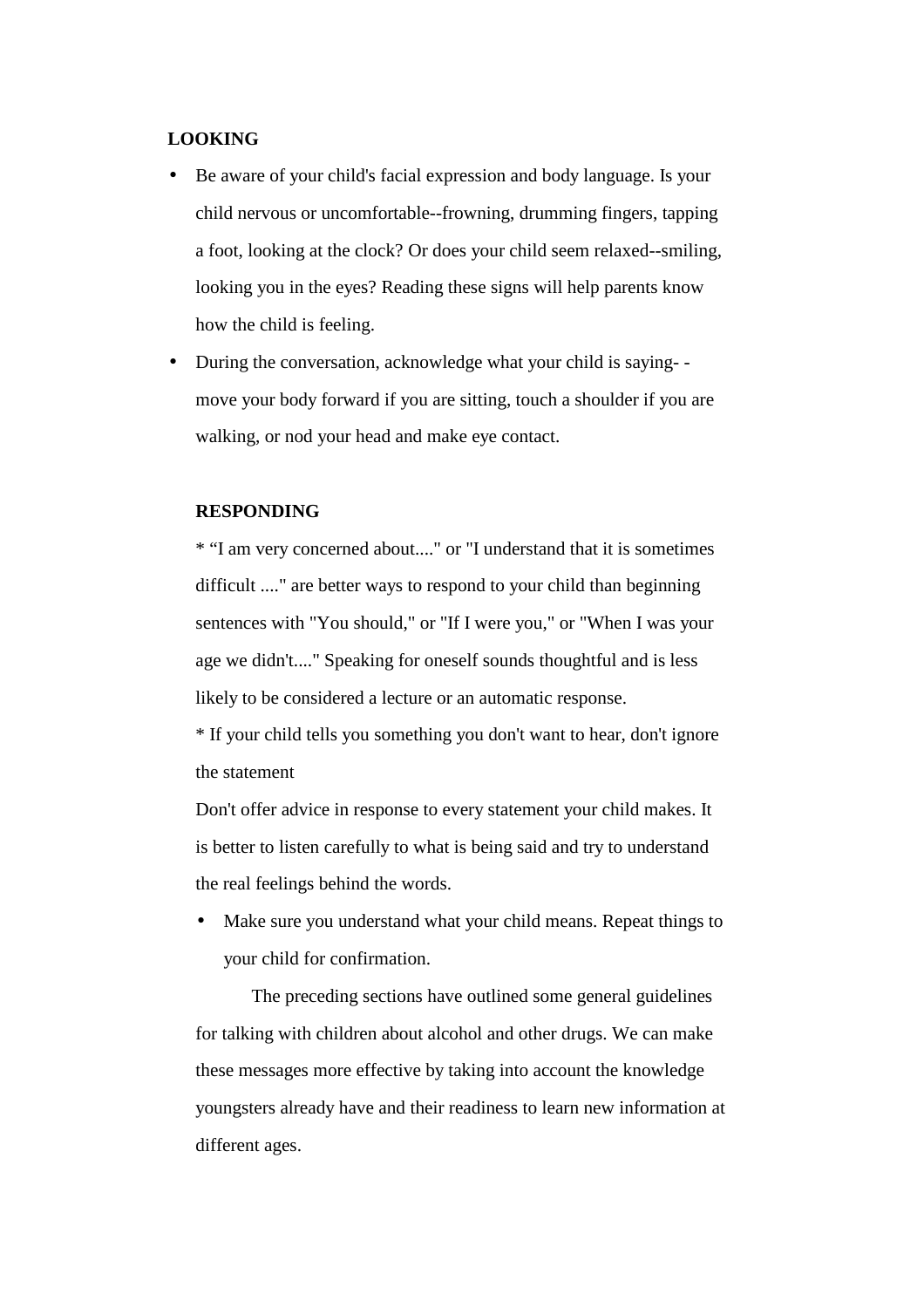#### **PRESCHOOLERS**

Drug education may seem unnecessary for preschoolers, but the attitudes and habits learned early can have an important bearing on the decisions children make later. Three- and four-year-olds are not yet ready to learn complex facts about alcohol and other drugs, but they can learn the decision-making and problem-solving skills that they will need to refuse alcohol and other drugs later. Remember that children in this age group are not able to listen quietly for very long; they are more interested in doing things for themselves.

It's tempting for busy parents to do things for young children because it's quicker and easier. With a little planning, however, you can use the learn-by-doing approach to teach your preschooler how to make decisions. Let your child pick from a range of options that are acceptable to you. When the choice is made, make sure your child sticks with it.

#### **Suggested Activities**

\* Set aside regular times when you can give your child your full attention. Playing together, reading a book, and taking a walk are special times that help to build strong bonds of trust and affection between you and your child.

\* Point out to your child poisonous and harmful substances that can be found in your home. Household products such as bleach, lye, and furniture polish all have warning labels that you can read to your child. Keep all household products that could harm a small child away from the place you store foods and out of your child's reach.

\* Explain how medicine can be harmful if used incorrectly. Teach your child not to take anything from a medicine bottle unless you give it to the child yourself or specify someone else who can give it, such as a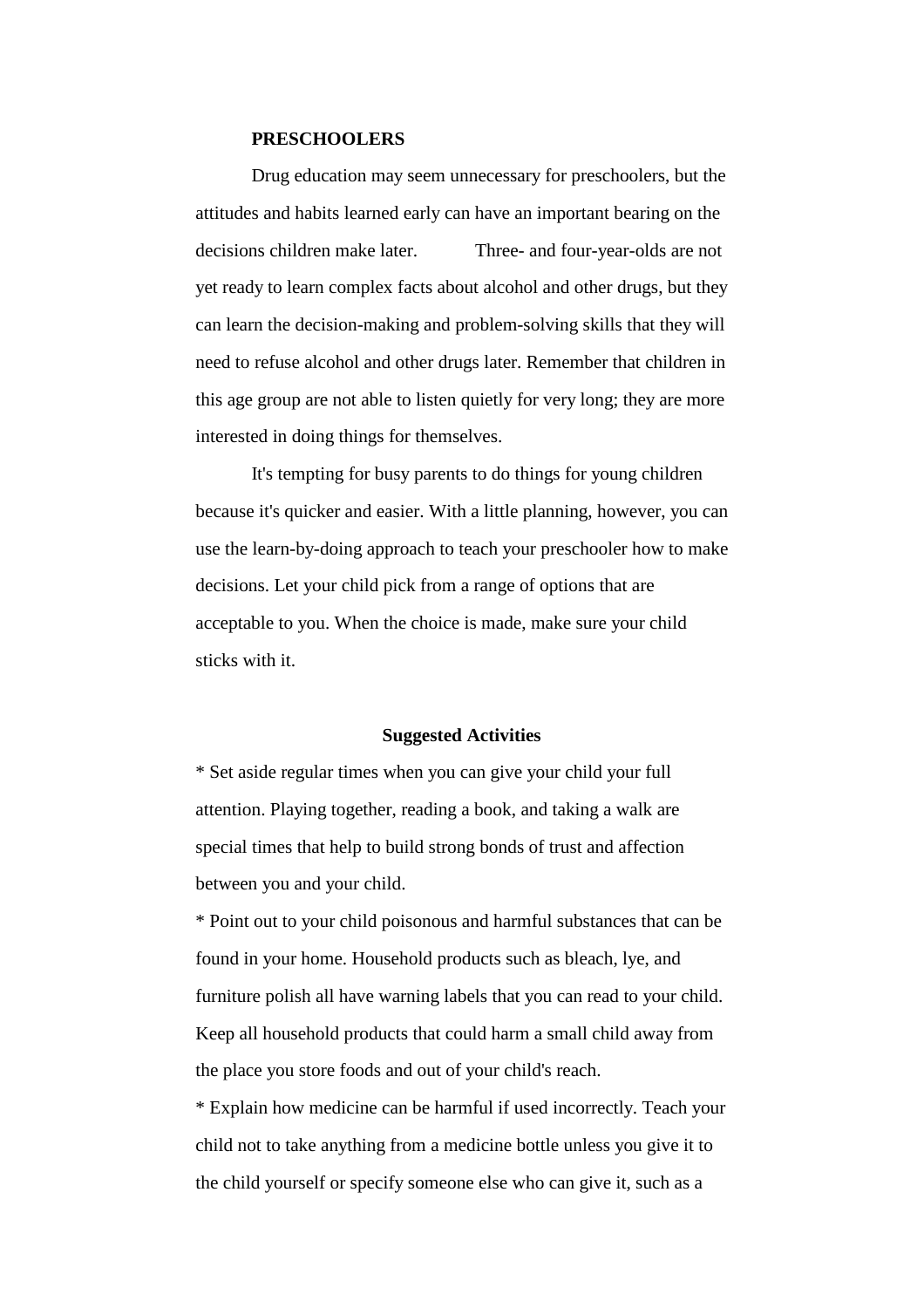baby-sitter or grandparent.

\* Explain why children need good food and should put only good things into their bodies. Have your child name several good foods that he or she eats regularly, and explain how those foods will make your child strong and healthy.

\* Provide guidelines that teach your child what kind of behavior you expect. Teach your child the basic rules of how to get along with other children: Play fair. Share toys. Tell the truth. Treat others the way you want them to treat you.

\* Encourage your child to follow instructions. For example, invite your child to help you cook; following a recipe--measuring ingredients, cracking eggs, kneading dough--can help children have fun while learning about step-by-step procedures. Playing simple board games with your child can give practice in following instructions and rules. \* Take advantage of opportunities to use play as a way to help your child handle frustrating situations and solve simple problems. A tower of blocks that continuously collapses can drive a child to tears. You can offer a few suggestions to keep the tower up, but at the same time you should ask your child what he or she thinks is the best way to do it. Turning a bad situation into a success reinforces a child's selfconfidence.

\* To help your child learn decision making in a practical way, lay out some clothing from which the child can select what he or she wishes to wear. Don't worry if the choices don't quite match. Let your child know that you think he or she is able to make good decisions.

#### **KINDERGARTEN-GRADE 3**

Five- to nine-year-olds usually feel good about themselves. They like growing up, and they generally like school and all the new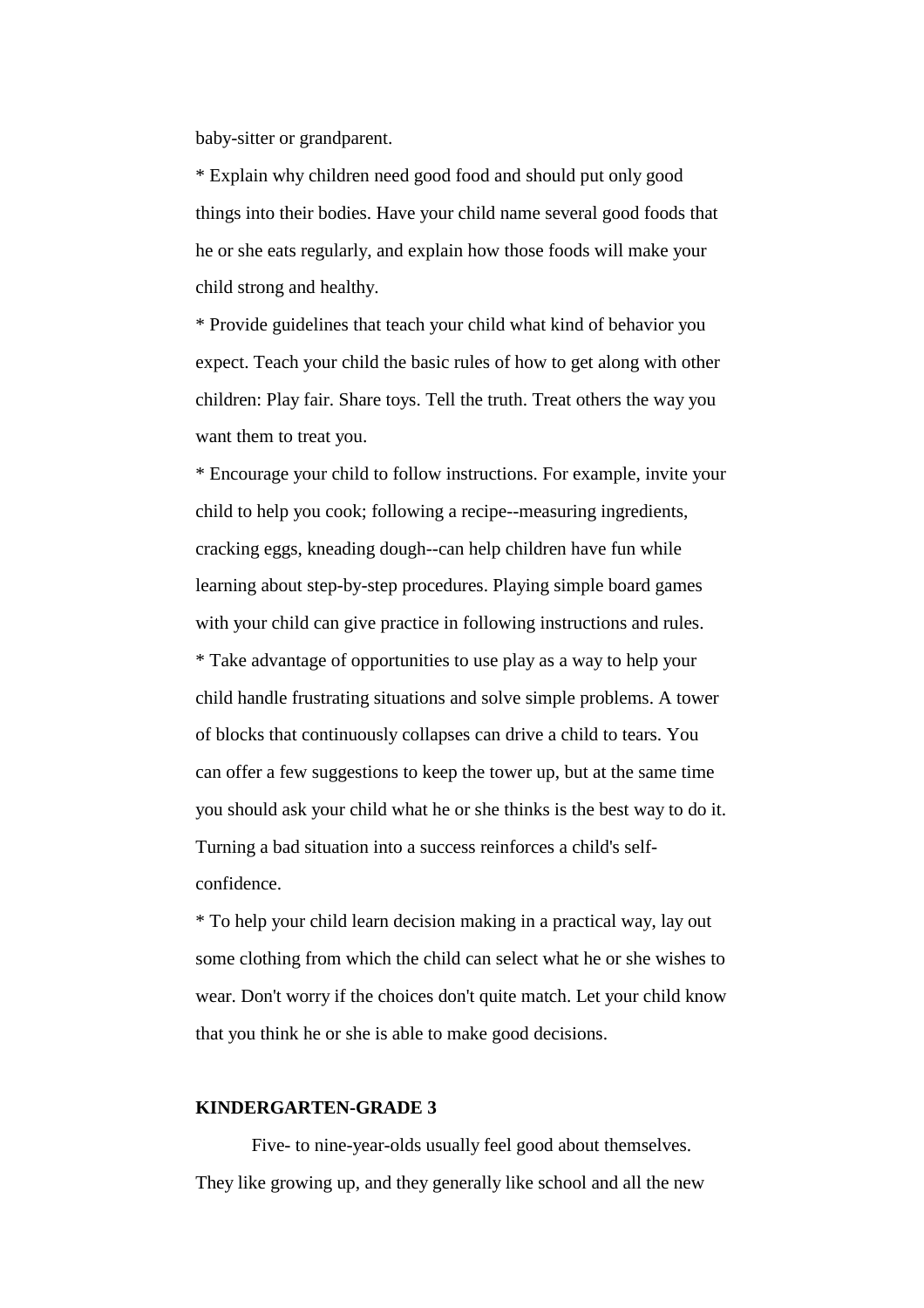opportunities it provides. They still think and learn primarily by experience, and they don't have a good understanding of things that will happen in the future. Fact and fantasy mingle easily; the world is seen as the child wishes it to be, and not as it actually is. Children of this age need rules to guide their behavior and information to make good choices and decisions.

Discussions about alcohol and other drugs must be in the here and now, and `related to people and events the child knows about. Most children are very interested in how their bodies work, so discussions should focus on maintaining good health and avoiding things that might harm the body.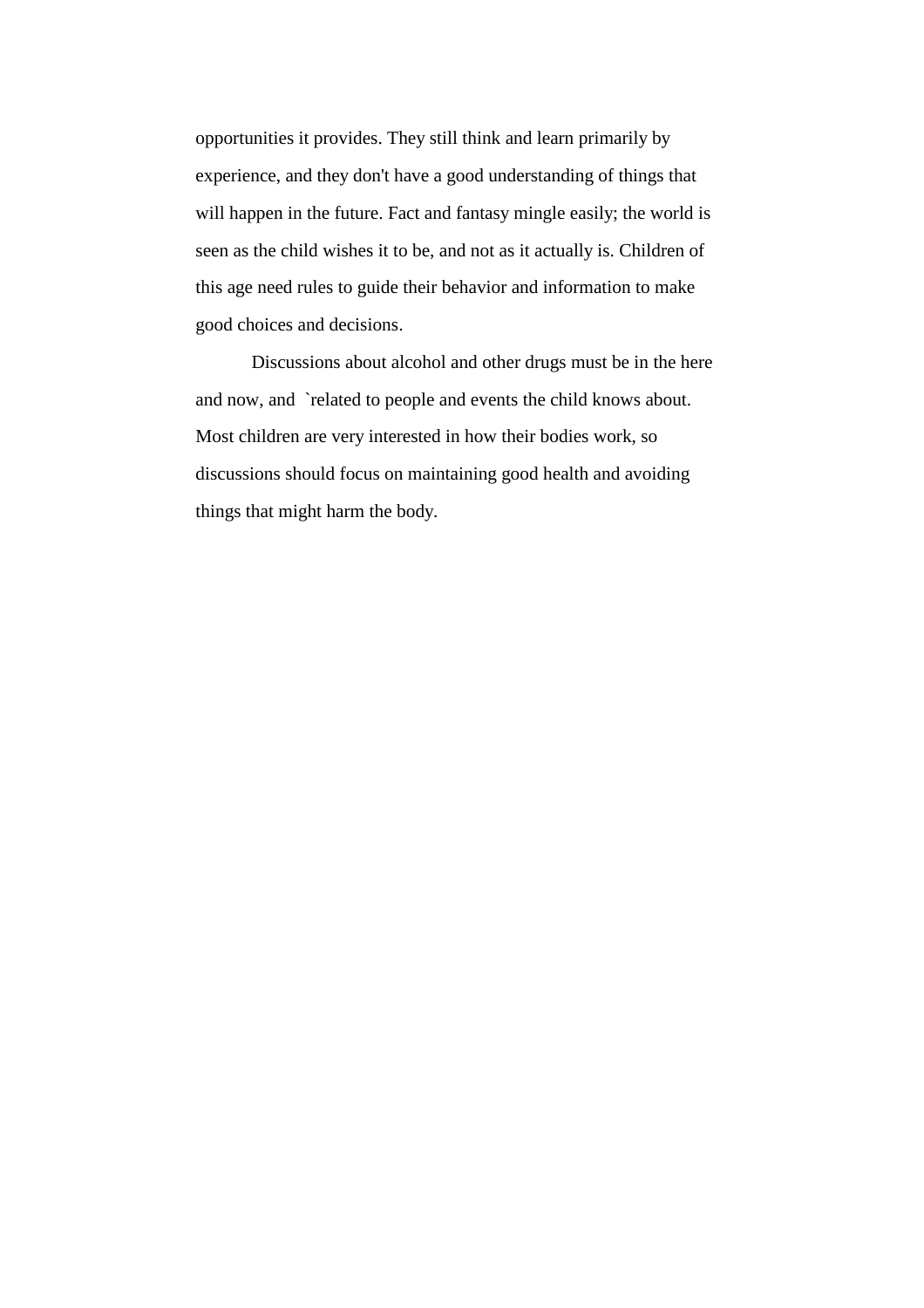Adults are very important both as teachers and as role models. Children are generally trusting, and they believe that the decisions adults make for them are right. Helping your child know whom to trust is important. They need to understand that just because someone tells them to do something, it is not always right to do it By the end of the third grade, your child should understand:

-- what an illicit drug is, why it is illegal, what it looks like, and what harm it can do:

-- how foods, poisons, medicines, and illicit drugs differ;

-- how medicines may help during illness, when prescribed by a doctor and administered by a responsible adult, but also how medicines are drugs that can be harmful if misused:

-- why it is important to avoid unknown and possibly dangerous objects, containers, and substances;

-- which adults, both at school and outside, you want your child to rely on for answers to questions or help in an emergency;

-- which foods are nutritious and why exercise is important;

-- what the school and home rules are about alcohol and other drug use; and

-- how using alcohol and other drugs is illegal for all children.

#### **Suggested Activities**

- Children in this age group need to understand the family's rules. You can explain the need for rules by talking about traffic safety rules and school rules with which your child is already familiar.
- Emphasize the importance of good health by talking about things people do to stay healthy, such as brushing teeth after each meal, washing hands, eating good foods, getting plenty of rest and sleep. You can use this discussion to contrast the harmful things that people do,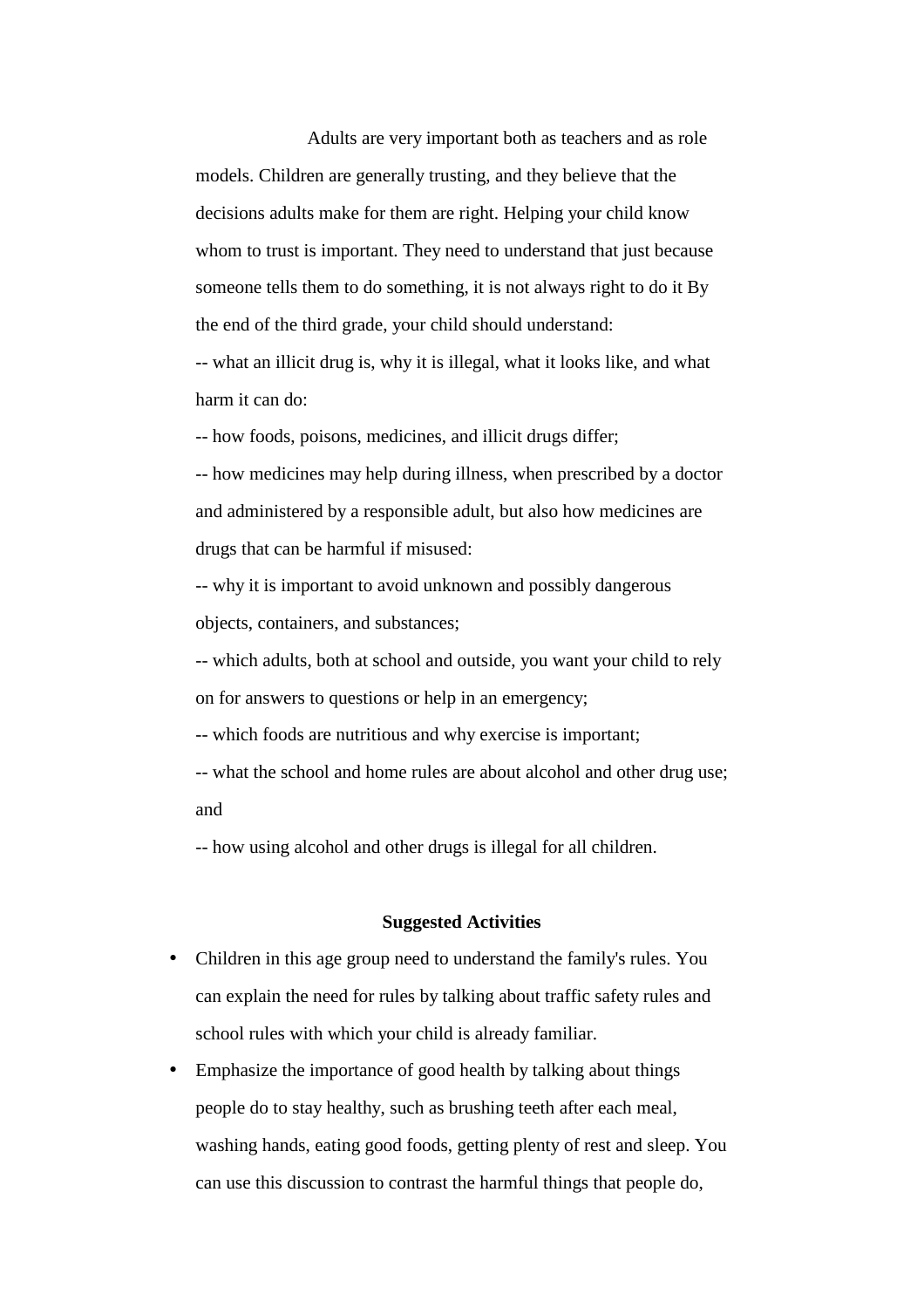such as taking drugs, smoking, or drinking to excess.

- Discuss how TV advertisers try to persuade children to buy their products, including high sugar/additives-loaded cereals, candy bars, and toys named after characters in cartoon shows that children find appealing.
- Discuss illnesses with which your child is familiar and for which prescription drugs are often necessary. Many children have had strep throat, ear infections, flu, and colds. Discussing such illnesses can help your child understand the difference between medicine and illicit drugs.
- Practice ways to say no with your child. Describe situations that may make your child feel uncomfortable: being invited to ride a bike where you do not allow your child to go, for example, or being offered medicine or other unfamiliar substances. Give your child some responses to use in these situations.
- Develop a "helpers" file of people your child can rely on. Put together a phone list of relatives, family friends, neighbors, teachers, religious leaders, and the police and fire departments. Illustrate the list with photos. Talk with your child about the kind of help each person on the list could provide in case of various unexpected situations, such as being approached by strangers or losing a house key.

#### **GRADES 4-6**

This is a period of slowed physical growth when typically a lot of energy goes into learning. Children 10 to 12 years old love to learn facts, especially strange ones, and they want to know how things work and what sources of information are available to them. Friends--a single best friend or a group of friends--become very important. What children this age are interested in or will be committed to often is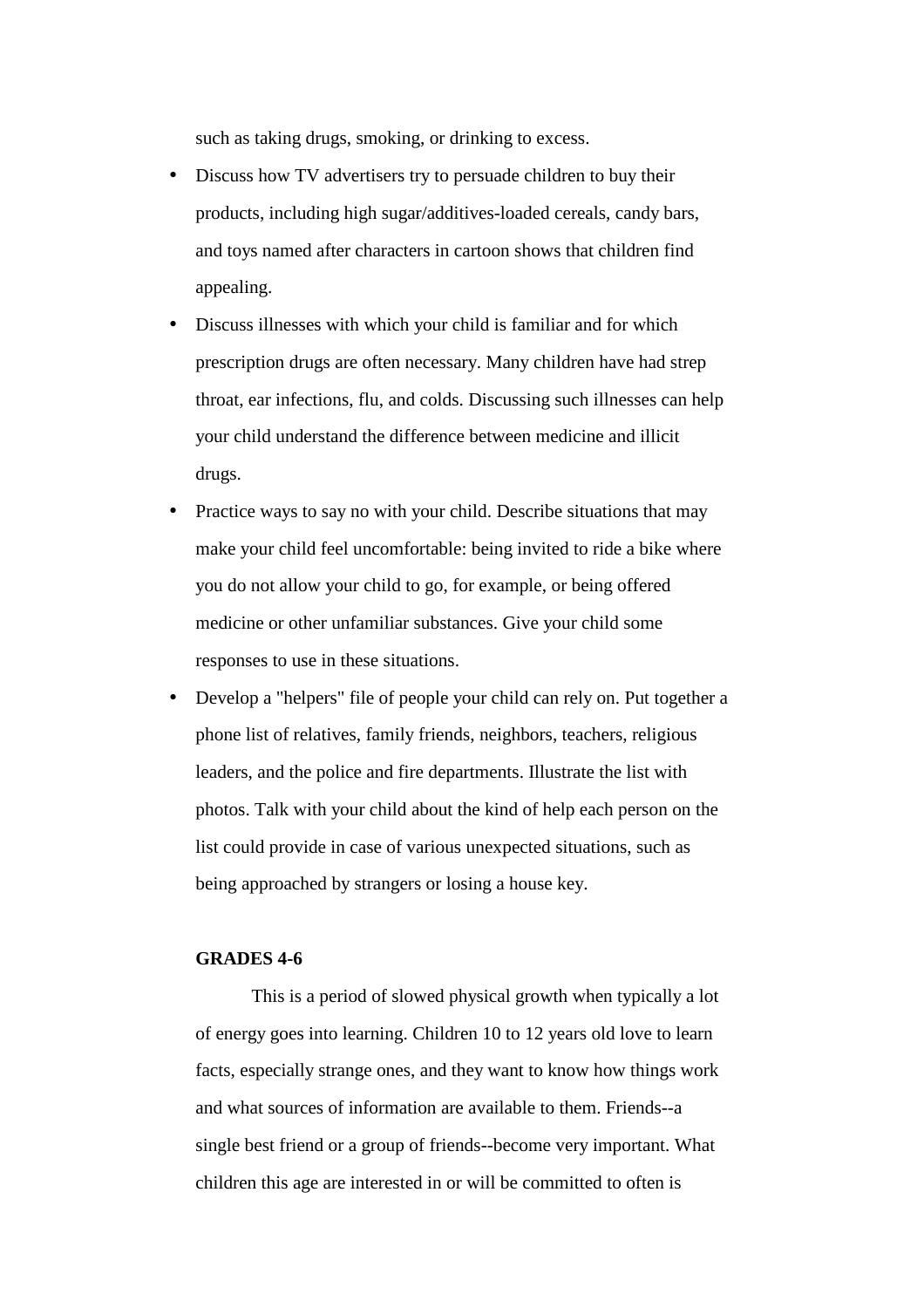determined by what the group thinks. Children's self-image is determined in part by the extent to which they are accepted by peers, especially popular peers. As a result, a lot of "followers" are unable to make independent decisions and choices.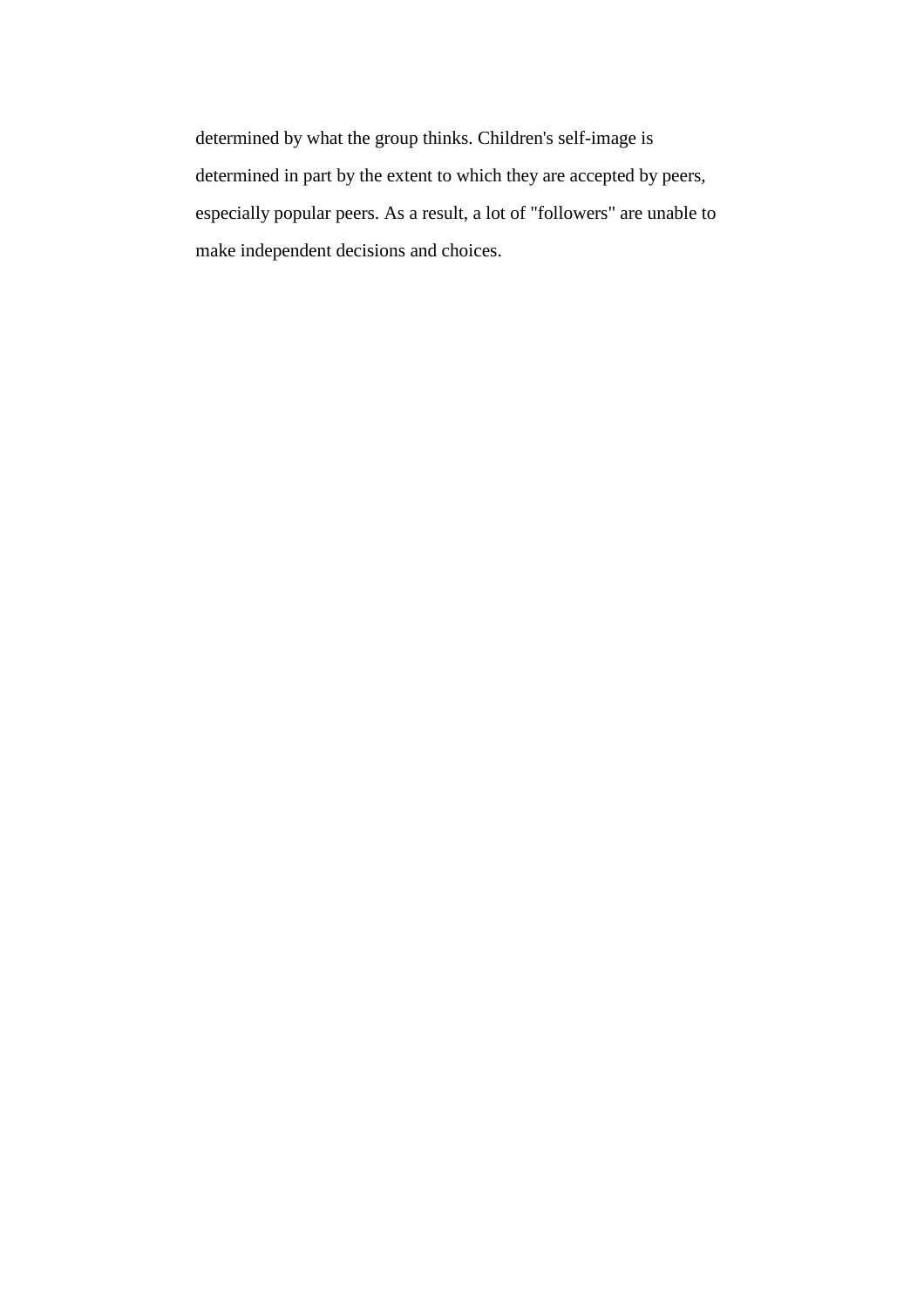This age is perhaps the most important time for parents to focus on increased efforts at drug prevention. These late elementary school years are crucial to decisions about the use of alcohol and other drugs. The greatest risk for starting to smoke comes in the sixth and seventh grades. Research shows that the earlier youngsters begin to use alcohol and other drugs, the more likely they are to have real trouble.

Your child will need a clear no-use message, factual information, and strong motivation to resist pressures to try alcohol and other drugs and to reinforce the determination to remain drug free. Appropriate new information could include:

-- ways to identify specific drugs, including alcohol, tobacco, marijuana, inhalants, and cocaine in their various forms; -- the long- and short-term effects and consequences of use; -- the effects of drugs on different parts of the body, and the reasons why drugs are especially dangerous for growing bodies; and -- the consequences of alcohol and other illegal drug use to the family, society, and the user.

#### **Suggested Activities**

- Create special times when you are available to talk to your child. Try to give your child undivided attention. A walk together, dinner in a quiet place, or a visit to the ice cream parlor after a movie are some ways to make talking together a little easier.
- Encourage your child to participate in wholesome activities that will allow the child to form new friendships and have fun. Sports, Scouts, religious-sponsored youth programs, and community-sponsored youth organizations are excellent ways for children to meet others of their own age.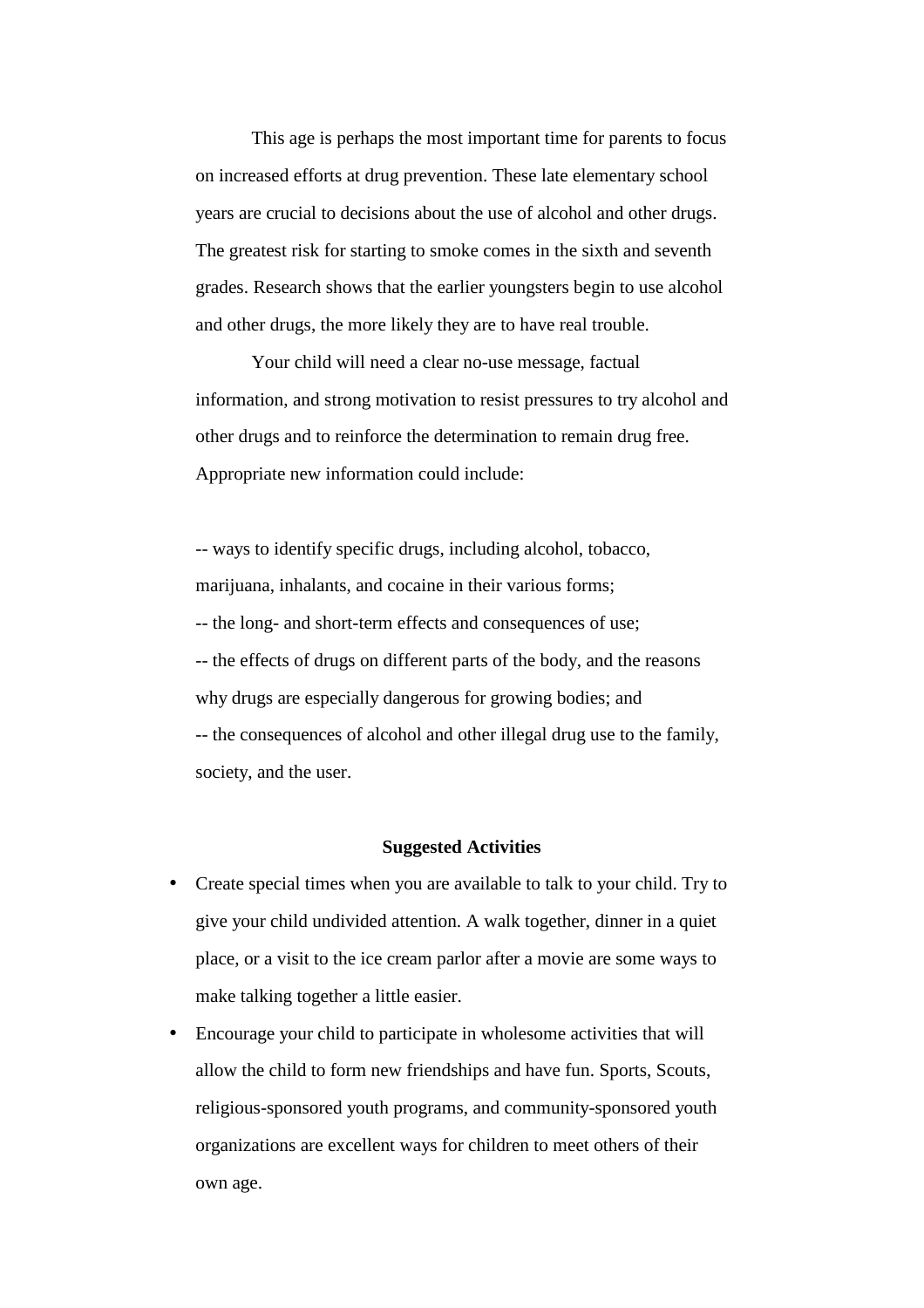- Teach your child to be aware of how drugs and alcohol are promoted. Discuss how children are bombarded with messages--from TV, song lyrics, billboards, and advertisements--that using alcohol and other drugs is very glamorous. Clearly separate the myths from the realities of alcohol and other drug use.
- Continue to practice ways to say no with your child, emphasizing ways to refuse alcohol and other drugs. It is not uncommon for sixth graders to be offered beer and cigarettes and to know other children who smoke and drink alcohol.
- Encourage your child to join a local anti-drug club or peer assistance group that encourages drug-free activities.
- Ask your child to scan the morning newspaper and to circle any article that has to do with alcohol and other drug use. No doubt there will be articles about drug-related murders, strife in other countries due to drug trafficking, and alcohol-related auto accidents. Talk with your child about the tremendous loss of lives and resources because of the use of alcohol and other drugs.
- Make friends with the parents of your child's friends so that you can reinforce one another's efforts in teaching good personal and social habits. A neighborhood social gathering, sporting event, or school assembly are good places to meet.
- Join with other parents in providing supervised activities for young people to limit "free time," which often leads to experimentation with alcohol and other drugs.

#### **GRADES 7-9**

During the early teens "fitting in" with friends is a controlling influence. In some ways, the onset of puberty is like a "rebirth." Children want and need to let go of the past and to find their own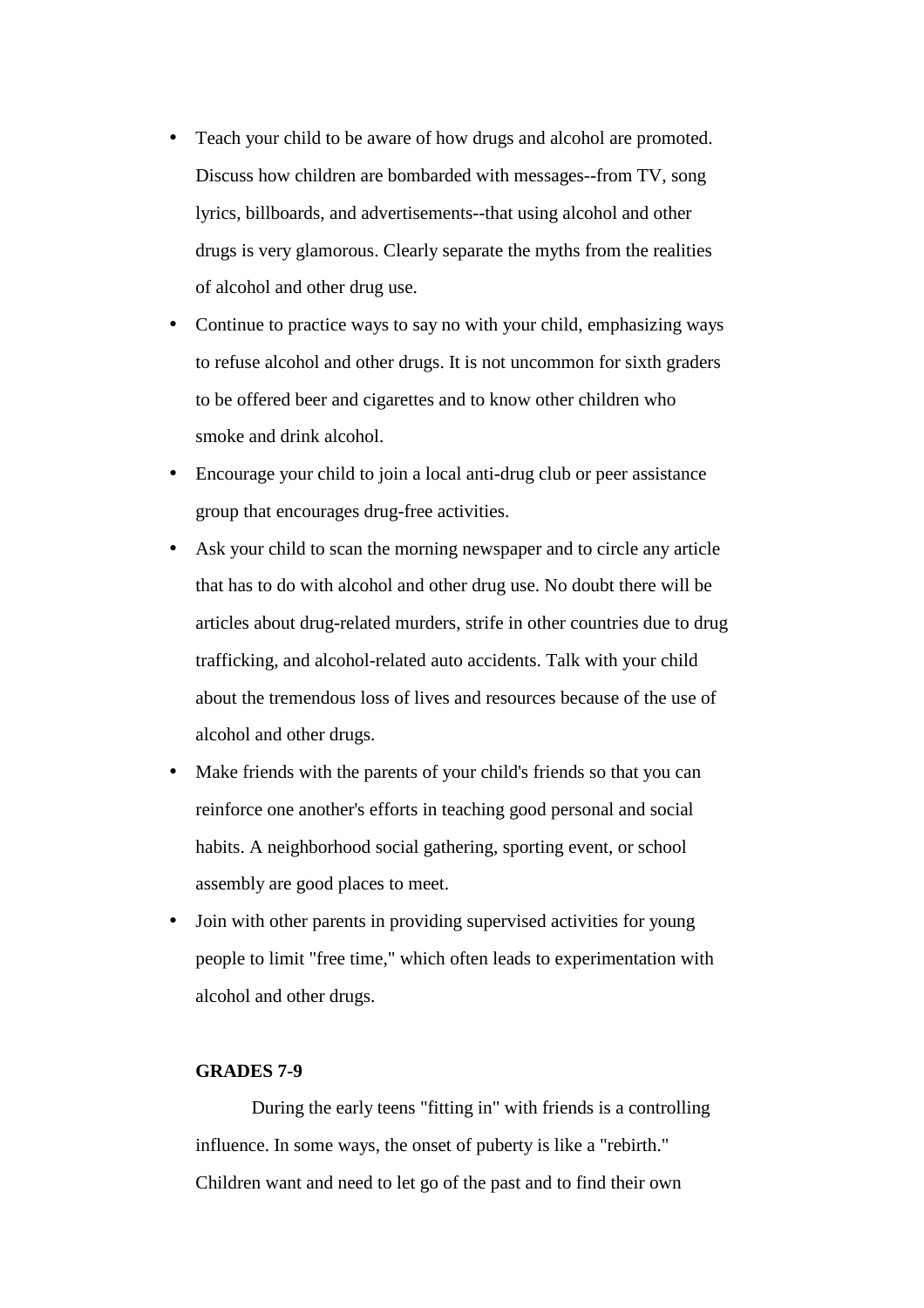unique identity. This often means letting go of old friendships and ties with teachers and other adults, as well as old ways of doing things. The decision-making and problem- solving methods that they learned as young children are still helpful, but young teens will be making new decisions based on new information and new goals.

Young people this age can begin to deal with abstractions and the future. They understand that their actions have consequences, and they know how their behavior affects others. They sometimes have a shaky self-image: they are not sure whether they are growing and changing adequately, they are often in conflict with adults, they are not sure where they are headed, and they tend to see themselves as not "okay." Strong emotional support and a good model of adult behavior are particularly important now.

Young people who use alcohol, tobacco, and other drugs typically begin before leaving the ninth grade. Be sure that family discussions about drugs emphasize the immediate, unpleasant effects of alcohol and other drug use. Telling junior high school students who are smoking that they will get lung cancer or heart disease in several decades is less likely to make an impression than talking about bad breath, stained teeth and fingers, and burned clothing. Many young people use drugs because their friends use drugs. A large portion of your prevention efforts during these years should be spent reinforcing your child's motivation to avoid alcohol and other drugs. Here are some important steps:

• Counteract peer influence with parent influence. Reinforce your noalcohol/no-drug-use rules and expectations so that your child clearly understands that drinking and using drugs are unacceptable and illegal. Children may argue that "everyone is doing it" and not experiencing any harmful effects. Inform your child that alcohol and other drug use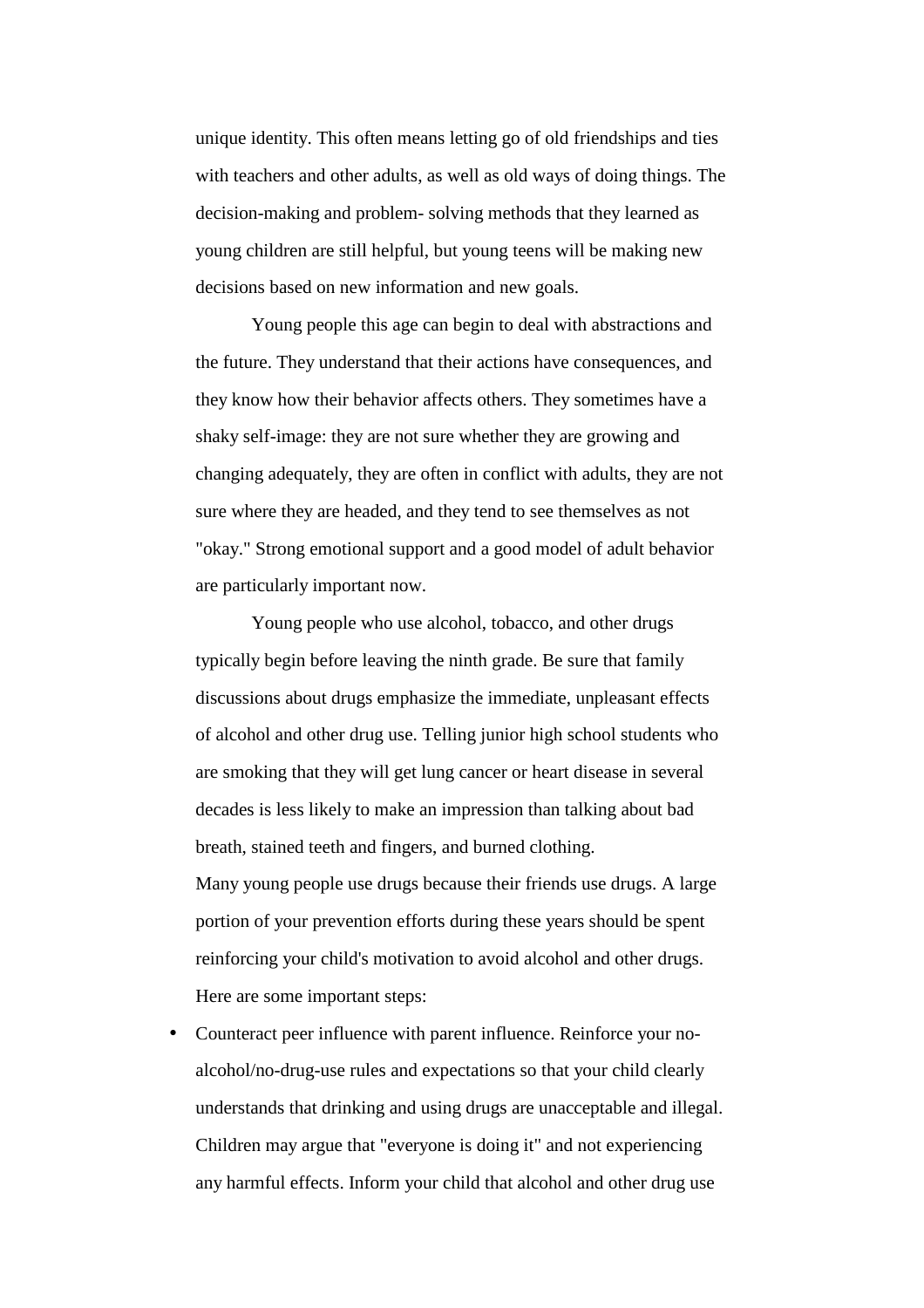is illegal for children and that "everyone is not doing it." Emphasize how unpredictable the effects of alcohol and other drugs can be, so that although many drug users may appear to function properly, drug use is extremely risky, and all it takes is one bad experience to change a life.

- Get to know your child's friends and their parents. Meet your child's friends. Invite them to your home frequently. Share your expectations about behavior with other parents. Work together to develop a set of rules about curfews, unchaperoned parties, and other social activities.
- Monitor your child's whereabouts. If your child is at "a friend's house," be sure that you know the friend and the parents. If your child is at the movies, be sure you know what film is playing and at which theater. Last-minute changes in plans, such as visiting a different friend or going to a different movie, should not be permitted unless the child checks with Mom, Dad, or another designated adult.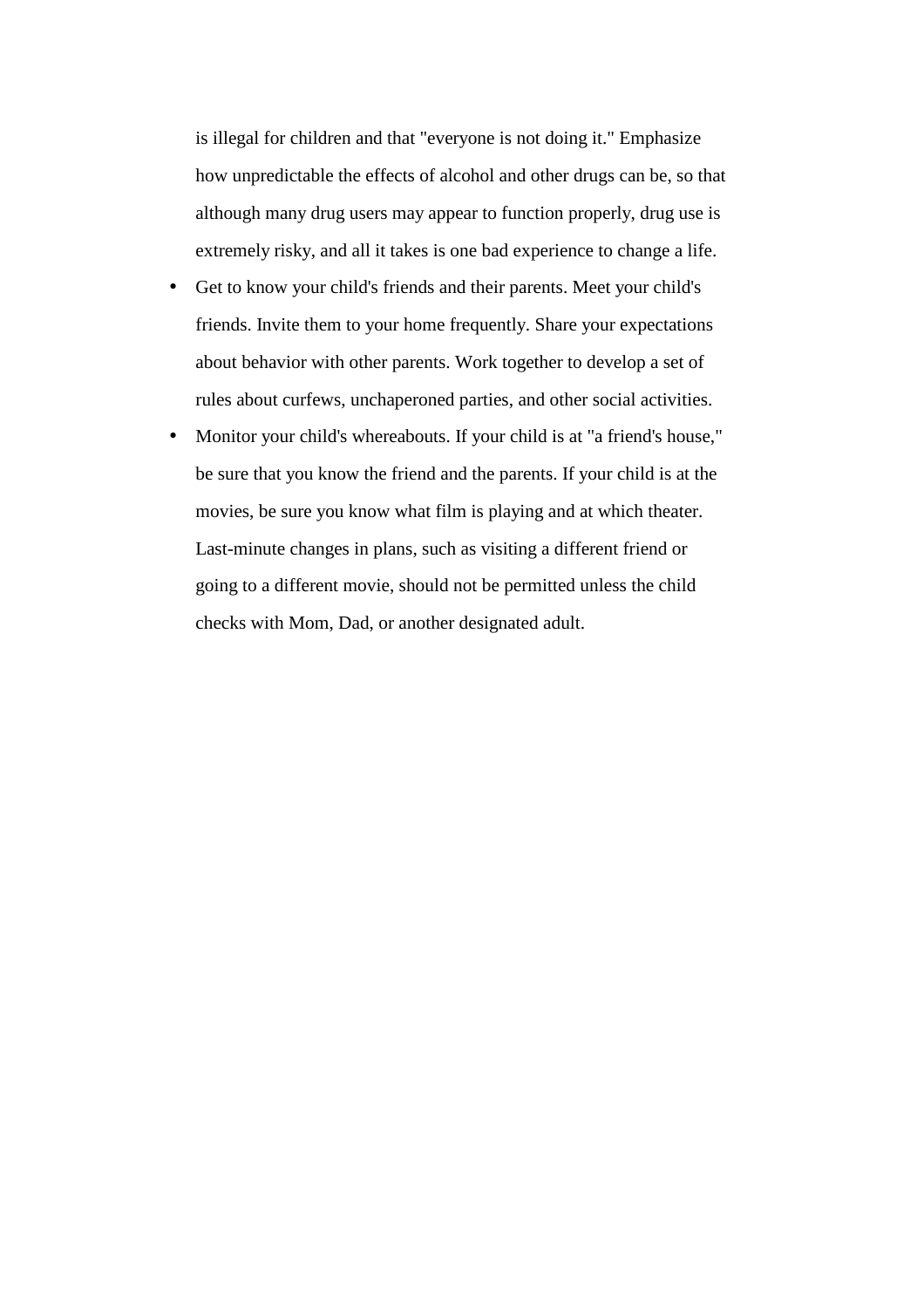By the end of ninth grade your child should know:

-- the characteristics and chemical nature of specific drugs and drug interactions;

-- the physiology of drug effects on the circulatory, respiratory, nervous, and reproductive systems;

-- the stages of chemical dependency and their unpredictability from person to person;

-- the ways that drug use affects activities requiring motor coordination, such as driving a car or participating in sports; and -- family history, particularly if alcoholism or other drug addiction has been a problem.

#### **Suggested Activities**

- Continue to practice ways to say no with your child. Teach your child to recognize problem situations, such as being at a house where no adults are present and young people are smoking or drinking beer. Make up situations in which your child may be asked to try alcohol and other drugs and let the child practice saying no using the steps outlined. Try many variations until you are confident that your child knows how to say no.
- Children this age are very concerned about how others see them. You can help your child develop a positive self-image by making sure that the child looks good and feels healthy. In addition to providing wellbalanced meals, keep your refrigerator and pantry stocked with appealing alternatives to junk food.
- Continue to spend private time with your child to discuss what your child feels is important in his or her life right now. Your child's fears about emerging sexuality, appearing different from friends, and going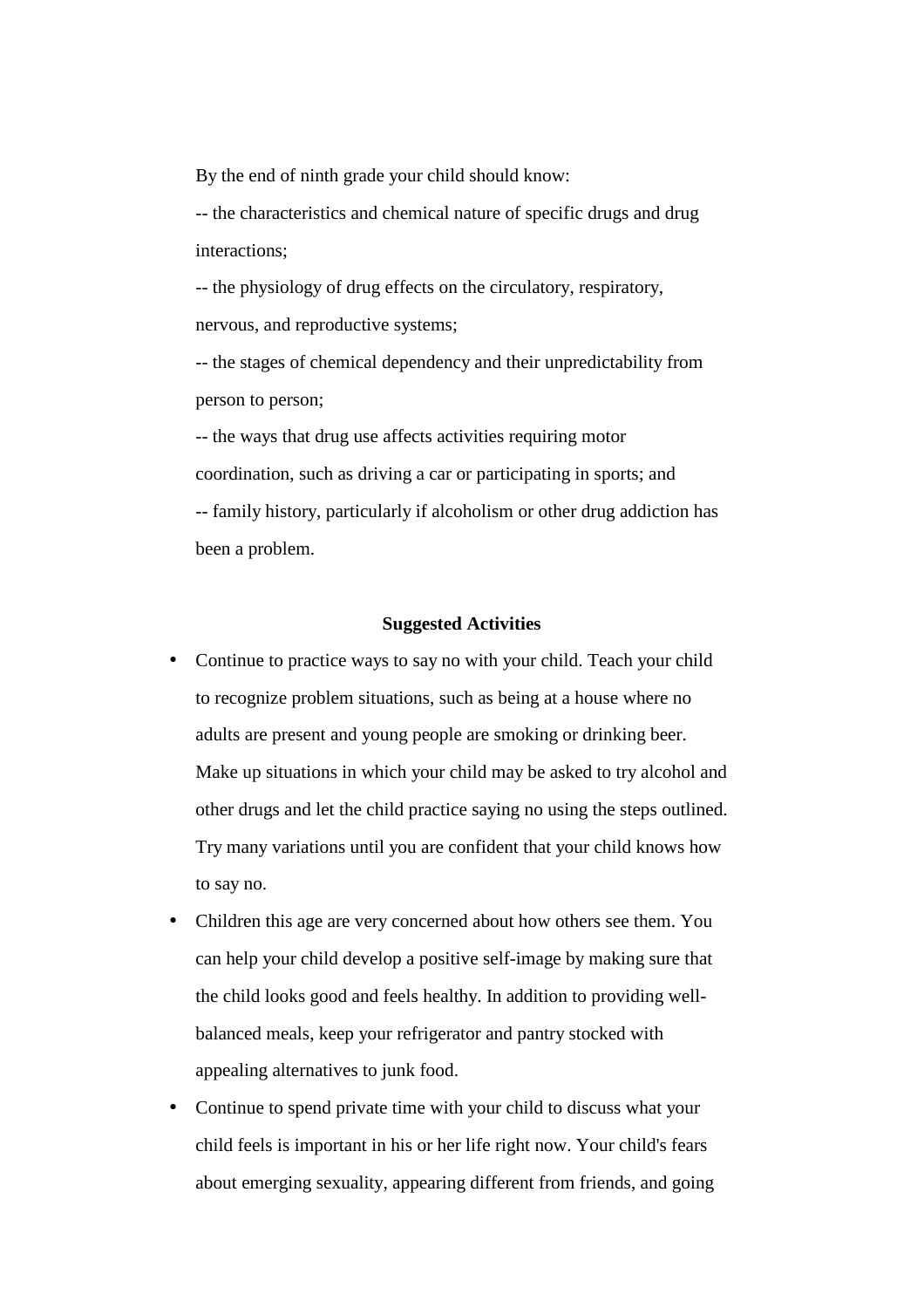on to high school are real problems and deserve your concern and attention.

- Periodically review and update, with your child's participation, your house rules and your child's responsibilities regarding chores, homework, time limit on TV watching, and the curfew on school and weekend nights. Discuss these questions with your child: Are the rules fair and the consequences appropriate? Is it time to switch to some new chores? Should there be fewer or different chores because of added homework assignments or after- school activities? Should the curfew be adjusted?
- Talk with your child about friendship. Make the point that true friends do not ask each other to do things they know are wrong and risk harm to themselves, their friends, or their families.
- Plan supervised parties or other activities for your child in your home which reflect a no alcohol/no-drug-use rule. For example, have your child invite friends to share a pizza and watch TV.

#### **GRADES 10-12**

High school students are future-oriented and can engage in abstract thinking. They have an increasingly realistic understanding of adults. Young people therefore want adults to discuss their concerns and the ways they solve problems and make decisions. You may have a tremendous new opportunity to help your children at this age. At the same time, the teenagers continue to be group-orientated, and belonging to the group motivates much of their behavior and actions. During these years, young people often develop a broader outlook and become more interested in the welfare of others. By the end of high school, your child should understand: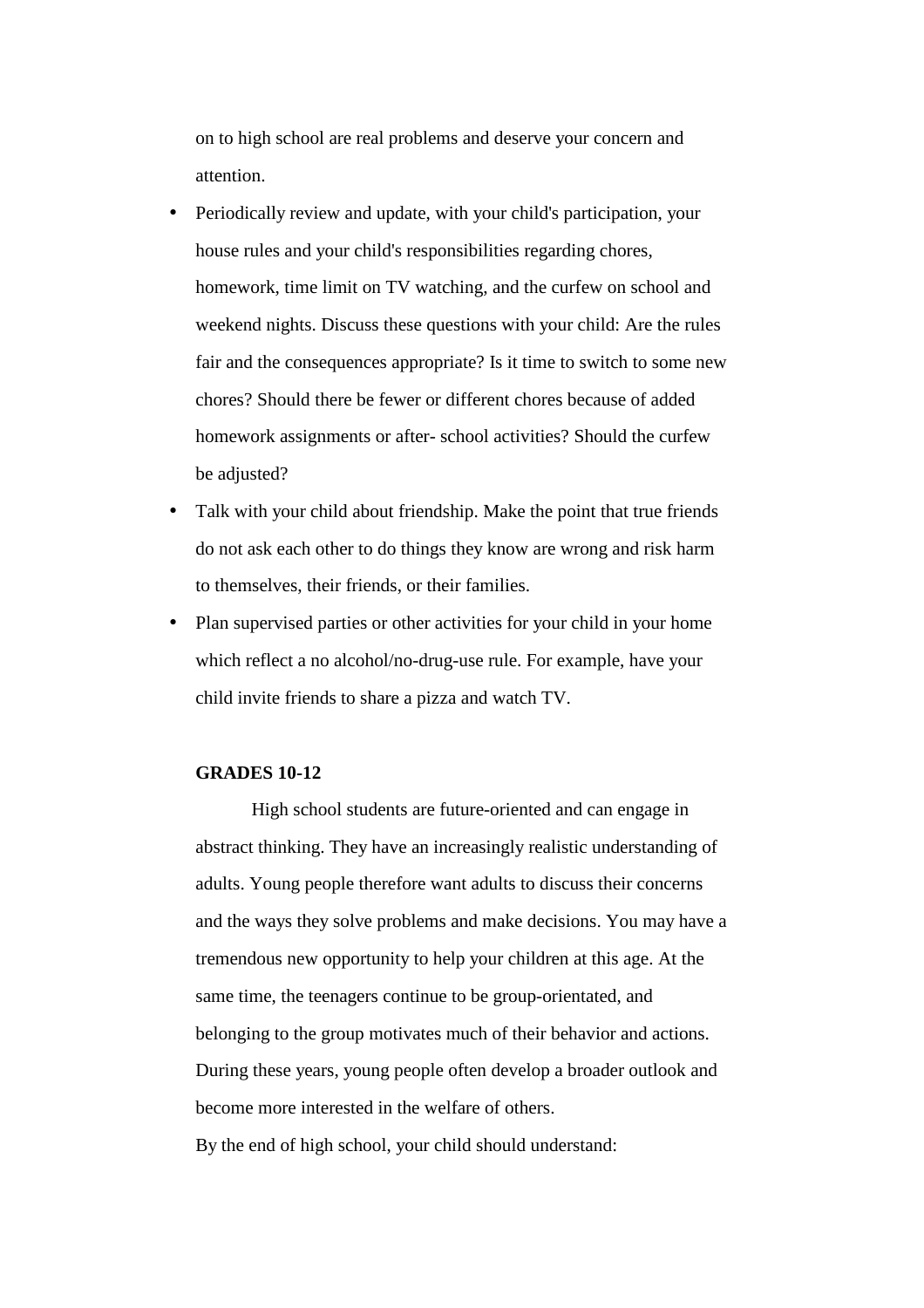- -- both the immediate and long-term physical effects of specific drugs;
- -- the possibly fatal effects of combining drugs;
- -- the relationship of drug use to other diseases and disabilities;
- -- the effects of alcohol and other drugs on the fetus during pregnancy;
- -- the fact that drug use is not a victimless crime;
- -- the effects and possible consequences of operating equipment while using alcohol and other drugs;
- -- the impact that drug use has on society; and
- -- the extent of community intervention resources.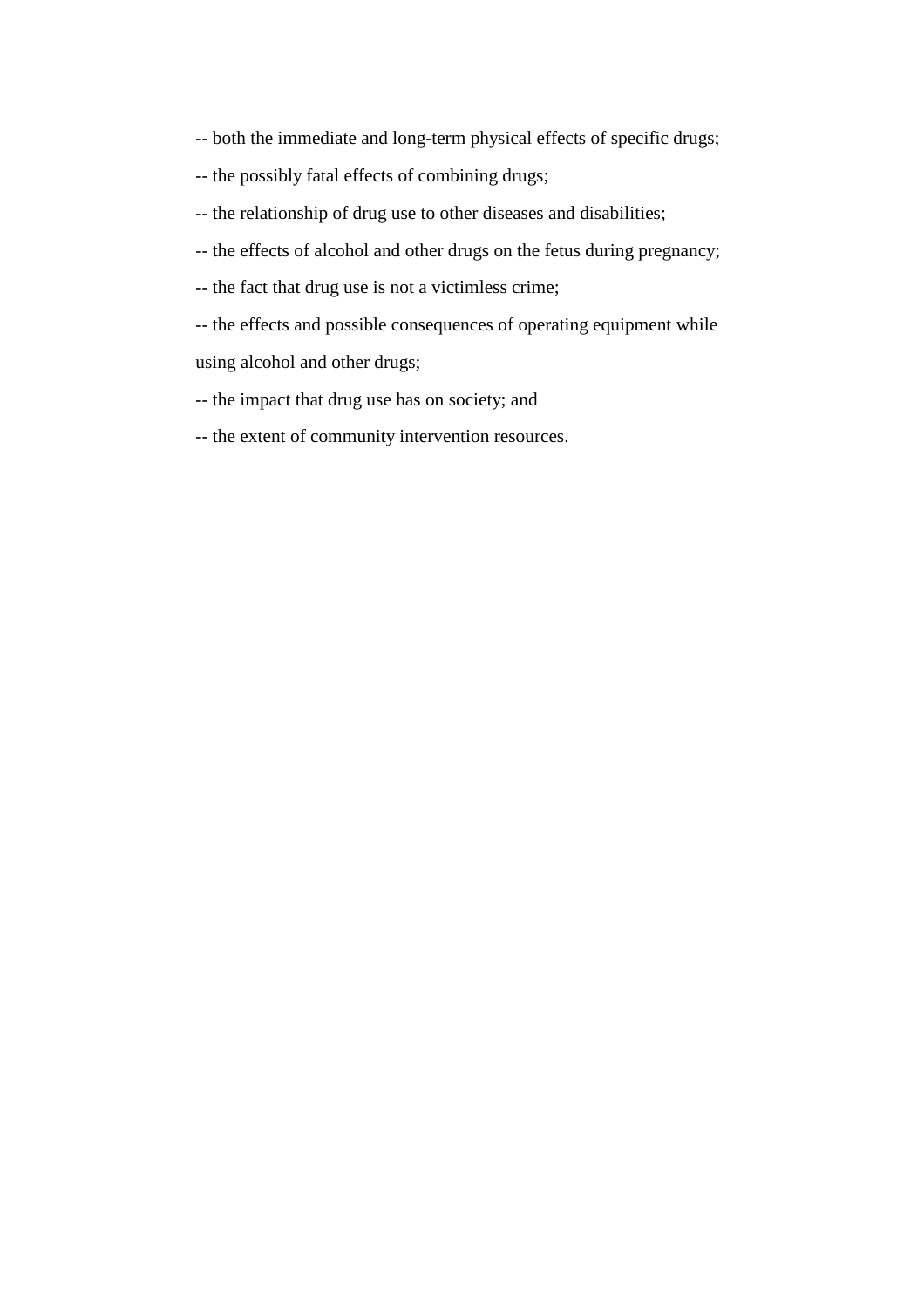You may want to focus on the potential long-term effects of alcohol and other drugs during these years: drugs can ruin your teen's chances of getting into college, being accepted by the military, or being hired for certain jobs. Your teen may also be impressed by the importance of being seen as a good role model for a younger brother or sister.

Although young people long for independence it is particularly important to keep them involved in the family and family activities. They should join the rest of the family for dinner regularly, be part of family vacations, and remain part of family routines.

#### **Suggested Activities**

- Continue to talk with your teenager about alcohol and other drug use. Chances are your teen has friends who use alcohol and other drugs or knows people who do. Talk about how alcohol and other drug use threatens lives and may limit opportunities for the future.
- Plan strategies to limit your teen's unsupervised hours at home, while you are at work. Researchers have found that lunch time and 3:00 - 6:00 p.m. are periods teenagers are likely to experiment with alcohol and other drugs.
- Encourage your teenager to work on behalf of a drug prevention program by being trained as a volunteer to answer hot-line calls or as a peer counselor.
- Talk with your teenager about joining a sports club, drama club, arts and crafts center, or dance studio or about volunteering to work for a church group or community organization. The busier your teenager is, the less likely he or she is to be bored and to seek an outlet in alcohol or other drugs. Volunteer with your teenager, if you have time.
- Plan alcohol- and drug-free activities with other families during school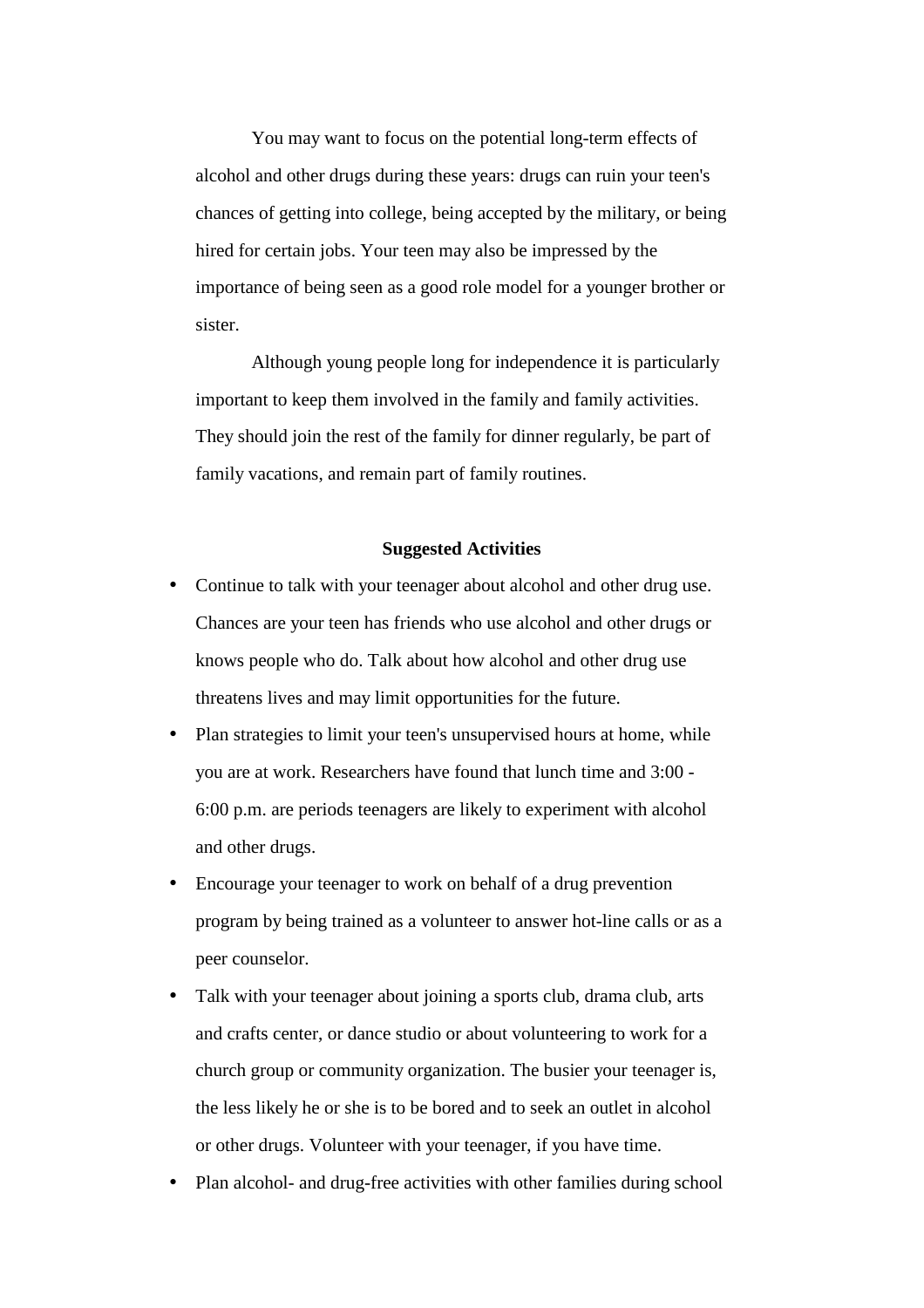vacations and major holidays, which can be high- risk idle times for teens.

- Make sure your teen has access to up-to-date information on alcohol and other drugs and their effects. Make an effort to be informed about any new drugs that are popular, and know their effects. (For suggested reading, see the resources section at the end of this booklet.)
- Cooperate with other parents to make sure that the parties and social events your teenager attends are alcohol- and drug-free. Some families choose to draw up a contract holding adults responsible for parties given in their homes; the contract specifies that all parties will be supervised and that there is to be no use of alcohol or other drugs. (See "Safe Homes" in the resource section.)
- Help plan community-sponsored drug-free activities such as alcohol and drug-free dances and other recreational activities such as "midnight basketball."
- Talk with your teenager about the future. Discuss your expectations and your teenager's ambitions. Collect college or vocational catalogs for your teenager, and discuss different educational and career options. Plan a family outing to local colleges and universities.

Young people use drugs for many reasons that have to do with how they feel about themselves, how they get along with others, and how they live. No one factor determines who will use drugs and who will not, but here are some predictors:

- low grades or poor school performance;
- aggressive, rebellious behavior;
- excessive influence by peers;
- lack of parental support and guidance; and
- behavior problems at an early age.

Being alert to the signs of alcohol and other drug use requires a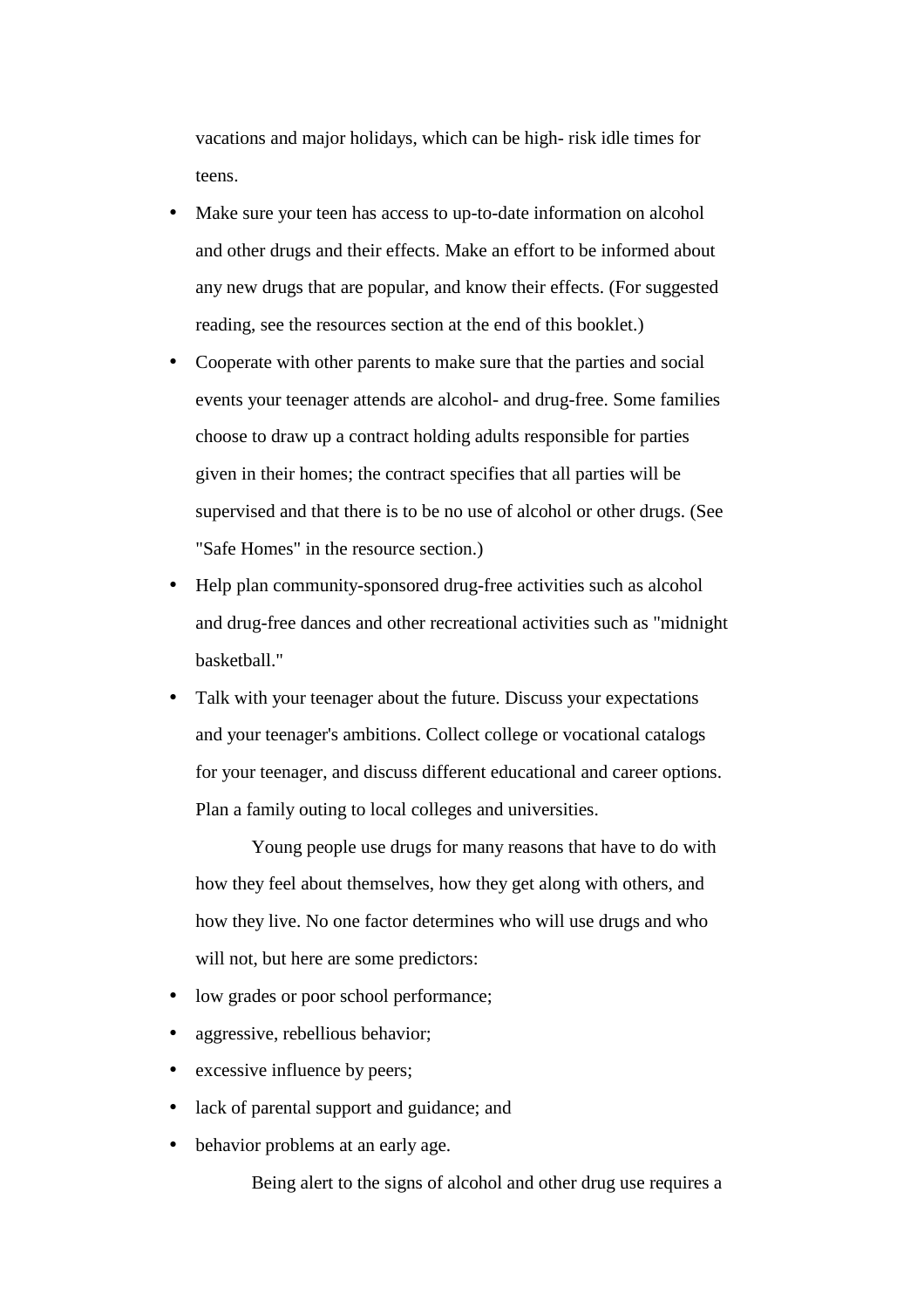keen eye. It is sometimes hard to know the difference between normal teenage behavior and behavior caused by drugs. Changes that are extreme or that last for more than a few days may signal drug use. Consider the following questions:

\* Does your child seem withdrawn, depressed, tired, and careless about personal grooming?

\* Has your child become hostile and uncooperative?

" Have your child's relationships with other family members deteriorated?

\* Has your child dropped his old friends?

\* Is your child no longer doing well in school-- grades slipping, attendance irregular?

\* Has your child lost interest in hobbies, sports, and other favorite activities?

\* Have your child's eating or sleeping patterns changed?

Positive answers to any of these questions can indicate alcohol or other drug use. However, these signs may also apply to a child who is not using drugs but who may be having other problems at school or in the family. If you are in doubt, get help. Have your family doctor or local clinic examine your child to rule out illness or other physical problems.

Watch for signs of drugs and drug paraphernalia as well. Possession of common items such as pipes, rolling papers, small medicine bottles, eye drops, or butane lighters may signal that your child is using drugs.

Even when the signs are clearer, usually after the child has been using drugs for a time, parents sometimes do not want to admit that their child could have a problem. Anger, resentment, guilt, and a sense of failure as parents are common reactions.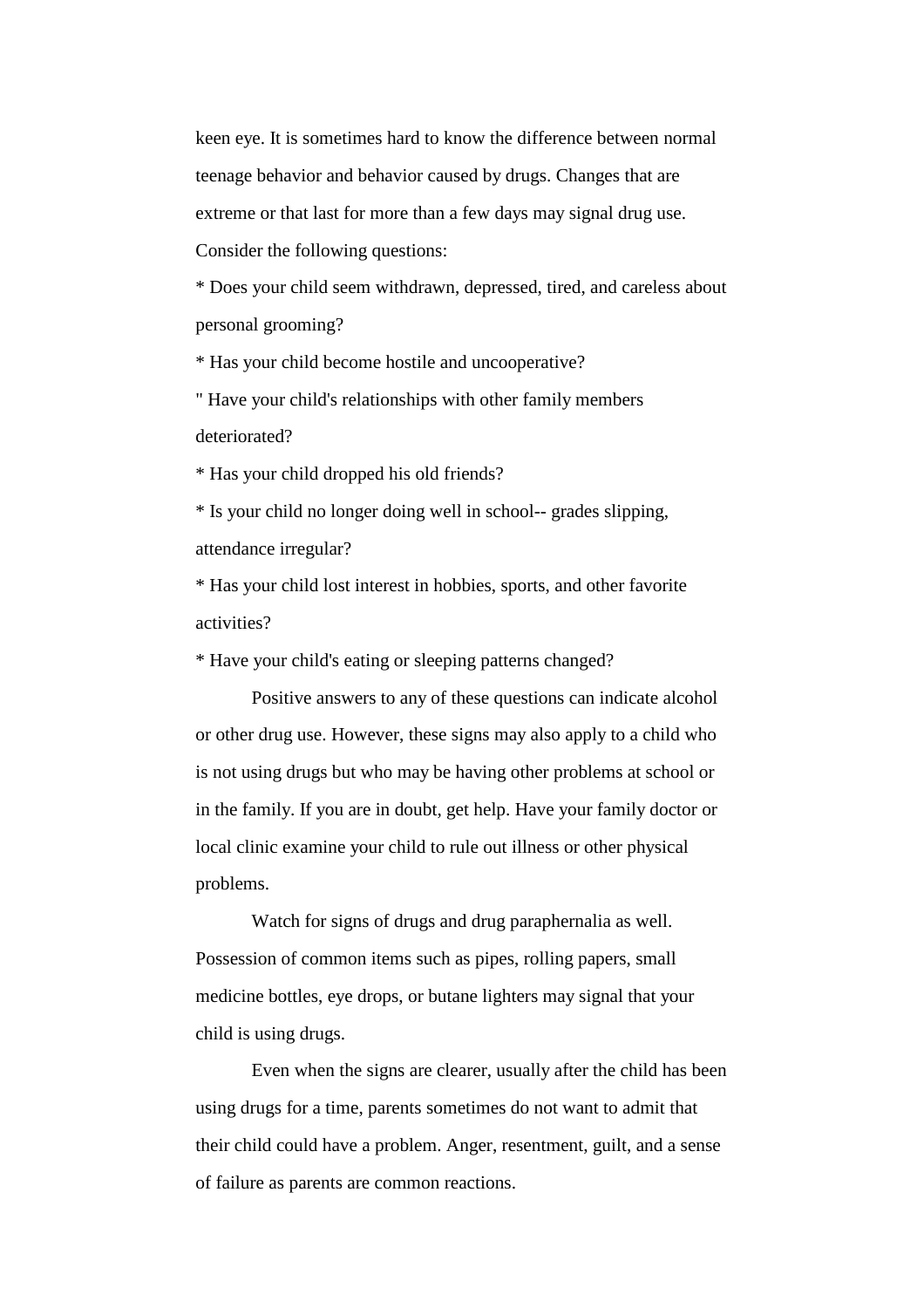If your child is using drugs, it is important to avoid blaming yourself for the problem and to get whatever help is needed to stop it. The earlier a drug problem is detected and faced, the more likely it is that your child can be helped.

First, do not confront a child who is under the influence of alcohol or other drugs, but wait until the child is sober. Then discuss your suspicions with your child calmly and objectively. Bring in other members of the family to help, if necessary.

Second, impose whatever discipline your family has decided on for violating the rules and stick to it. Don't relent because the youngster promises never to do it again.

Many young people lie about their alcohol and drug use. If you think your child is not being truthful and the evidence is pretty strong, you may wish to have your child evaluated by a health professional experienced in diagnosing adolescents with alcohol- and drug-related problems.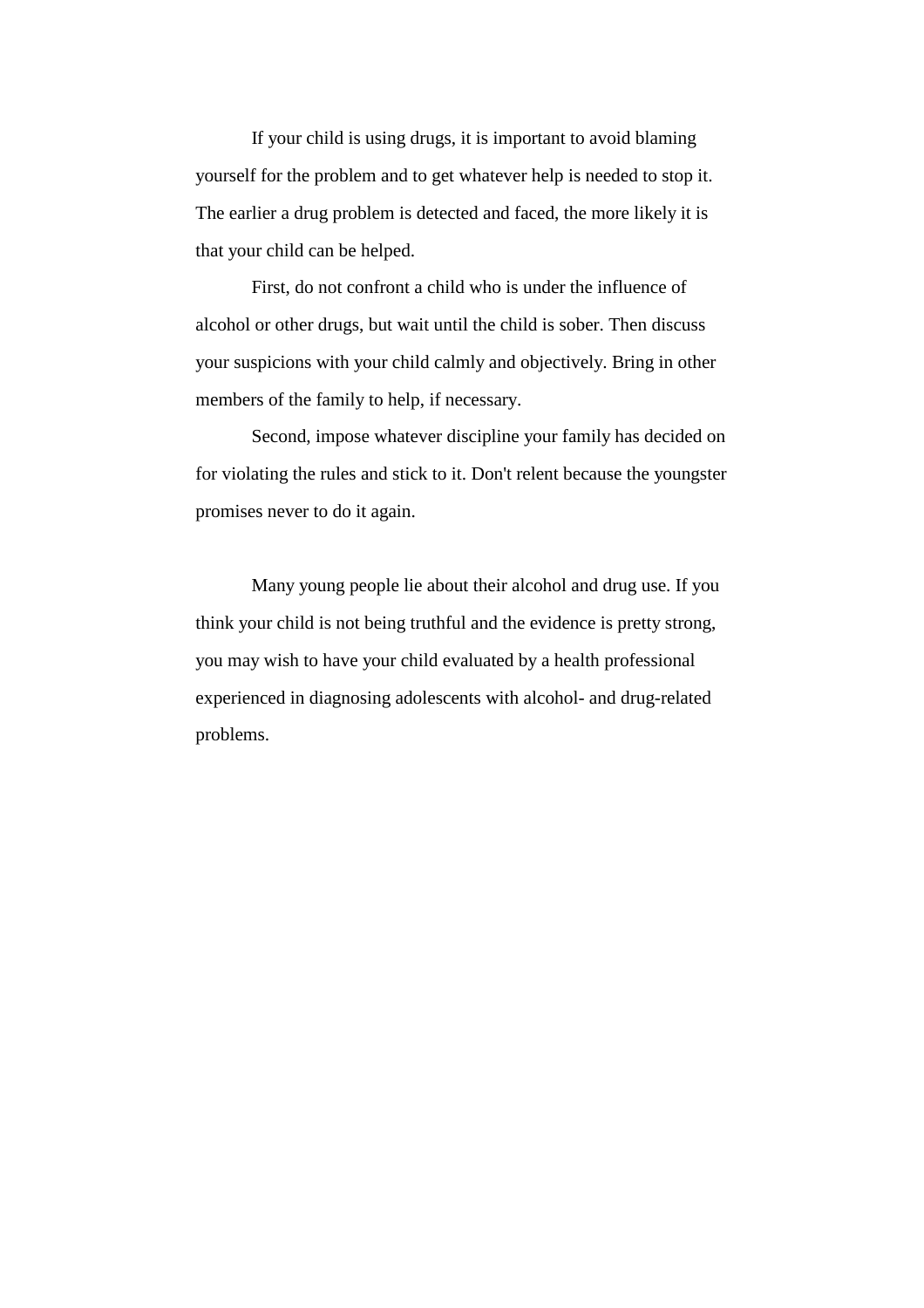If your child has developed a pattern of drug use or has engaged in heavy use, you will probably need help to intervene. If you do not know about drug treatment programs in your area, call your doctor, local hospital, or county mental health society for a referral. Your school district should have a substance abuse coordinator or a counselor who can refer you to treatment programs, too. Parents whose children have been through treatment programs can also provide information.

The most promising drug prevention programs are those in which parents, students, schools, and communities join together to send a firm, clear message that the use of alcohol and other drugs will not be tolerated.

#### **SCHOOL-PARENT COOPERATION**

The development of strong policies that spell out rules governing use, possession, and sale of alcohol and other drugs is a key part of any school-based prevention program. Learn what your school's policies are and actively support them. If your school has no policy, work with teachers, administrators, and community members to develop one. Good school policies typically specify what constitutes an alcohol or other drug offense, spell out the consequences for violating the policy, describe procedures for handling violations, and build community support for the policy.

Visit your child's school and learn how drug education is being taught. Are the faculty members trained to teach about alcohol and other drug use? Is drug education a regular part of the curriculum or limited to a special week? Is it taught through the health class, or do all teachers incorporate drug education into their subject area? Do children in every grade receive drug education, or is it limited to selected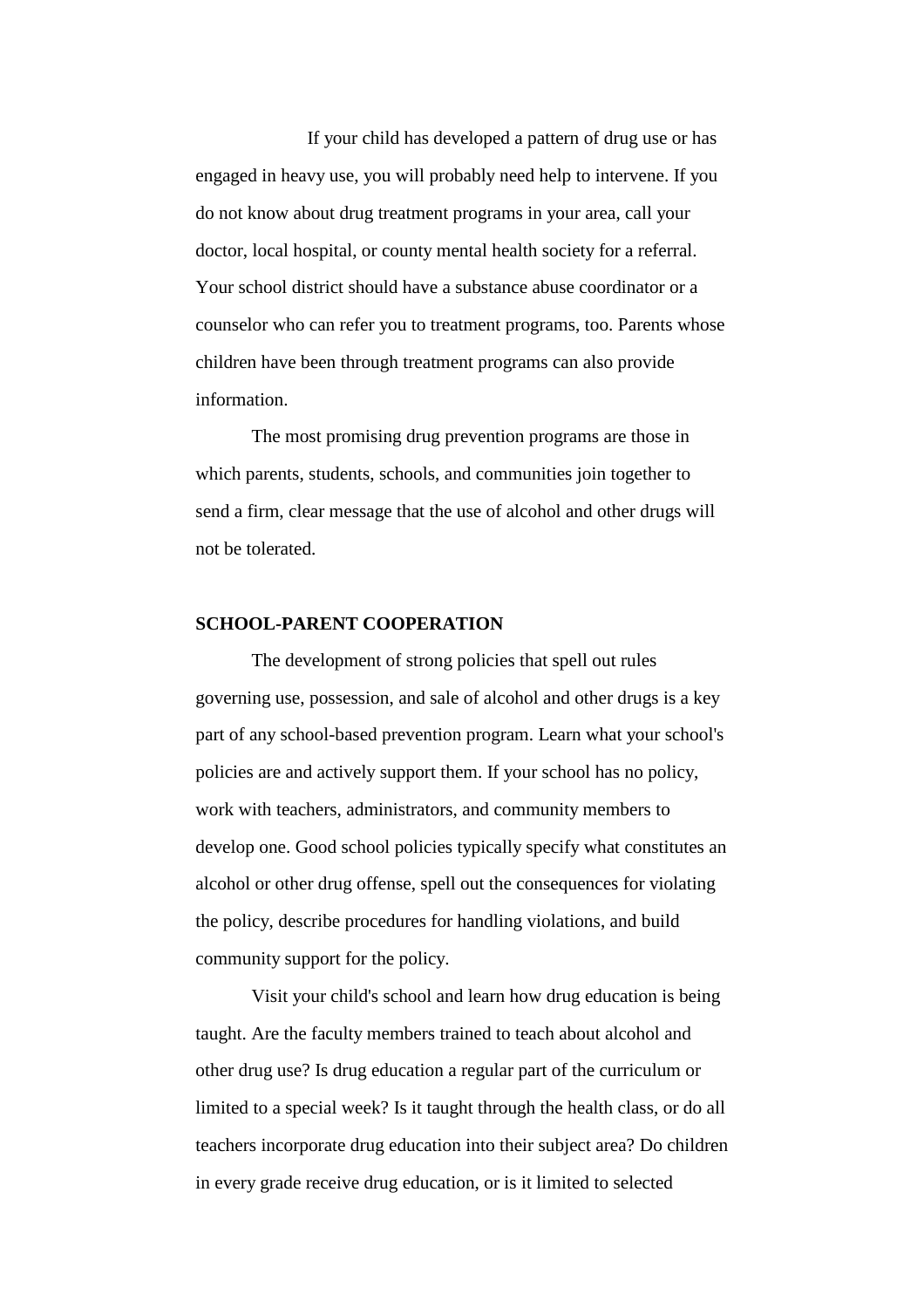grades? Is there a component for parents?

If your school has an active program to prevent drug use, ask to see the materials that are being used. Do they contain a clear message that alcohol and other drug use is wrong and harmful? Is the information accurate and up-to-date? Does the school have referral sources for students who need special help?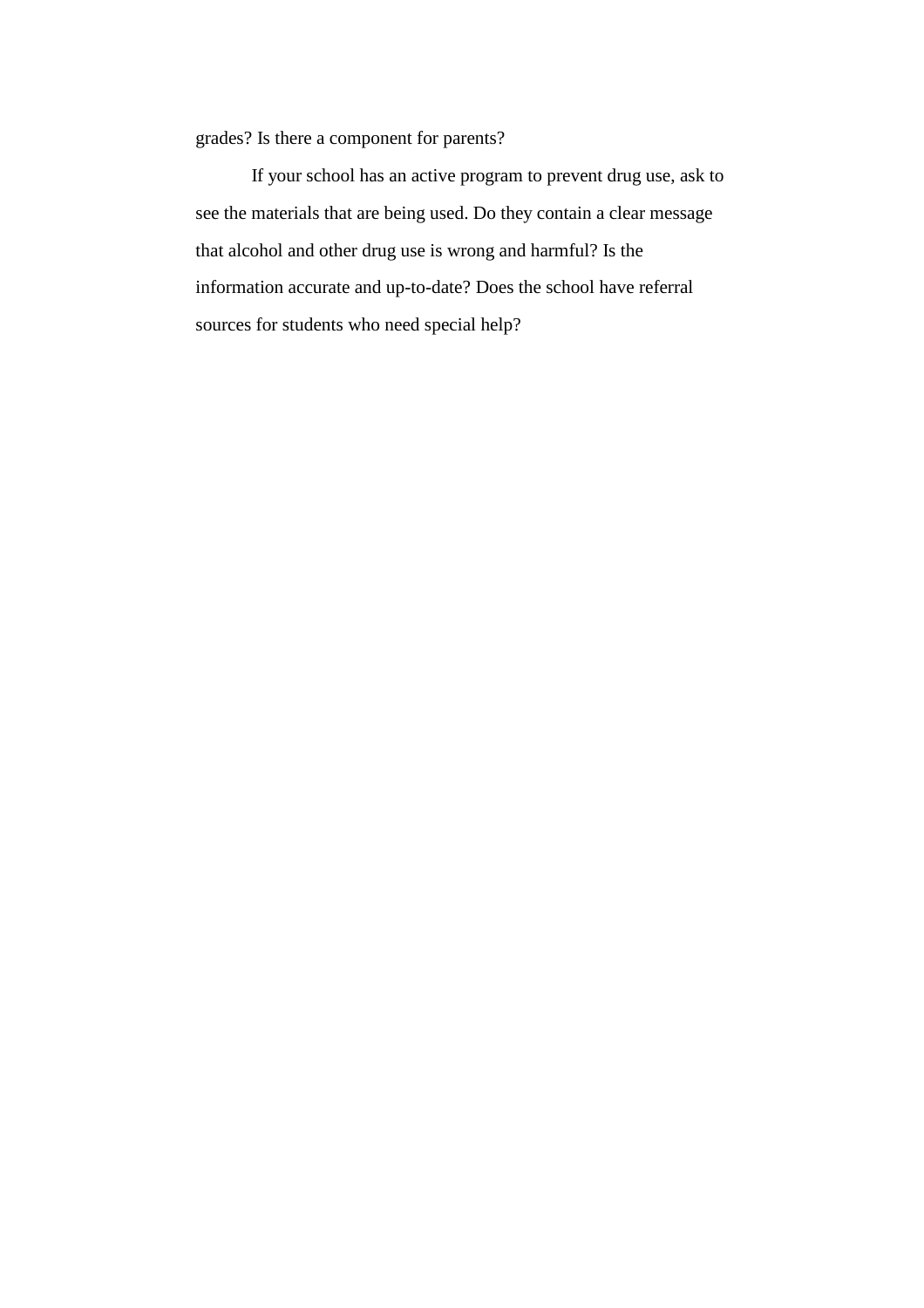Let other parents know about the school's policies through meetings of the parent-teacher organization. At least one meeting each year should be devoted to issues of alcohol and other drug use. Knowledgeable local physicians and pharmacists can be invited to discuss how drugs affect the growth and development of children, police officers can outline the scope and severity of the drug problem in your community, and substance abuse counselors can discuss symptoms of alcohol and other drug use and treatment options.

#### **PARENT-COMMUNITY ACTIVITIES**

Help your child to grow up alcohol and drug free by supporting community efforts to give young people healthy alternatives. Alcohol and drug-free proms and other school-based celebrations are growing in popularity around the country. You can help to organize such events, solicit contributions, and serve as a chaperon.

Local businesses are also an excellent source of support for alternative activities such as athletic teams and part-time jobs. Shops and restaurants in one community in Texas, for example, now offer discounts to young people who test negative for drugs in a voluntary urinalysis.

#### **PARENT SUPPORT GROUPS**

Other parents can be valuable allies in your effort to keep your child drug free. Get to know the parents of your child's friends. Share expectations about behavior and develop a set of mutually agreed upon rules about such things as curfews, unchaperoned parties, and places that are off-limits. Helping youngsters stay out of trouble is easier when rules of conduct are clearly known and widely shared.

Build a network of other adults with whom you can talk. Join a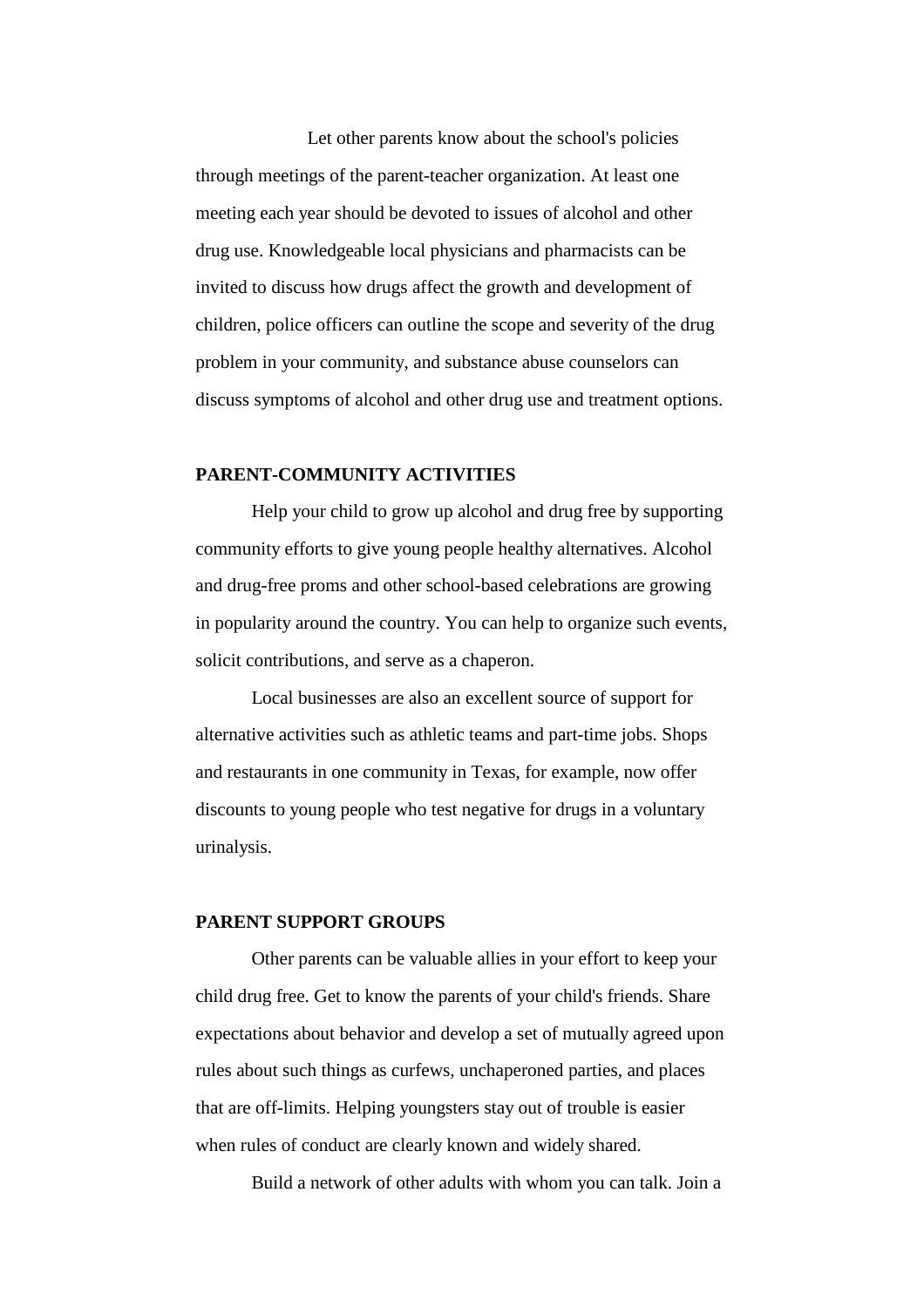parent organization in your community, or talk informally with your friends about common concerns in rearing children. Sharing experiences can provide insights that help you deal with your child's behavior. It also helps to know that other parents have faced similar situations.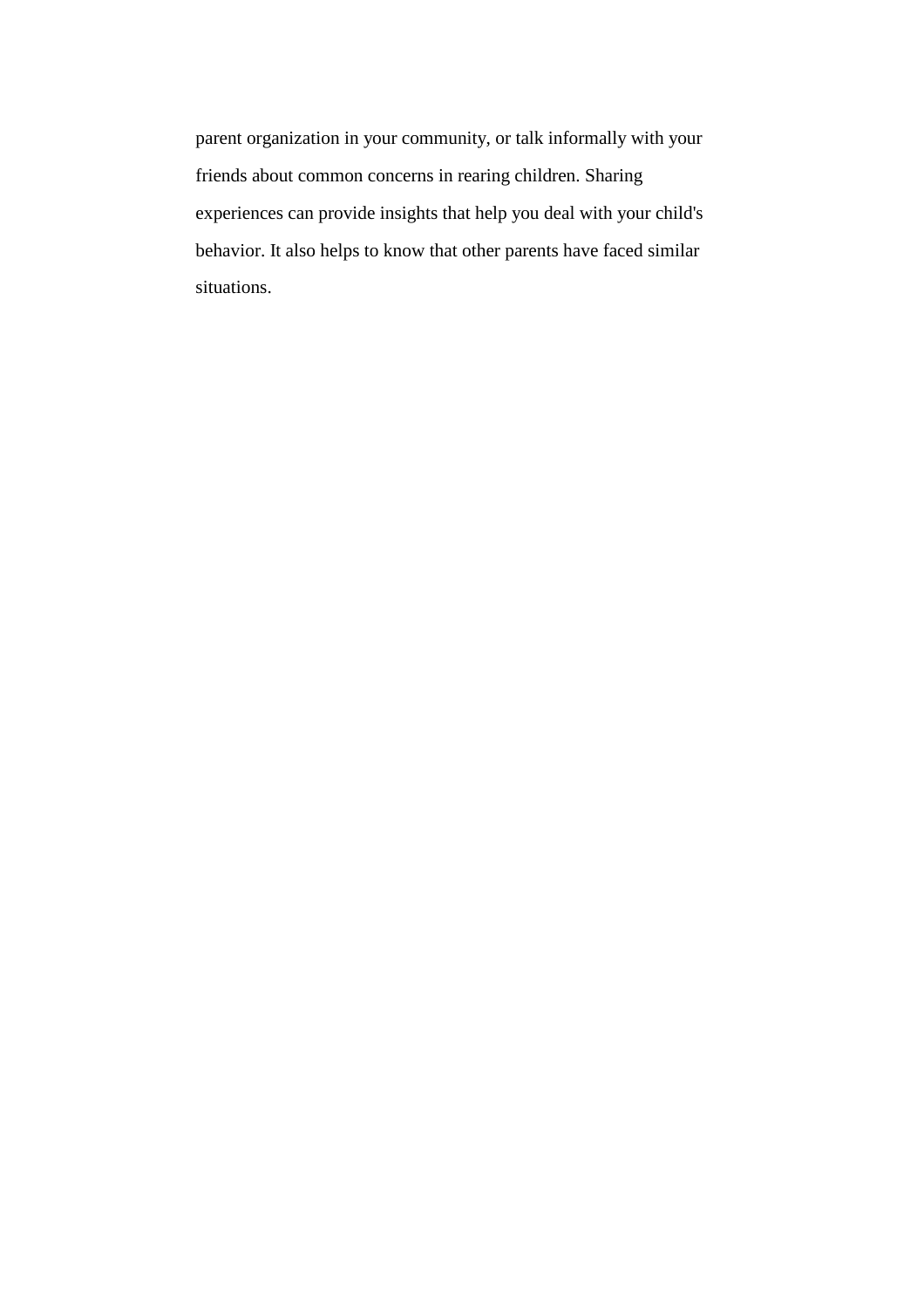Despite the grim stories that fill our newspapers and dominate the evening news, most young people do not use illicit drugs, they do not approve of drug use by their friends, and they share their parents' concern about the dangers posed by drugs. Successful prevention efforts, whether in a family, school, or community setting, have many elements in common: a concern for the welfare and well being of young people, dedicated adults who are willing to devote their time and energy, and an unwavering commitment to being drug free.

That commitment led a small group of parents in Bowling Green, Kentucky, to form Bowling Green Parents for Drug-Free Youth. The organization has worked closely with the local schools and community to provide training and education for all members of the community, and it has raised more than \$35,000 to help finance its efforts. Questionnaires administered to students in grades 7-12 for 6 consecutive years have shown a steady decline in the use of alcohol and other drugs.

Gall Amato, president of the Bowling Green Parents for Drug-Free Youth, speaks persuasively about why parents must be involved in helping to prevent alcohol and other drug use:

*"People often ask me why I think parents are the answer, and I think it's because we have the most to lose. Schools can help, churches can help, law enforcement can help, but no one can replace the family. Being involved with drug and alcohol prevention lets our children know that we care. It strengthens the family and helps us to be the kind of parents our children need us to be."*

A similar commitment leads parents of students in Commodore Stockton Skills School in Stockton, California, to donate more than 400 volunteer hours each month helping in the classrooms. Last year a family picnic held during Red Ribbon Week, a national drug awareness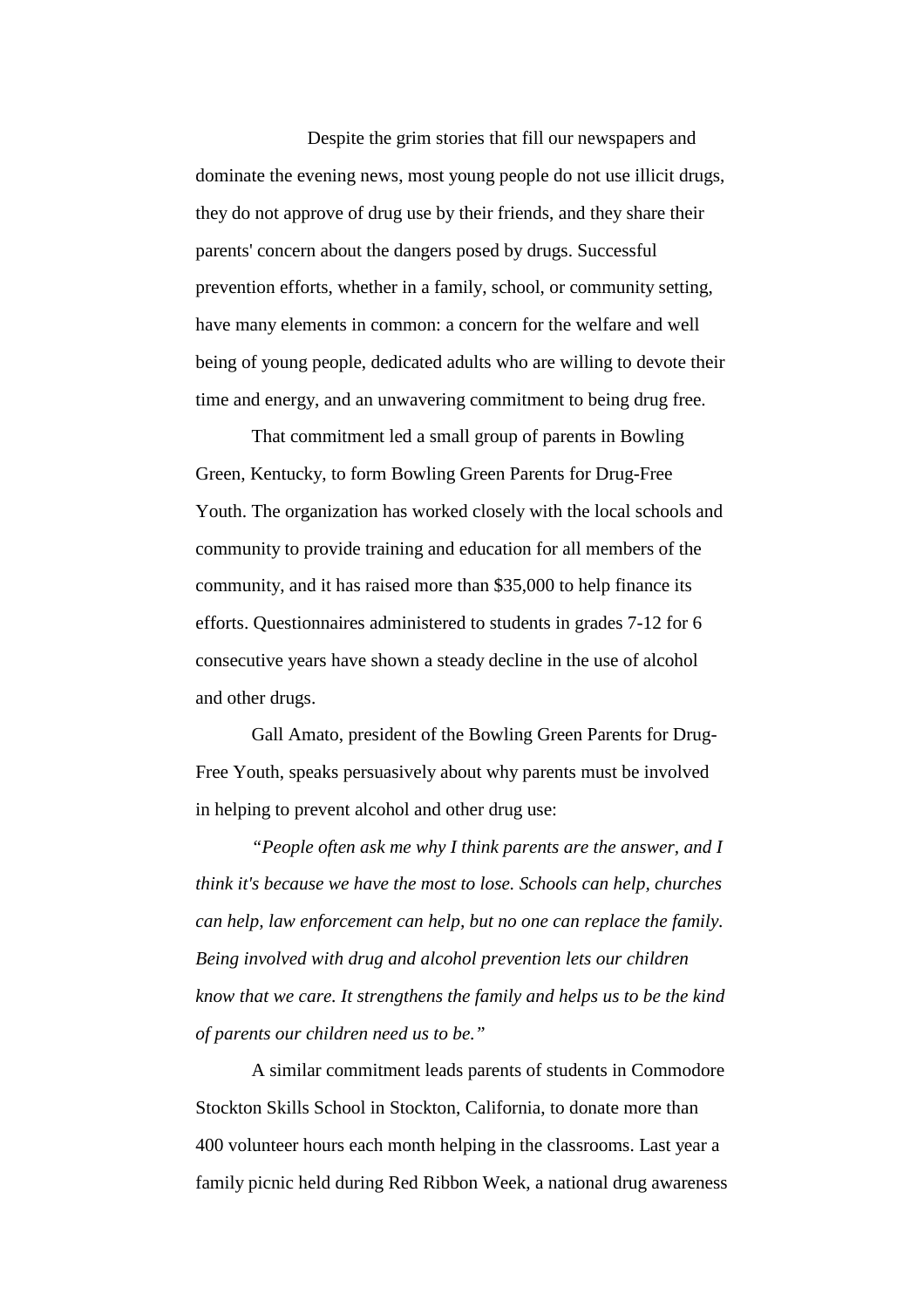week, drew 500 participants for a day of games and activities focused on prevention of drug use.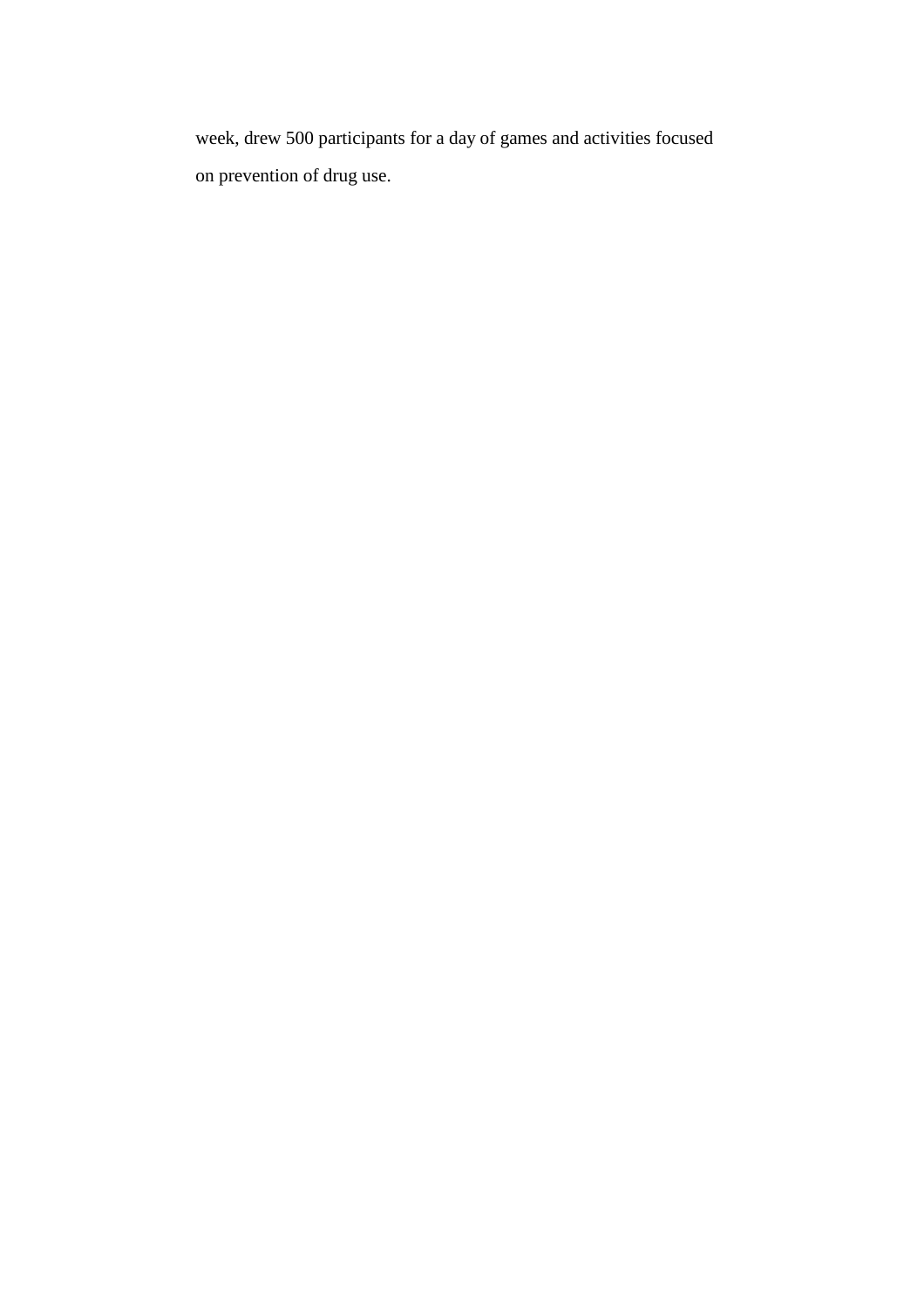In addition to helping in the classroom, Stockton parents work to maintain discipline, to reinforce students' respect for other people, and to foster personal responsibility at home.

As a result, behavioral problems in the school are infrequent, attendance is high, and area police report juvenile drug arrests from every school in the city except Commodore Stockton.

Successful efforts to rid a neighborhood of drugs are often joint efforts. Two years ago in New Haven, Connecticut, the residents of six housing projects joined forces to solve a neighborhood problem--drugs. The residents were afraid for the safety of their children and sick of the murders and other nightly violence related to drug deals.

Representing more than 1,400 families from the six projects, the group drafted an action plan to rid the neighborhood of drugs. The residents asked the local police to conduct "sting" operations periodically. Members of the New Haven news media have been invited to the project, where residents speak openly about the problems they encounter. The residents have invited local community groups and the Greater New Haven Labor Council to join in the fight. In addition, the mayor has become directly involved in their struggle.

One member, speaking on behalf of the residents, stated its main objective:

*"We are banding together to stop this madness so that we can have a peaceful and livable neighborhood and community."* Today, drug sales have decreased, and members of the community feel safer and more hopeful about the future.

#### **ALCOHOL**

Alcohol consumption causes a number of changes in behavior.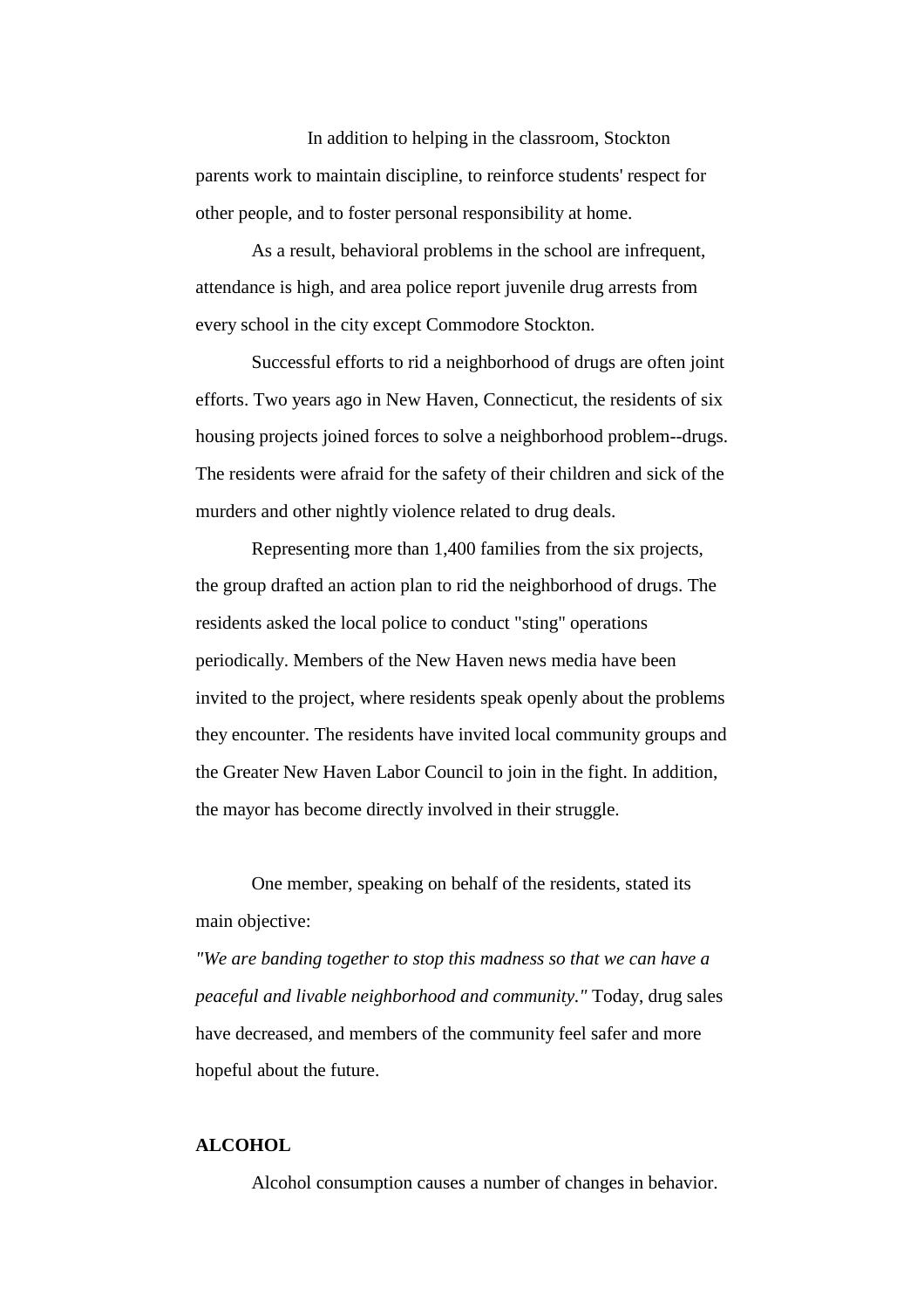Even low doses significantly impair the judgment and coordination required to drive a car safely. Low to moderate doses of alcohol can increase the incidence of a variety of aggressive acts, including spouse and child abuse. Moderate to high doses of alcohol cause marked impairments in higher mental functions, severely altering a person's ability to learn and remember information. Very high doses cause respiratory depression and death.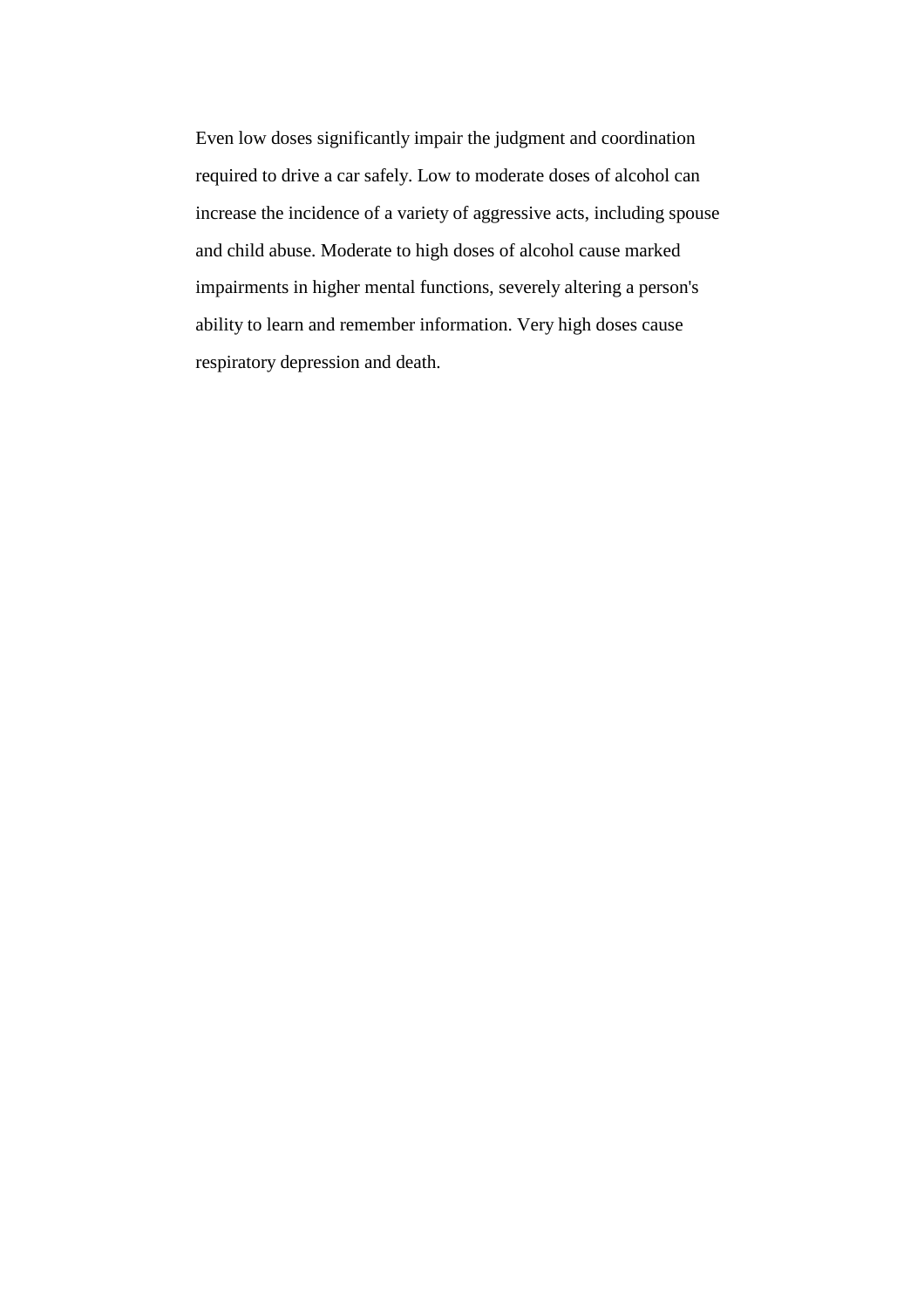Continued use of alcohol can lead to dependence. Sudden cessation of alcohol intake is likely to produce withdrawal symptoms, including severe anxiety, tremors, hallucinations, and convulsions. Long-term effects of consuming large quantities of alcohol, especially when combined with poor nutrition, can lead to permanent damage to vital organs such as the brain and the liver. In addition, mothers who drink alcohol during pregnancy may give birth to infants with fetal alcohol syndrome. These infants may suffer from mental retardation and other irreversible physical abnormalities. In addition, research indicates that children of alcoholic parents are at greater risk than other children of becoming alcoholics.

# **TOBACCO**

The smoking of tobacco products is the chief avoidable cause of death in our society. Smokers are more likely than nonsmokers to contract heart disease some 170,000 die each year from smokingrelated coronary heart disease. Lung, larynx, esophageal, bladder, pancreatic, and kidney cancers also strike smokers at increased rates. Some 30 percent of cancer deaths (130,000 per year) are linked to smoking.

Chronic, obstructive lung diseases such as emphysema and chronic bronchitis are 10 times more likely to occur among smokers than among nonsmokers.

Smoking during pregnancy also poses serious risks. Spontaneous abortion, pre-term birth, low birth weights, and fetal and infant deaths are all more likely to occur when the pregnant woman is a smoker.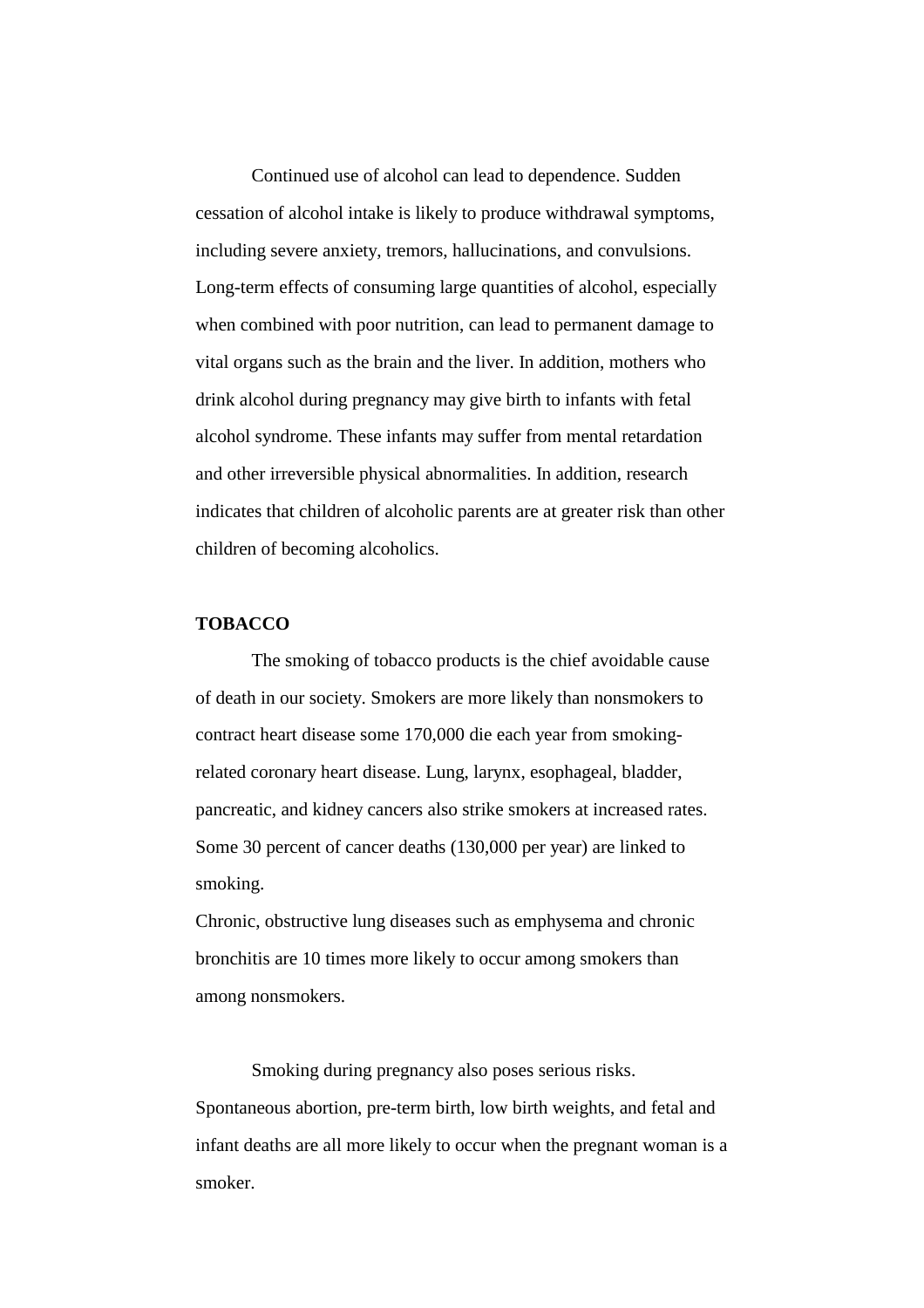Cigarette smoke contains some 4,000 chemicals, several of which are known carcinogens. Perhaps the most dangerous substance in tobacco smoke is nicotine. Nicotine is the substance that reinforces and strengthens the desire to smoke. Because nicotine is highly addictive, addicts find it very difficult to stop smoking. Of 1,000 typical smokers, fewer than 20 percent succeed in stopping on the first try.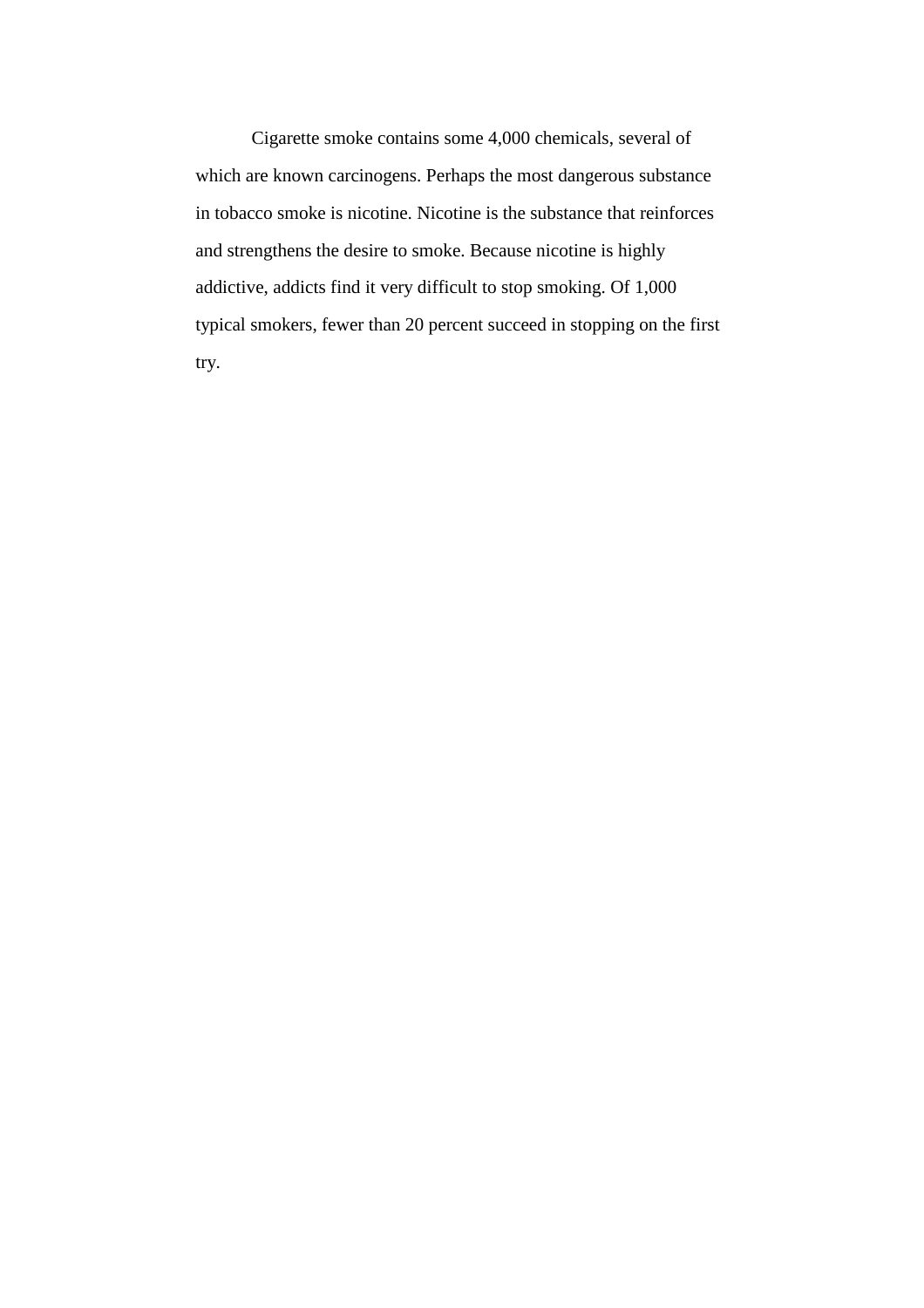# **CANNABIS**

All forms of cannabis have negative physical and mental effects. Several regularly observed physical effects of cannabis are a substantial increase in the heart rate, bloodshot eyes, a dry mouth and throat, and increased appetite.

Use of cannabis may impair or reduce short-term memory and comprehension, alter sense of time, and reduce ability to perform tasks requiring concentration and coordination, such as driving a car. Motivation and cognition may be altered, making the acquisition of new information difficult. Marijuana can also produce paranoia and psychosis.

Because users often inhale the unfiltered smoke deeply and then hold it in their lungs as long as possible, marijuana is damaging to the lungs and pulmonary system. Marijuana smoke contains more cancer-causing agents than tobacco smoke. Long-term users of cannabis may develop psychological dependence and require more of the drug to get the same effect. The drug can become the center of their lives.

| Type:     | Nickname:            | Looks like:        |
|-----------|----------------------|--------------------|
|           | How it is used:      |                    |
| Marijuana | Pot, Reefer, Dope,   | like dried parsley |
|           | smoked or Ganja      |                    |
|           | Grass, Weed,         | with stems and/or  |
|           | eaten Mary           |                    |
|           | Jane, Sinsemilla,    | seeds;             |
|           | rolled into Bum Bud, |                    |
|           |                      | <sub>or</sub>      |
|           |                      | Dank               |
|           |                      | cigarettes         |
|           |                      |                    |

Tetrahydro- THC Soft gelatin Taken cannabinol capsules orally

or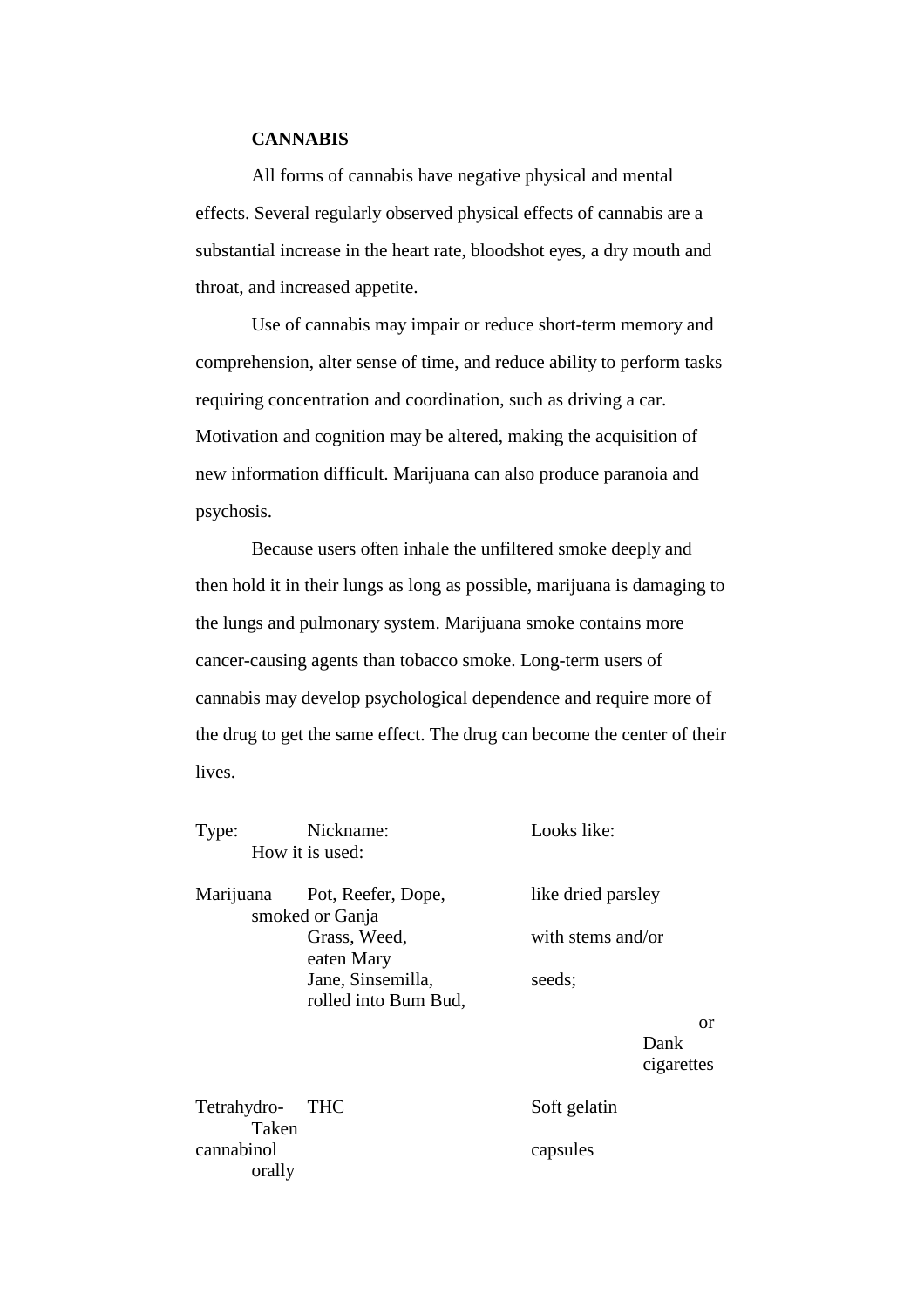Hashish Hash Brown or black Smoked or

cakes or balls eaten

Hashish Hash Oil Concentrated syrupy Smoked mixed with liquid varying in tobacco

color from clear to black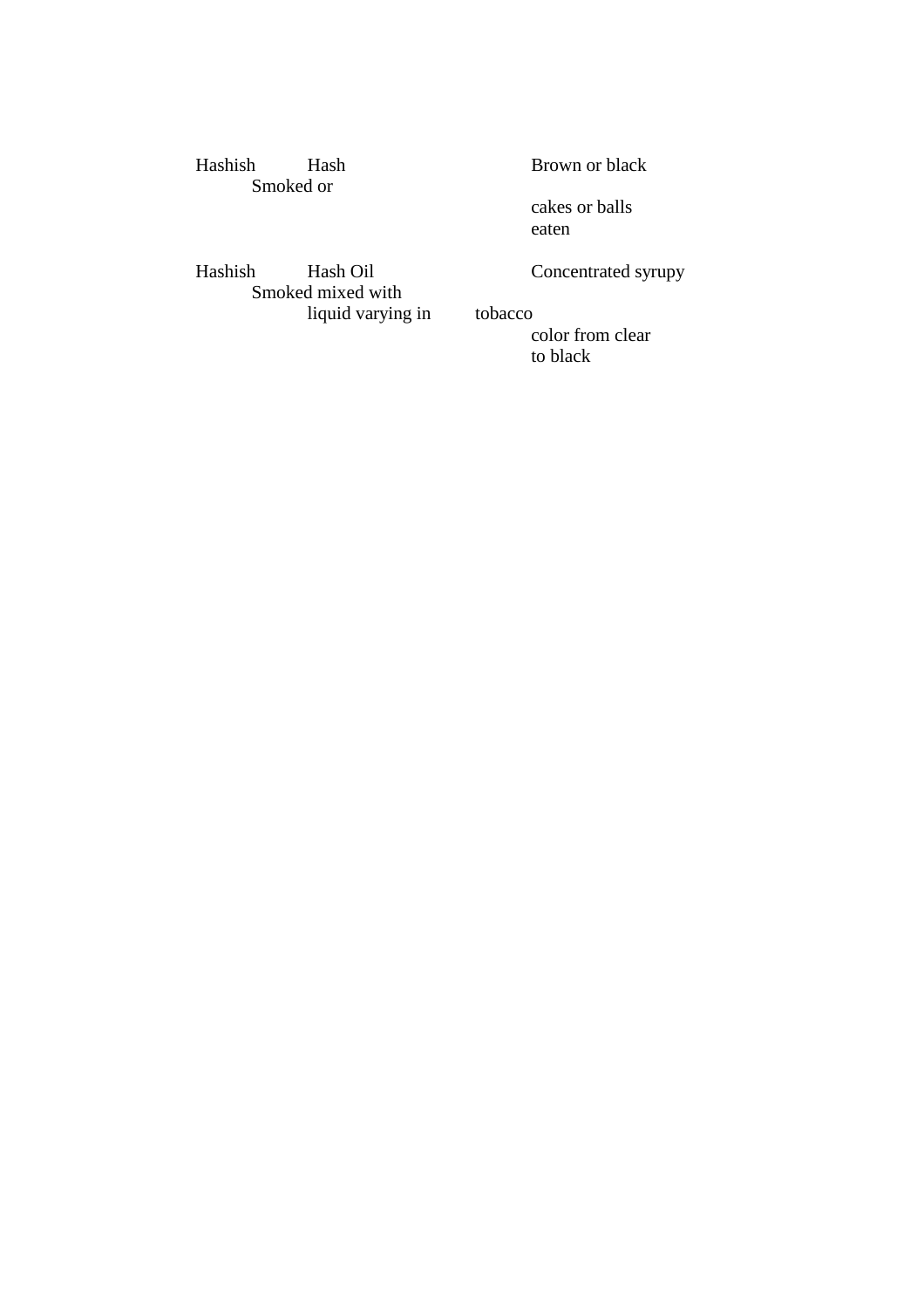# **INHALANTS**

The immediate negative effects of inhalants include nausea, sneezing, coughing, nosebleeds, fatigue, lack of coordination, and loss of appetite. Solvents and aerosol sprays also decrease the heart and respiratory rates and impair judgment. Amyl and butyl nitrite cause rapid pulse, headaches, and involuntary passing of urine and feces. Long-term use may result in hepatitis or brain damage.

Deeply inhaling the vapors, or using large amounts over a short time, may result in disorientation, violent behavior, unconsciousness, or death. High concentrations of inhalants can cause suffocation by displacing the oxygen in the lungs or by depressing the central nervous system to the point that breathing stops.

Long-term use can cause weight loss, fatigue, electrolyte imbalance, and muscle fatigue. Repeated sniffing of concentrated vapors over time can permanently damage the nervous system.

| Type:   | Nickname:                                    | Looks like:                                                                                              |
|---------|----------------------------------------------|----------------------------------------------------------------------------------------------------------|
|         | How used:                                    |                                                                                                          |
|         | Nitrous Oxide Laughing gas<br>Vapors inhaled | Small 8-gram                                                                                             |
|         | or Whippets                                  | metal cylinder sold<br>with a balloon or<br>pipe propellant for<br>whipped cream in<br>aerosol spray can |
| Amyl-   | Poppers or                                   | clear yellowish                                                                                          |
|         | Vapors                                       |                                                                                                          |
| Nitrite | <b>Snappers</b>                              | liquids in ampules                                                                                       |
|         | inhaled                                      |                                                                                                          |
| Butyl-  | Rush, Bolt, Bullet<br>Vapors inhaled         | In small bottles                                                                                         |
| Nitrite | Locker Room, and<br>Climax                   |                                                                                                          |
| Chloro- | Aerosol sprays or                            | Aerosol paint cans                                                                                       |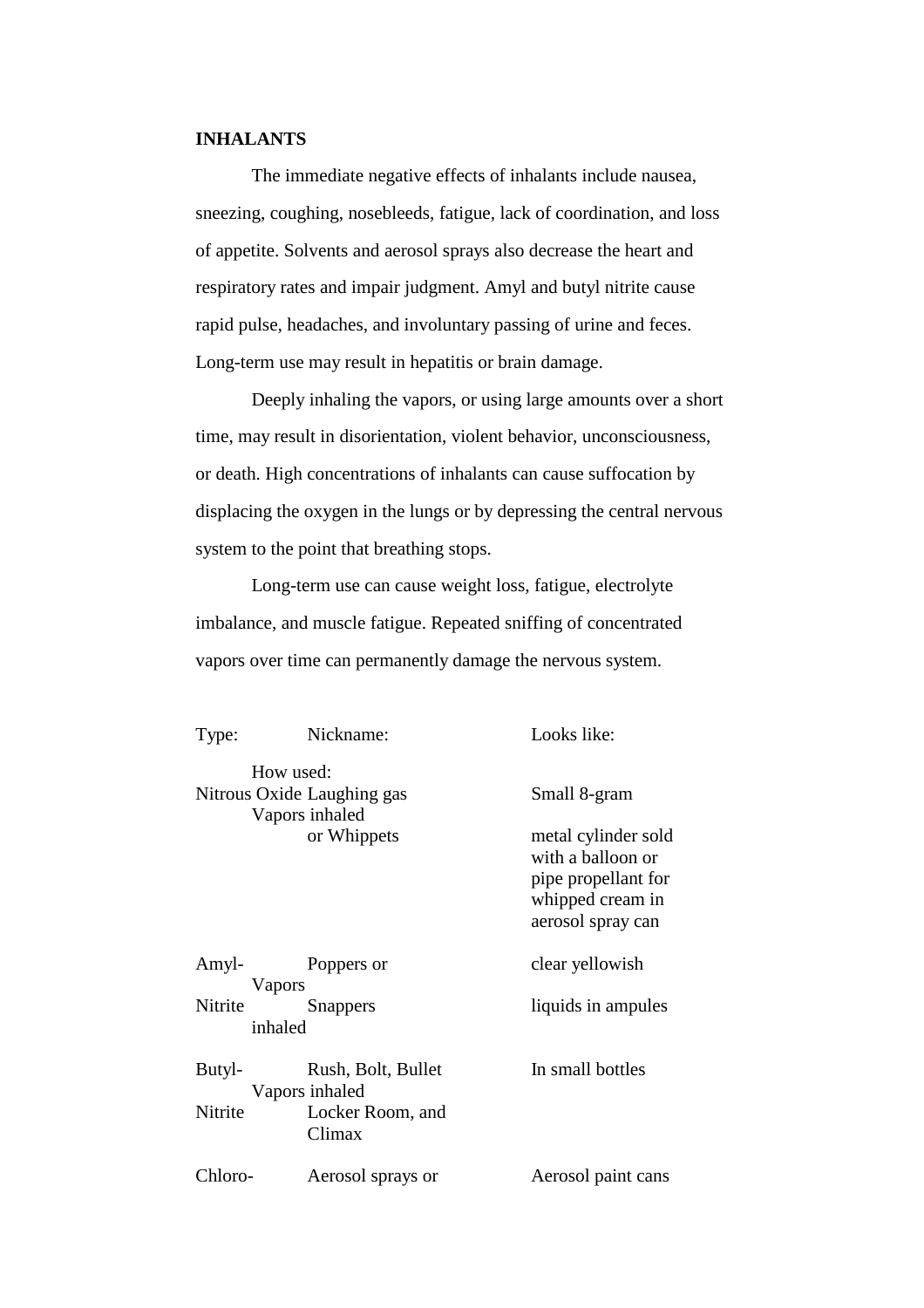Vapors inhaled cleaning fluids hydro<br>carbons

Hydro Solvents Cans of aerosol Vapors<br>carbons inhaled

propellants, gasoline glue, paint thinner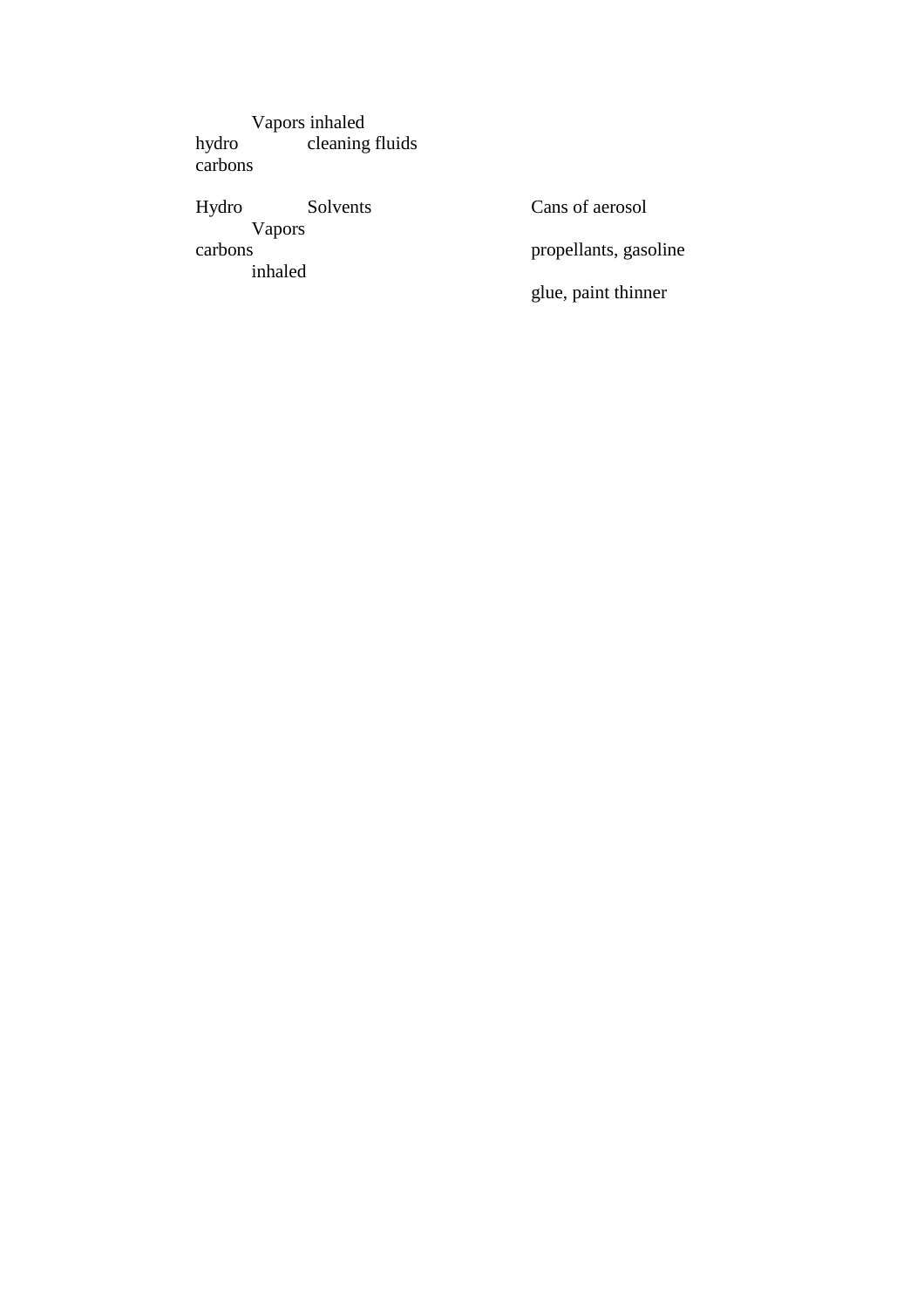#### **COCAINE**

Cocaine stimulates the central nervous system. Its immediate effects include dilated pupils and elevated blood pressure, heart rate, respiratory rate, and body temperature. Occasional use can cause a stuffy or runny nose, while chronic use can ulcerate the mucous membrane of the nose. Injecting cocaine with contaminated equipment can cause AIDS, hepatitis, and other diseases. Preparation of freebase, which involves the use of volatile solvents, can result in death or injury from fire or explosion.

Crack or freebase rock is extremely addictive, and its effects are felt within 10 seconds. The physical effects include dilated pupils, increased pulse rate, elevated blood pressure, insomnia, loss of appetite, tactile hallucinations, paranoia, and seizure. The use of cocaine can cause death by cardiac arrest or respiratory failure.

| Type:   | Nickname:                 | Looks like:          |
|---------|---------------------------|----------------------|
|         | How used:                 |                      |
| Cocaine | Coke, Snow, Nose candy    | White crystalline    |
|         | Inhaled, injected         |                      |
|         | Flake, Blow, Big C,       | powder               |
|         | Lady White, and Snowbirds |                      |
| Crack   | Crack, rock, freebase     | White to tan pellets |
|         | Smoked                    |                      |
|         | crystalline rocks that    |                      |
|         | look like soap            |                      |

# **OTHER STIMULANTS**

Stimulants can cause increased heart and respiratory rates, elevated blood pressure, dilated pupils, and decreased appetite. In addition, users may experience sweating, headache, blurred vision, dizziness, sleeplessness, and anxiety. Extremely high doses can cause a rapid or irregular heartbeat, tremors, loss of coordination, and even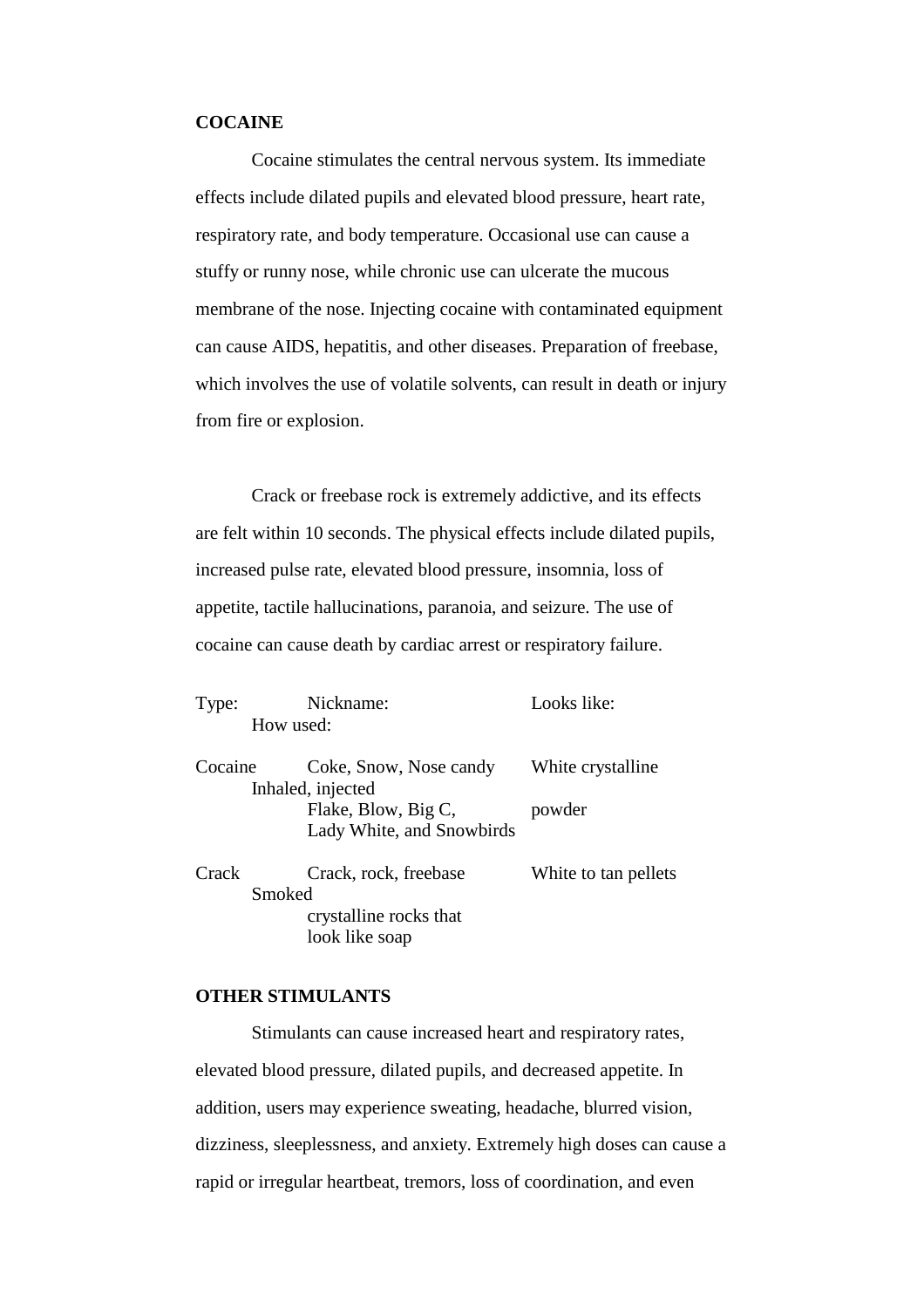physical collapse. An amphetamine injection creates a sudden increase in blood pressure that can result in stroke, very high fever, or heart failure.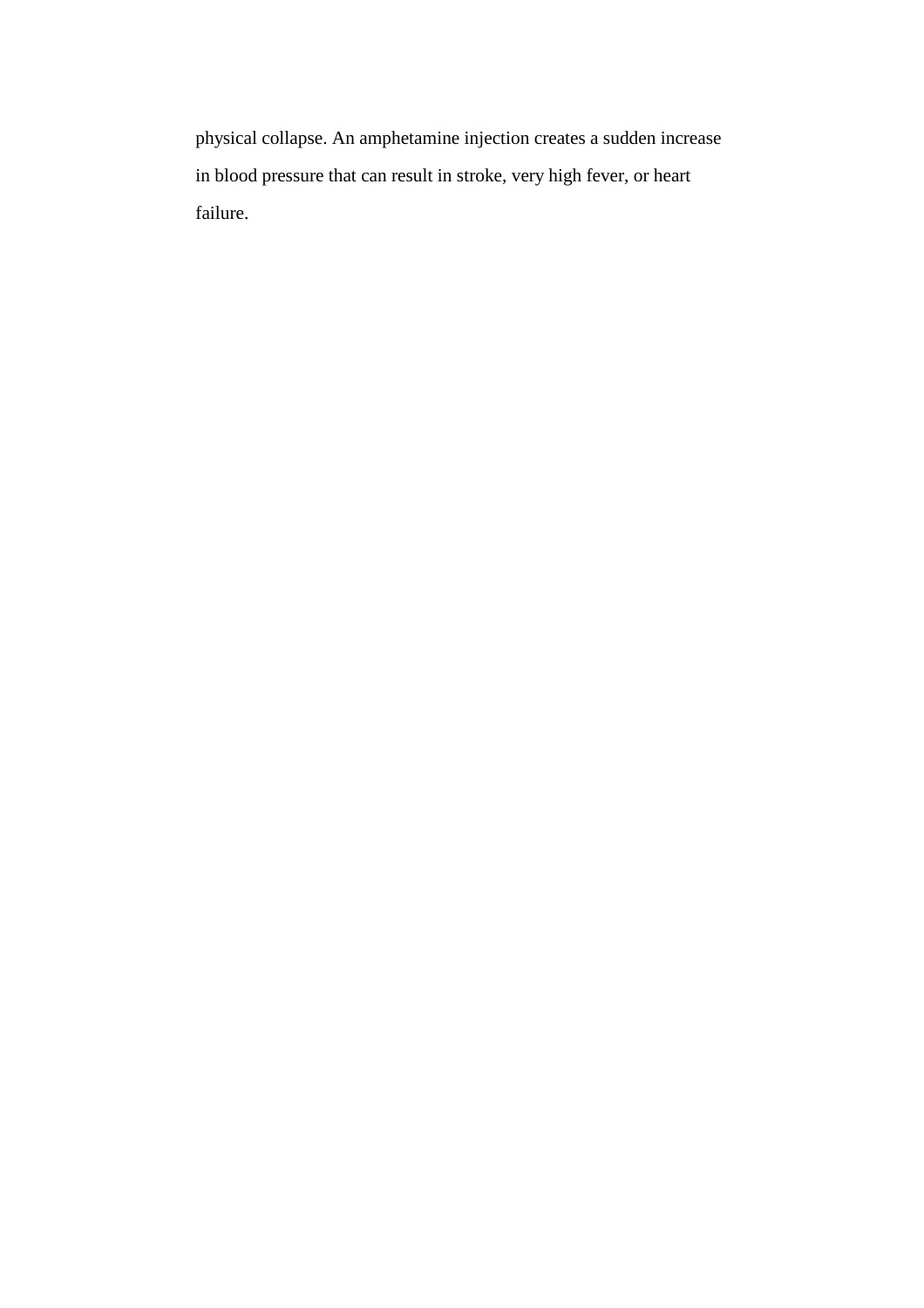In addition to the physical effects, users report feeling restless, anxious, and moody. Higher doses intensify the effects. Persons who use large amounts of amphetamines over a long period of time can develop an amphetamine psychosis that includes hallucinations, delusions, and paranoia. These symptoms usually disappear when drug use ceases.

| Type:<br>How used:           | Nickname:                                                                                                                                  | Looks like:       |     |
|------------------------------|--------------------------------------------------------------------------------------------------------------------------------------------|-------------------|-----|
| Amphetamines<br>Taken orally | Speed, Uppers, Ups, Capsules, Pills                                                                                                        |                   |     |
|                              | Black beauties,<br>injected, inhaled<br>pills, Copilots,<br>Bumblebees, Hearts,<br>Benzedrine, Dexedrine,<br>Footballs, and<br>Biphetamine | Pep tablets       |     |
| Methamphetamines<br>Taken    | Crank, Crystal meth, White power, pills                                                                                                    |                   |     |
| orally,                      | Crystal methedrine, rock that resembles                                                                                                    |                   |     |
|                              | and Speed<br>injected,                                                                                                                     | block of paraffin |     |
|                              |                                                                                                                                            | aled              | inh |

| Additional        | Ritalin, Cylert,     | Pills or capsules |
|-------------------|----------------------|-------------------|
| Taken orally,     |                      |                   |
| <b>Stimulants</b> | Preludin, Didrex,    |                   |
| injected          |                      |                   |
|                   | Pre-State, Voranil,  |                   |
|                   | Sandrex, and Plegine |                   |

# **DEPRESSANTS**

The effects of depressants are in many ways similar to the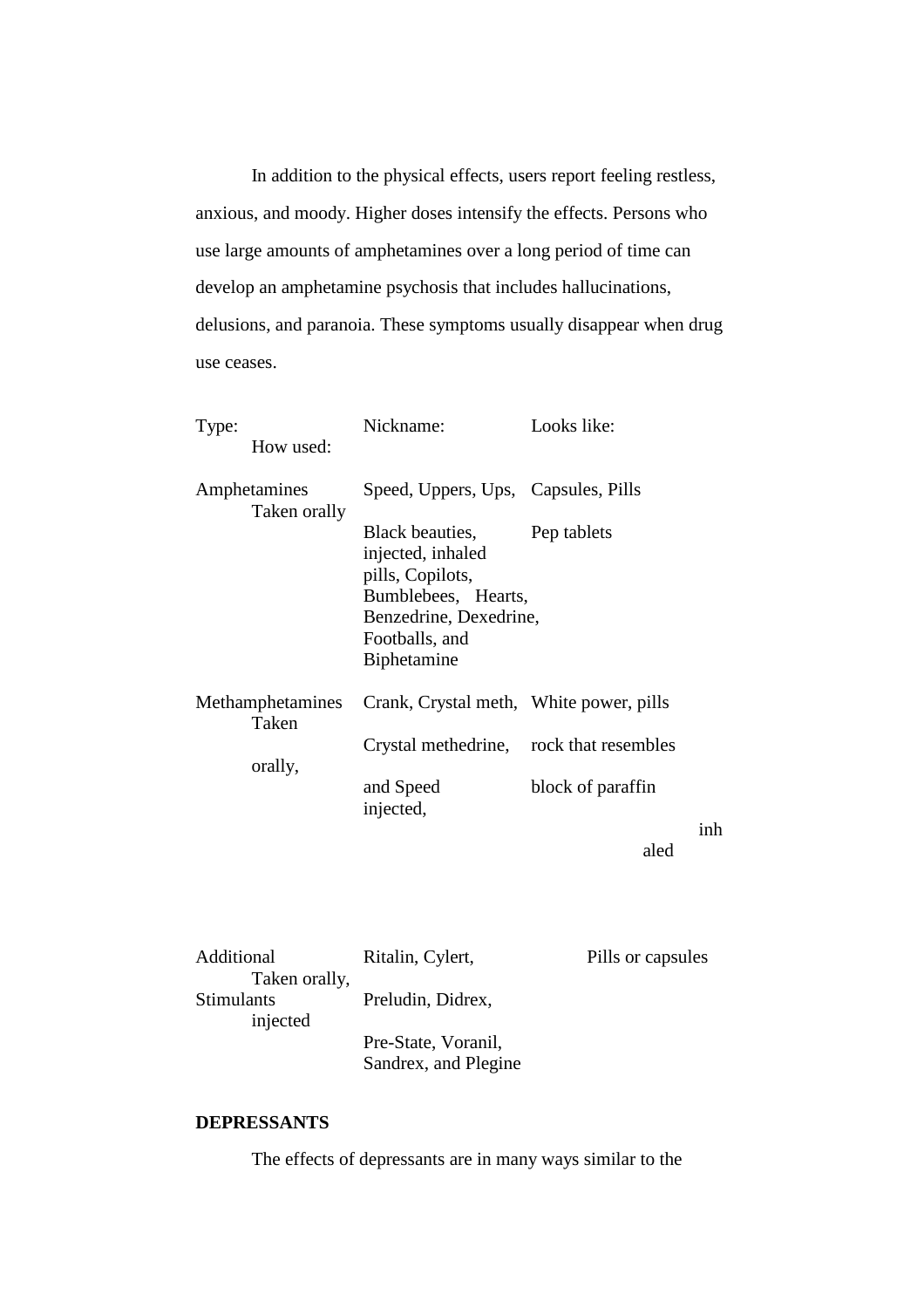effects of alcohol. Small amounts can produce calmness and relaxed muscles, but larger doses can cause slurred speech, staggering gait, and altered perception. Very large doses can cause respiratory depression, coma, and death. The combination of depressants and alcohol can multiply the effects of the drugs, increasing the risks.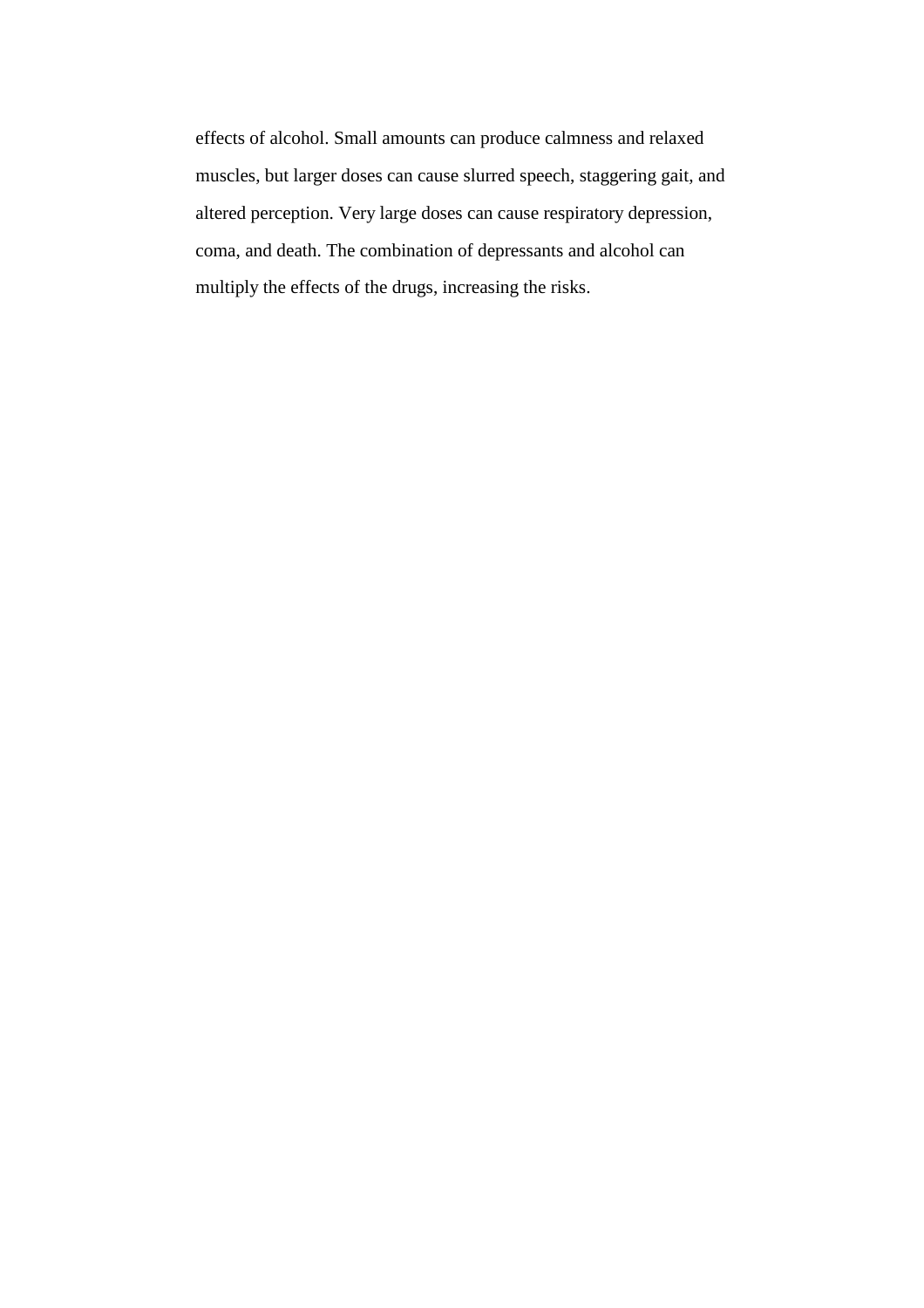Regular use of depressants over time can result in physical and psychological addiction. People who suddenly stop taking large doses can experience withdrawal symptoms, including anxiety, insomnia, tremors, delirium, convulsions, and death. Babies born to mothers who abuse depressants may also be physically dependent on the drugs and show withdrawal symptoms shortly after they are born. Birth defects and behavioral problems also may result.

| Type:                                            | Nickname:                                                                                   | Looks like:                              |
|--------------------------------------------------|---------------------------------------------------------------------------------------------|------------------------------------------|
| How used:                                        |                                                                                             |                                          |
| <b>Barbiturates</b><br>Taken orally              | Downers, Barbs, Blue                                                                        | red, yellow,                             |
|                                                  | Devils, Red Devils,<br>Yellow Jacket, Yellows,<br>Nembutal, Tuinals,<br>Seconal, and Amytal | blue, or red<br>and blue cap<br>capsules |
| Methaqualone<br>Taken orally                     | Quaaludes, Ludes,                                                                           | Tablets                                  |
|                                                  | Sopors                                                                                      |                                          |
| <b>Tranquilizers</b><br>Taken orally<br>capsules | Valium, Librium,<br>Miltown, Serax,<br>Equanil, Miltown,<br>and Tranxene                    | Tablets or                               |
|                                                  |                                                                                             |                                          |

# **HALLUCINOGENS**

Phencyclidine (PCP) interrupts the functions of the neocortex, the section of the brain that controls the intellect and keeps instincts in check. Because the drug blocks pain receptors, violent PCP episodes may result in self-inflicted injuries. The effects of PCP vary, but users frequently report a sense of distance and estrangement. Time and body movement are slowed down. Muscular coordination worsens and senses are dulled. Speech is blocked and incoherent. In later stages of chronic use, users often exhibit paranoid and violent behavior and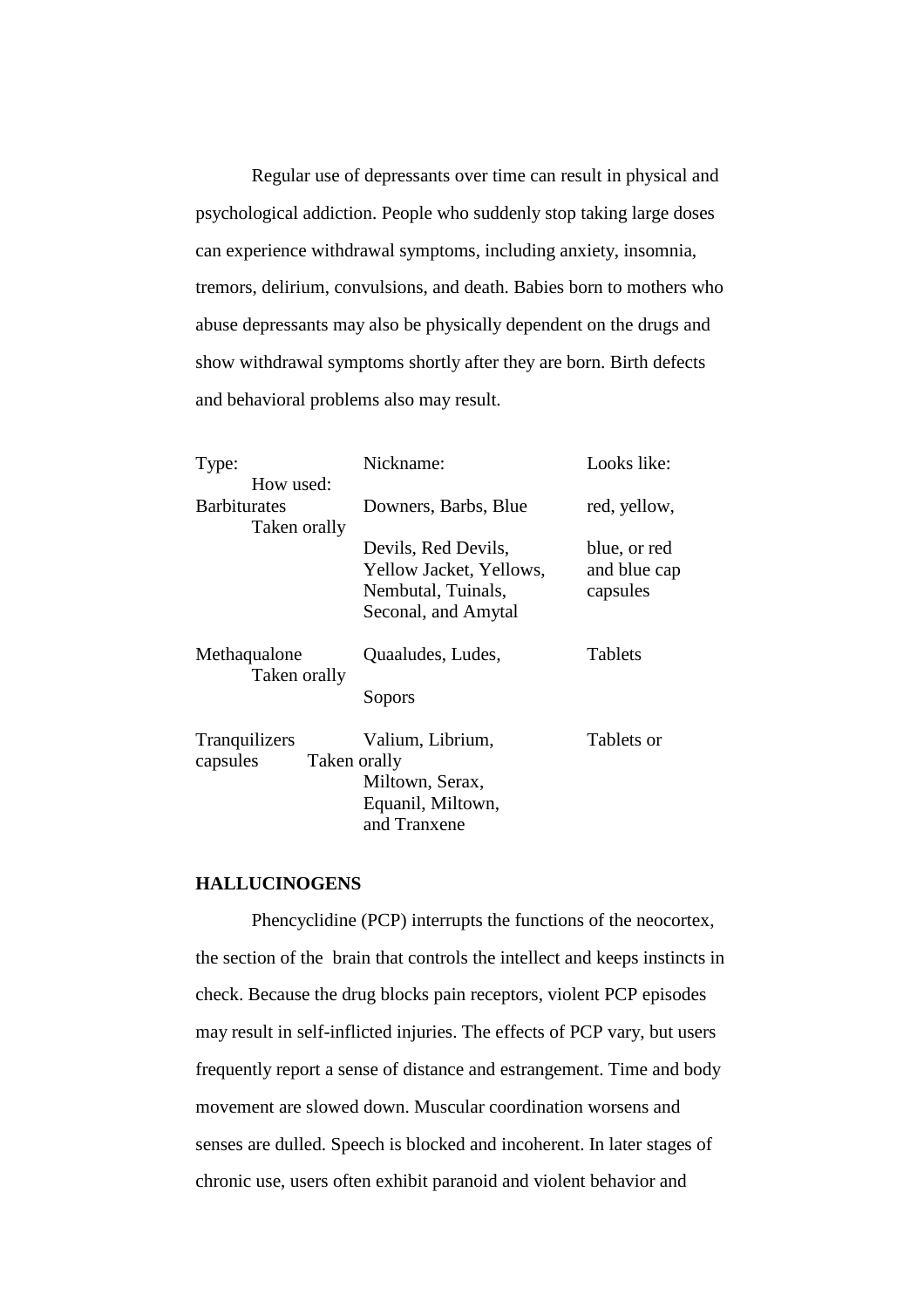experience hallucinations. Large doses may produce convulsions and coma, as well as heart and lung failure.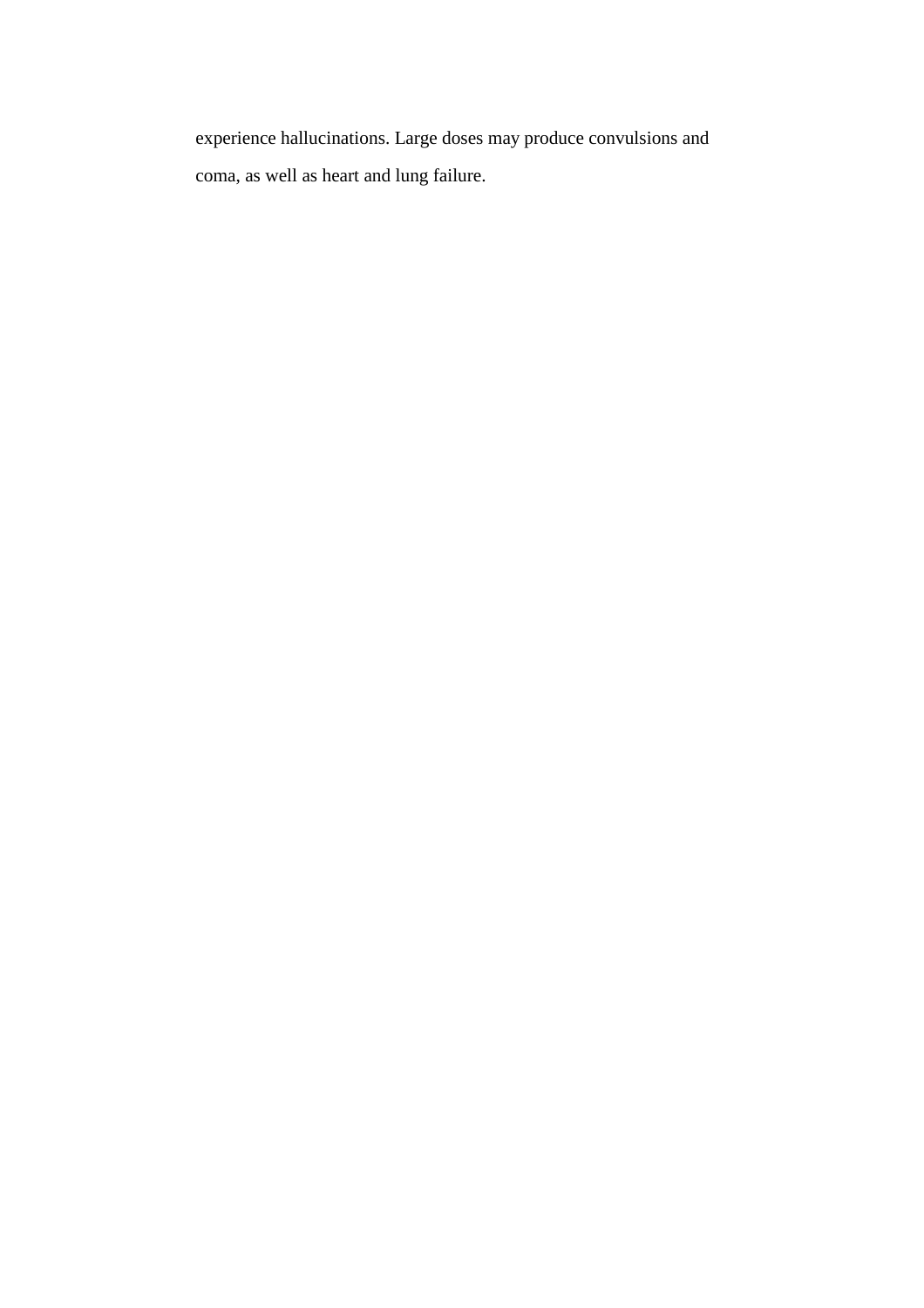Lysergic acid (LSD), mescaline, and psilocybin cause illusions and hallucinations. The physical effects may include dilated pupils, elevated body temperature, increased heart rate and blood pressure, loss of appetite, sleeplessness, and tremors. The user may experience panic, confusion, suspicion, anxiety, and loss of control. Delayed effects, or flashbacks, can occur even when use has ceased.

| Type:                         | How used:                      | Nickname:                         | Looks like:              |           |              |
|-------------------------------|--------------------------------|-----------------------------------|--------------------------|-----------|--------------|
|                               | Phencyclidine<br>Taken orally, | PCP, Hog, Angel Dust              | Liquid, white            |           |              |
|                               |                                | boat, Lovely, Killer<br>injected, | crystalline              |           |              |
|                               |                                | weed<br>smoked                    | powder, pills            |           |              |
|                               |                                |                                   | capsules<br>(sprayed)    |           |              |
|                               |                                |                                   |                          | n jo      | $\mathbf{O}$ |
|                               |                                |                                   |                          | ints      |              |
|                               |                                |                                   |                          | ,         | $\mathbf{C}$ |
|                               |                                |                                   |                          | igar      |              |
|                               |                                |                                   |                          | ette<br>S |              |
| Lysergic                      | Taken orally                   | LSD, Acid, Microdot               | Colored tablets          |           |              |
| acid                          | licked off                     | White lighting, blue              | blotter paper            |           |              |
| diethylamide<br>paper gelatin | heaven, and Sugar              | clear liquid                      |                          |           |              |
|                               | cubes<br>and liquid            | thin squares of                   |                          |           |              |
|                               |                                |                                   | gelatin<br>can be put in |           |              |
|                               |                                |                                   |                          | yes       | e            |
| Mescaline                     | Discs--chewed                  | Mesc, Buttons,                    | Hard brown               |           |              |
|                               |                                | and Cactus<br>swallowed, or       | discs, tablets           |           |              |
|                               |                                |                                   | capsules                 |           |              |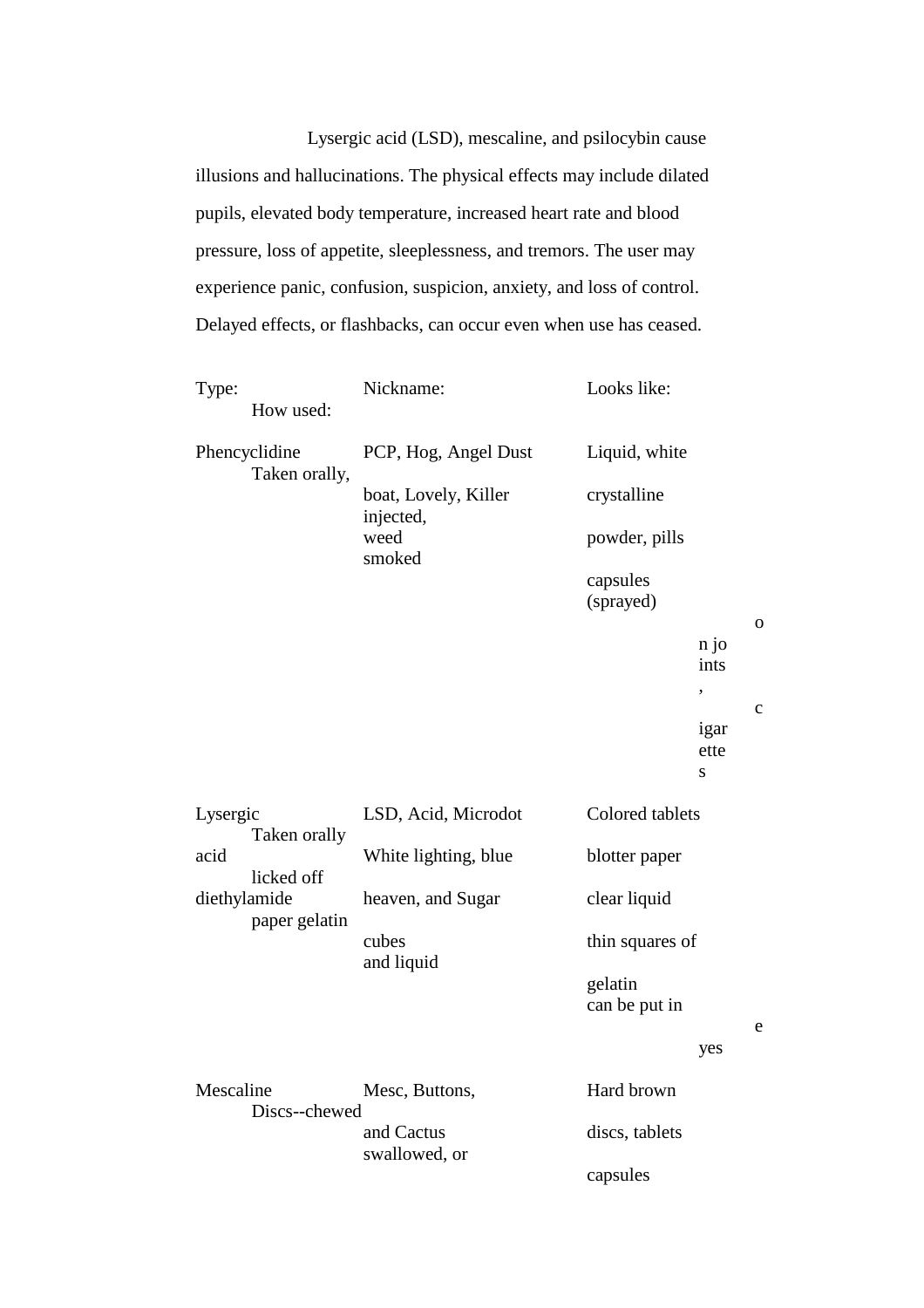smoked abl ets and cap sul esake n or ally Psilocybin Magic Fresh or Chewed and Mushrooms, dried swallowed

'shrooms mushrooms

T

t

# **NARCOTICS**

Narcotics initially produce a feeling of euphoria that often is followed by drowsiness, nausea, and vomiting. Users also may experience constricted pupils, watery eyes, and itching. An overdose may produce slow and shallow breathing, clammy skin, convulsions, coma, and possible death.

Tolerance to narcotics develops rapidly and dependence is likely. The use of contaminated syringes may result in disease such as AIDS, endocarditis, and hepatitis. Addiction in pregnant women can lead to premature, stillborn, or addicted infants who experience severe withdrawal symptoms.

| Type:                   | Nickname:                       | Looks like:           |
|-------------------------|---------------------------------|-----------------------|
| How used:<br>Heroin     | Smack, Horse, Mud,              | White to              |
| Injected,<br>smoked, or | Brown sugar, junk,              | dark-brown            |
|                         | black tar, and Big H<br>inhaled | powder or             |
|                         |                                 | tar-like<br>substance |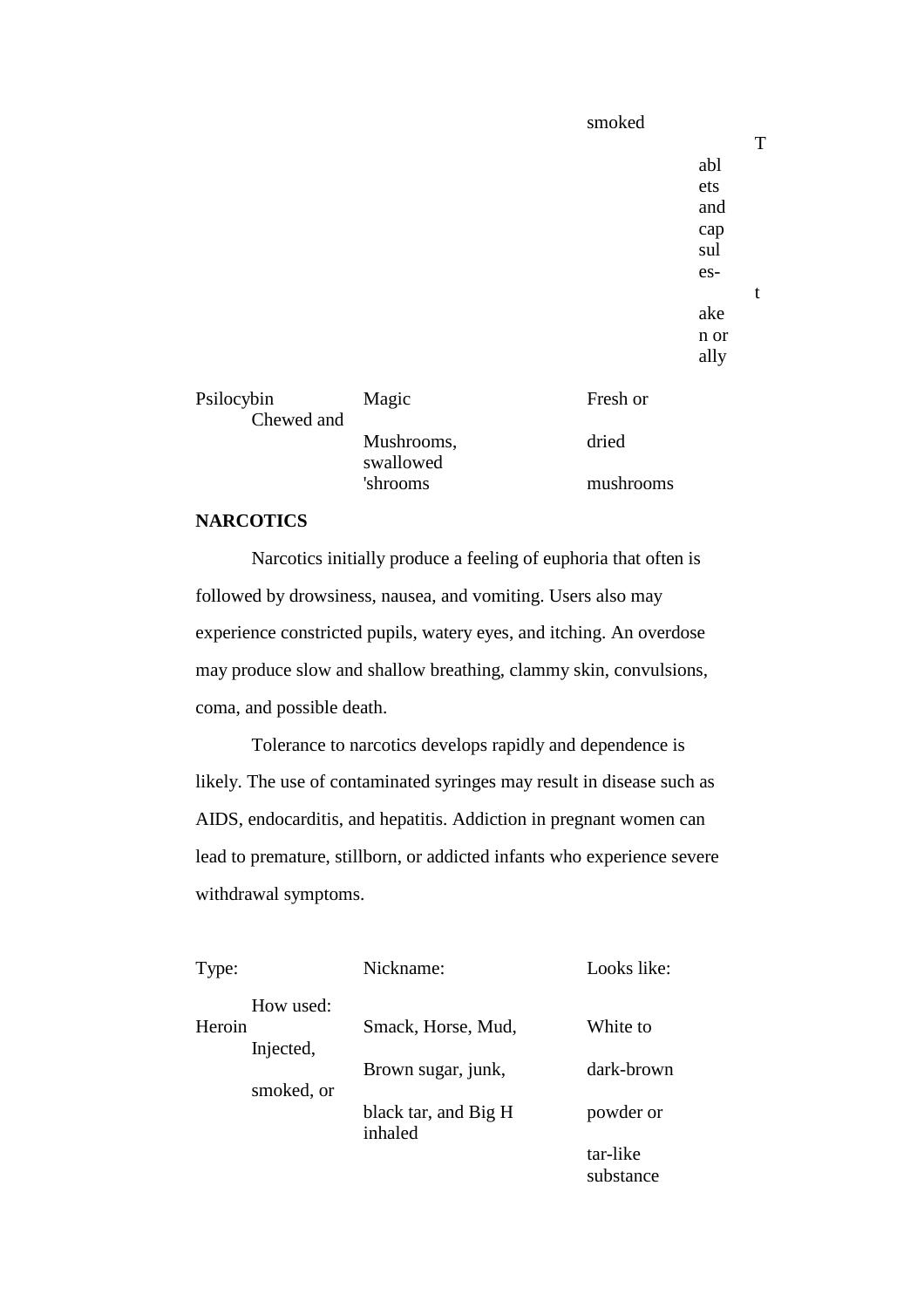| Codeine<br>Taken orally,     | Empirin compound with                        | Dark liquid                             |
|------------------------------|----------------------------------------------|-----------------------------------------|
|                              | codeine, Tylenol with varying in<br>injected |                                         |
|                              | codeine, Codeine in<br>cough medicine        | thickness,<br>capsules,<br>tablets      |
| Morphine<br>Taken orally,    | White<br>Pectoral syrup                      |                                         |
|                              |                                              | crystals,<br>injected, or<br>hypodermic |
| smoked                       |                                              | needles, or<br>injectable<br>solutions  |
| Opium<br>Smoked, eaten       | Paregoric, Dover's                           | Dark brown                              |
|                              | powder, Parepectolin<br>or injected          | chunks,                                 |
|                              |                                              | powder                                  |
| Meperidine<br>Taken orally,  | Pethidine, Demerol,<br>solution,<br>injected | White powder<br>Mepergan                |
|                              |                                              | tablets                                 |
| Other<br>Taken orally,       | Percocet, Percodan,                          | Tables or                               |
| <b>Narcotics</b><br>injected | Tussionex, Fentanyl,                         | capsules                                |
|                              | Darvon, Talwin, and<br>Lomotil               |                                         |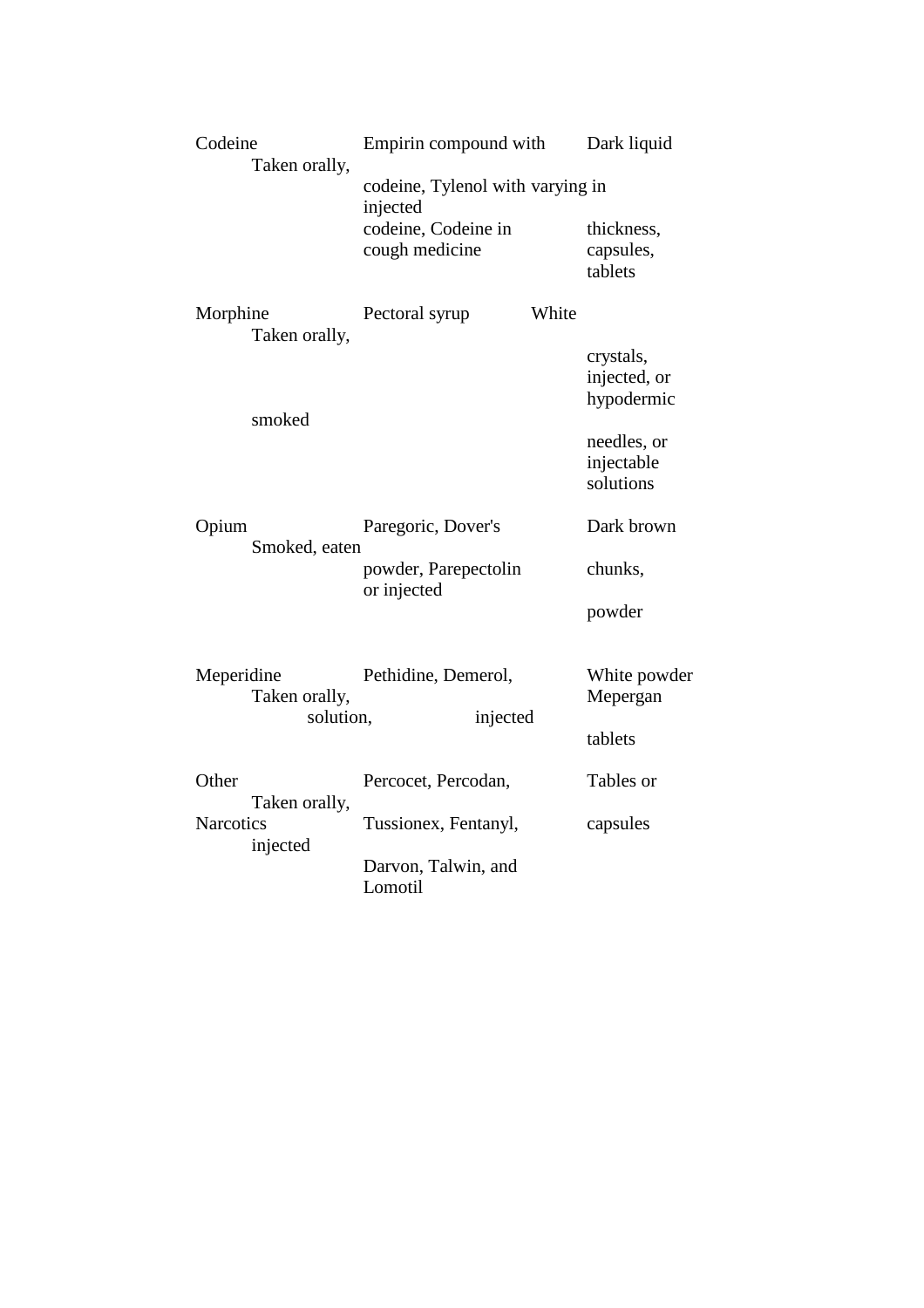#### **DESIGNER DRUGS**

Illegal drugs are defined in the terms of their chemical formulas. To circumvent these legal restrictions, underground chemists modify the molecular structure of certain illegal drugs to produce analogs known as designer drugs. These drugs can be several hundred times stronger than the drugs they are designed to imitate.

The narcotic analogs can cause symptoms such as those seen in Parkinson's disease: uncontrollable tremors, drooling, impaired speech, paralysis, and irreversible brain damage. Analogs of amphetamines and methamphetamines cause nausea, blurred vision, chills or sweating, and faintness. Psychological effects include anxiety, depression, and paranoia. As little as one dose can cause brain damage The analogs of phencyclidine cause illusions, hallucinations, and impaired perception.

| Type:                                     | Nickname:                                                      | Looks like:   |
|-------------------------------------------|----------------------------------------------------------------|---------------|
| How used:                                 |                                                                |               |
| Analog of<br>Inhaled,                     | Synthetic                                                      | White powder  |
| Fentanyl<br>injected                      | heroin, China                                                  |               |
| (Narcotic)                                | white                                                          |               |
| Analog of<br>Inhaled,                     | <b>MPTP</b> (New                                               | White powder  |
| Meperidine<br>injected                    | heroin), MPPP,                                                 |               |
| (Narcotic)                                | synthetic heroin                                               |               |
| Analog of<br>Taken orally,                | <b>MDMA</b>                                                    | White powder, |
| Amphetamines<br>injected or               | (Ecstasy,                                                      | tablets, or   |
| <sub>or</sub><br>inhaled                  | XCT, Adam,                                                     | capsules      |
| Methampheta<br>mines (Hall-<br>ucinogens) | Essence),<br>MDM, STP, PMA,<br>2, 5-DMA, TMA,<br>DOM, DOB, EVE |               |
| Analog of                                 | PCP, PCE                                                       | White powder  |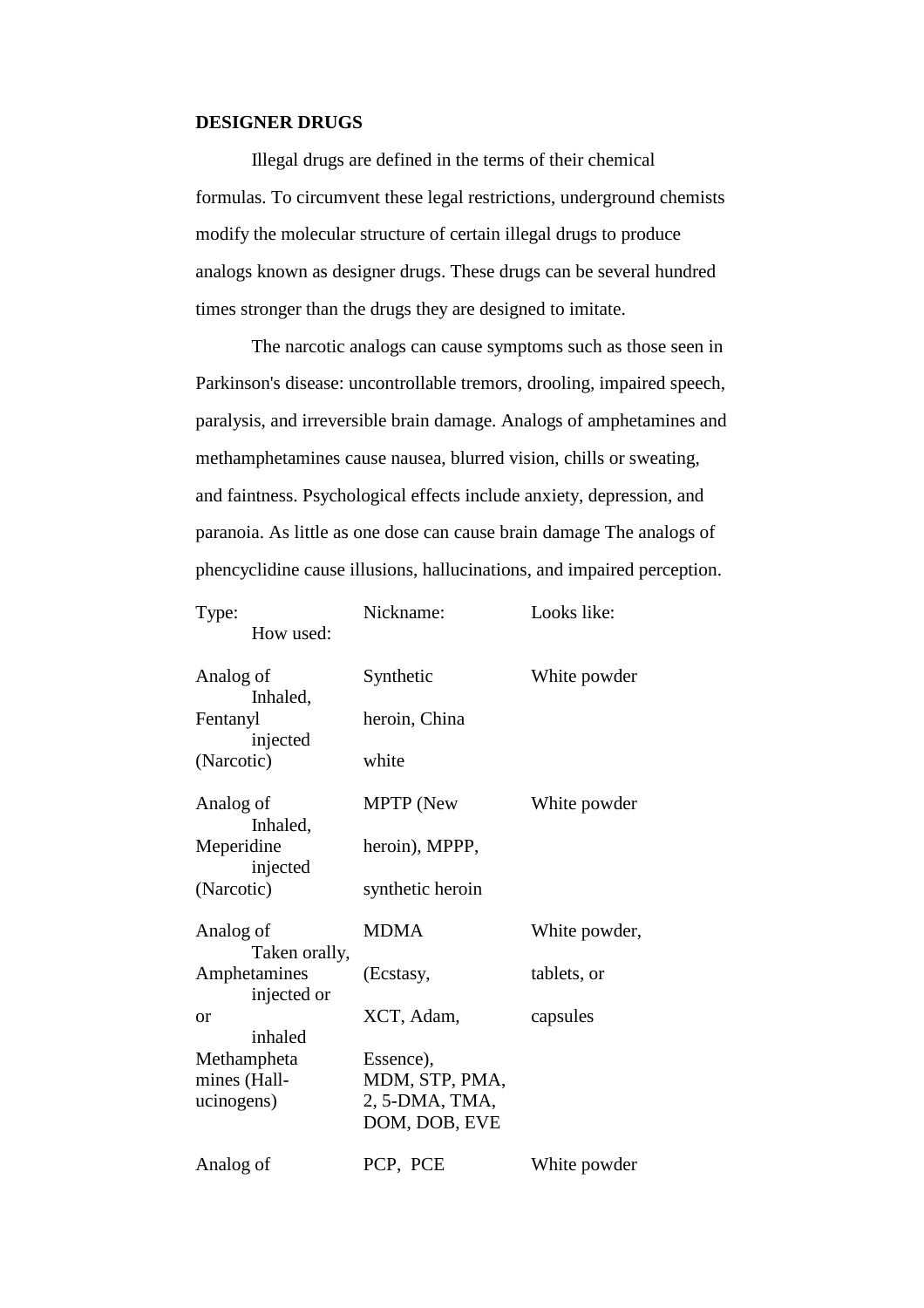Taken orally Phencyclidine injected, or (PCP) smoked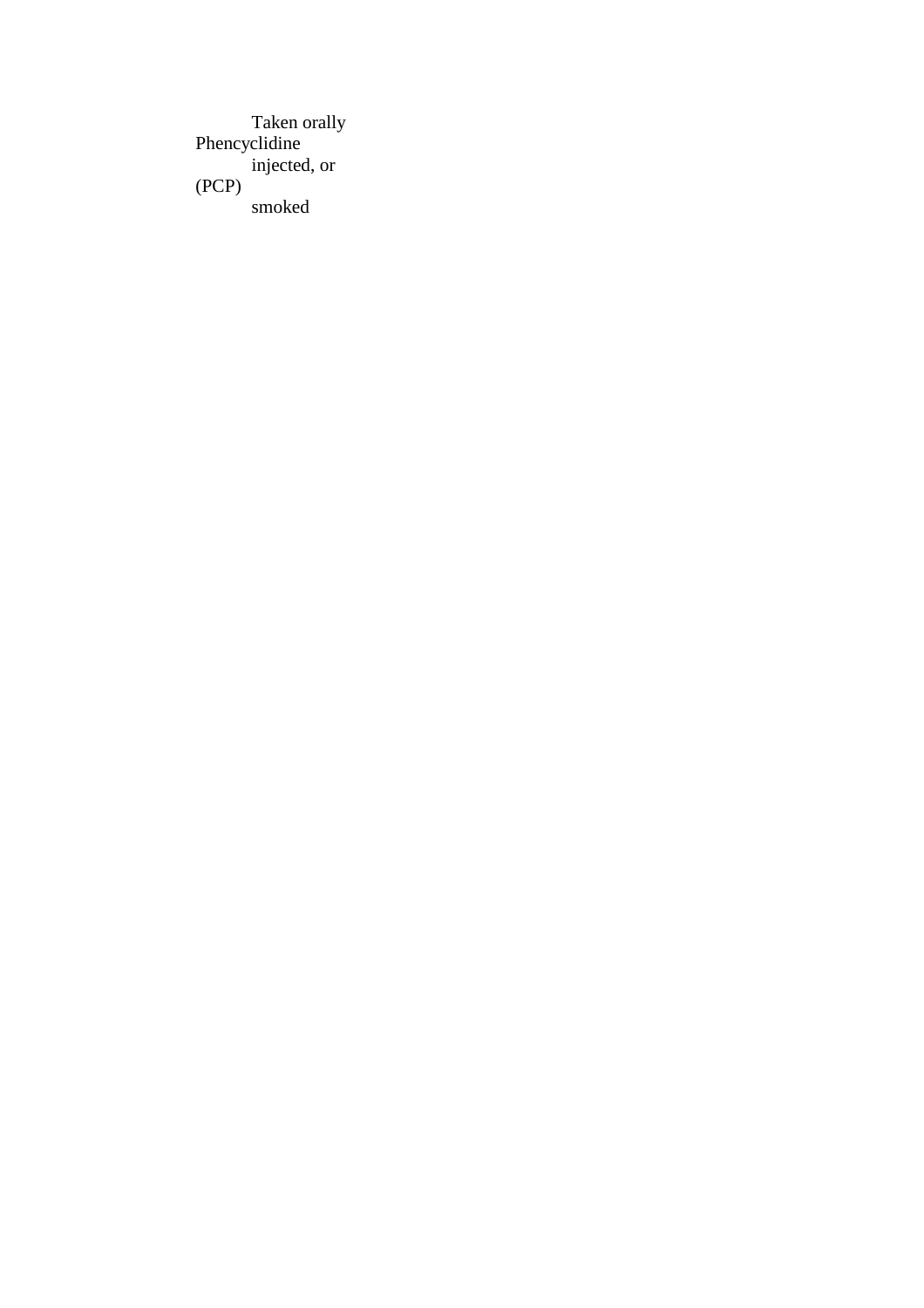#### **ANABOLIC STEROIDS**

Anabolic steroids are a group of powerful compounds closely related to the male sex hormone testosterone. Developed in the 1930's, steroids are seldom prescribed by physicians today. Current legitimate medical uses are limited to certain kinds of anemia, severe burns, and some types of breast cancer.

Taken in combination with a program of muscle-building exercise and diet, steroids may contribute to increases in body weight and muscular strength. Steroid users subject themselves to more than 70 side effects ranging in severity from liver cancer to acne and including psychological as well as physical reactions. The liver and cardiovascular and reproductive systems are most seriously affected by steroid use. In males, use can cause withered testicles, sterility, and impotence. In females, irreversible masculine traits can develop along with breast reduction and sterility. Psychological effects in both sexes include very aggressive behavior known as "roid rage" and depression. While some side effects appear quickly, others, such as heart attacks and strokes, may not show up for years.

Signs of steroid use include quick weight and muscle gains (when used in a weight training program); aggressiveness and combativeness; jaundice; purple or red spots on the body; swelling of feet and lower legs; trembling; unexplained darkening of the skin; and persistent unpleasant breath odor.

## **RESOURCES**

The authors do not endorse any private or commercial products or services, or products or services not affiliated with the Federal Government. The sources of information listed here are intended only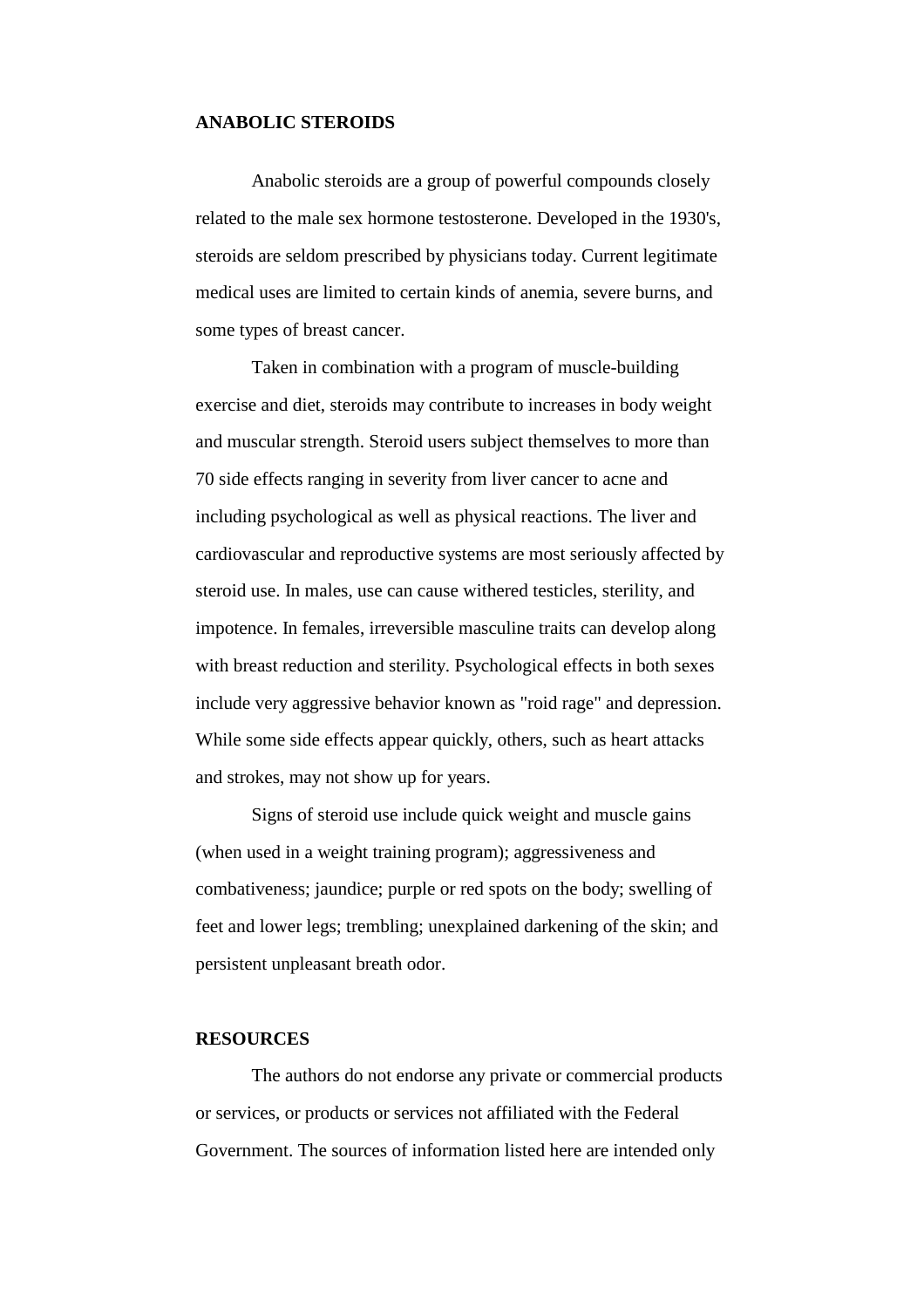as a partial listing of the resources that are available to readers of this booklet. Readers are encouraged to research and inform themselves of the products or services, relating to drug and alcohol abuse, that are available to them.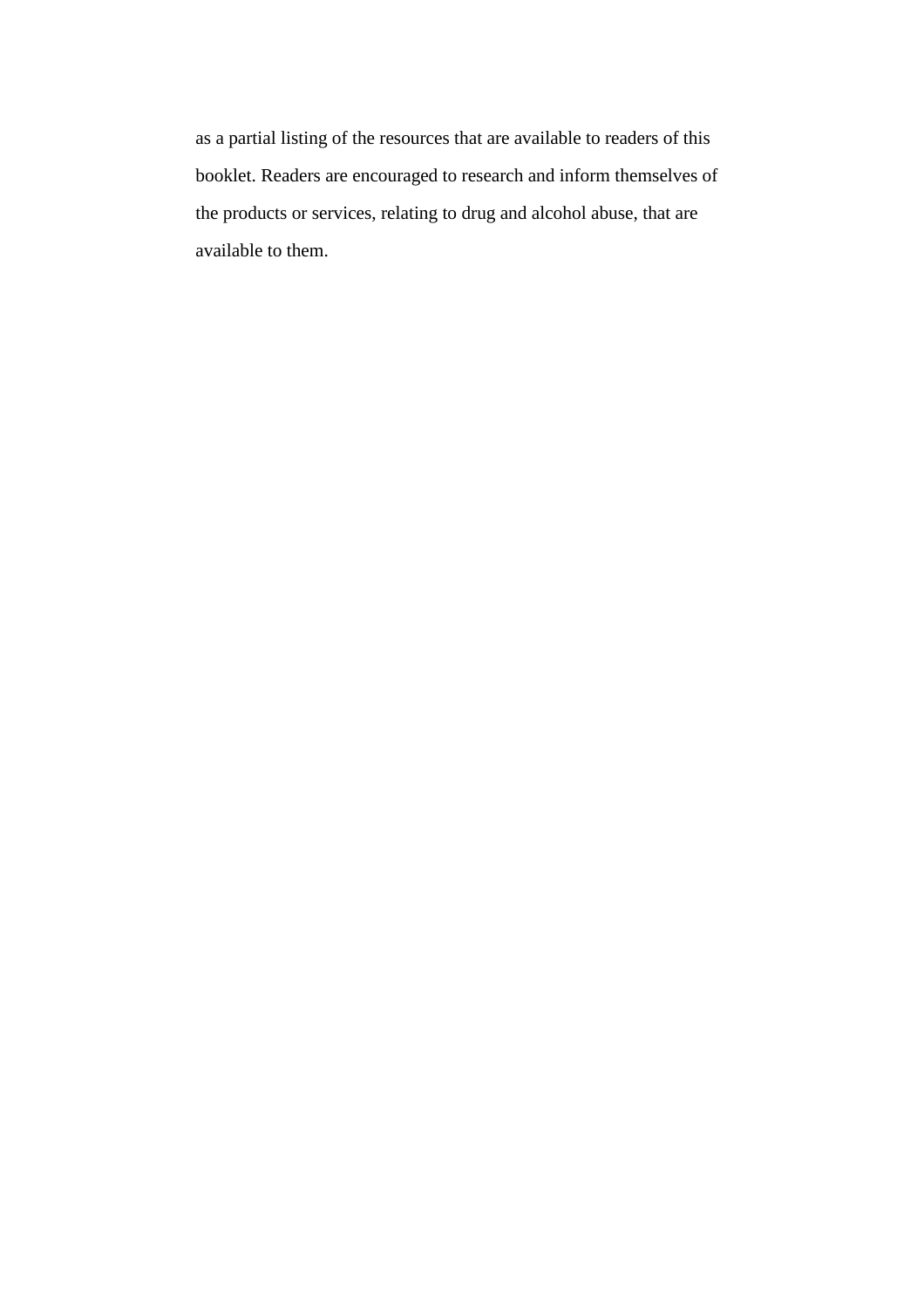#### **WHERE TO GET INFORMATION AND HELP**

Many hospitals, community colleges, and other organizations offer classes for parents that are designed to improve communication and understanding between parents and children. Consult your local library, school, or community service organization for more information.

#### Action.

Through its Drug Alliance, the Federal Domestic Volunteer Agency promotes community based, volunteer drug use prevention projects for at-risk youth and the elderly. (See your telephone Blue Pages.)

# Alcoholics Anonymous.

This organization is a fellowship of men and women who share their experiences to solve a common problem (alcoholism) and to help other alcoholics achieve sobriety. The organization is worldwide. (See your telephone White Pages.)

# Al-Anon Family Group Headquarters.

Al-Anon was established as a resource for family members and friends of alcoholics. It is a free, nonprofessional, worldwide organization with more than 30,000 groups. (See your telephone White Pages.)

# American Council for Drug Education.

This organization provides information on drug use, develops media campaigns, reviews scientific findings, publishes books and a newsletter, and offers films and curriculum materials for preteens. 204 Monroe Street, Rockville, MD 20850. Telephone 1-800488 DRUG/ (301) 294-0600.

#### Chemical People Project.

The project supplies information in the form of tapes, literature, and seminars. The Public Television Outreach Alliance, c/o WQED-TV, 4802 Fifth Avenue, Pittsburgh, PA 15213. Telephone (412) 391-0900.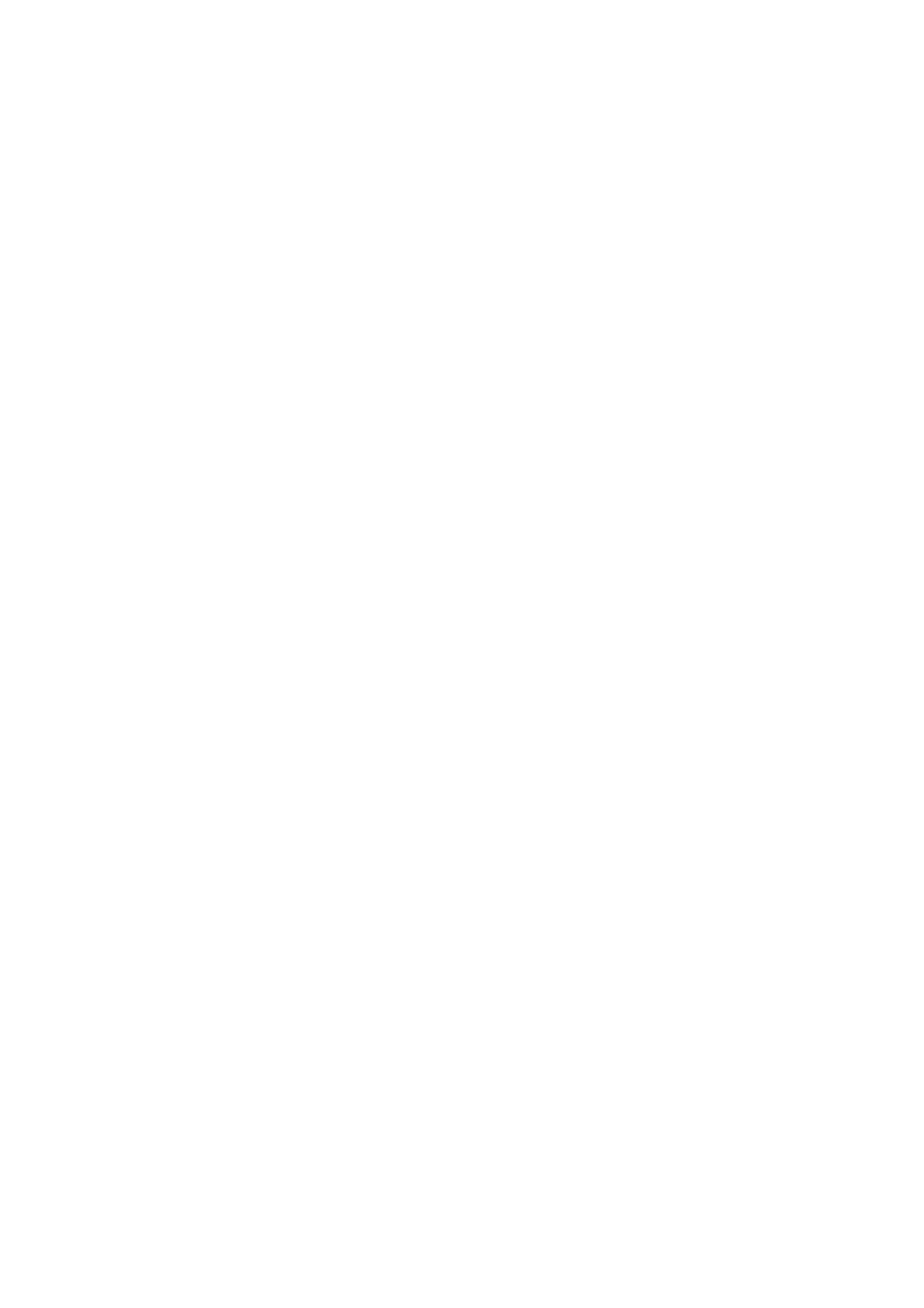#### Families Anonymous, Inc.

This worldwide organization offers a 12-step, self-help program for families and friends of people with behavioral problems usually associated with drug abuse. The organization is similar in structure to Alcoholics Anonymous. P. O. Box 528, Van Nuys, CA 91408. Telephone (818) 989-7841.

Families in Action National Drug Information Center.

This organization publishes Drug Abuse Update, a quarterly journal of news and information for persons interested in drug prevention. \$25 for four issues. 2296 Henderson Mill Road, Suite 204, Atlanta, GA 30345. Telephone (404) 934-6364.

Hazelden Foundation.

This foundation distributes educational materials and self-help literature for participants in 12-step recovery programs and for the professionals who work in the field. Pleasant Valley Road, Box 176, Center City, MN 55012-0176. Telephone 1-800-328 9000.

Institute on Black Chemical Abuse.

This institute provides training and technical assistance to programs that want to serve African-American/ black clients and others of color more effectively. 2614 Nicollet Avenue, Minneapolis, MN 55408. Telephone (612) 871-7878.

"Just Say No" Clubs.

These clubs provide support and positive peer reinforcement to youngsters through workshops, seminars, newsletters, and a variety of activities. 1777 North California Boulevard, Suite 200, Walnut Creek, CA 94596. Telephone 1-800-258 2766/(415) 939-6666.

Nar-Anon Family Group Headquarters.

This organization operates in a manner similar to A1 Anon and supports people who have friends or family members with drug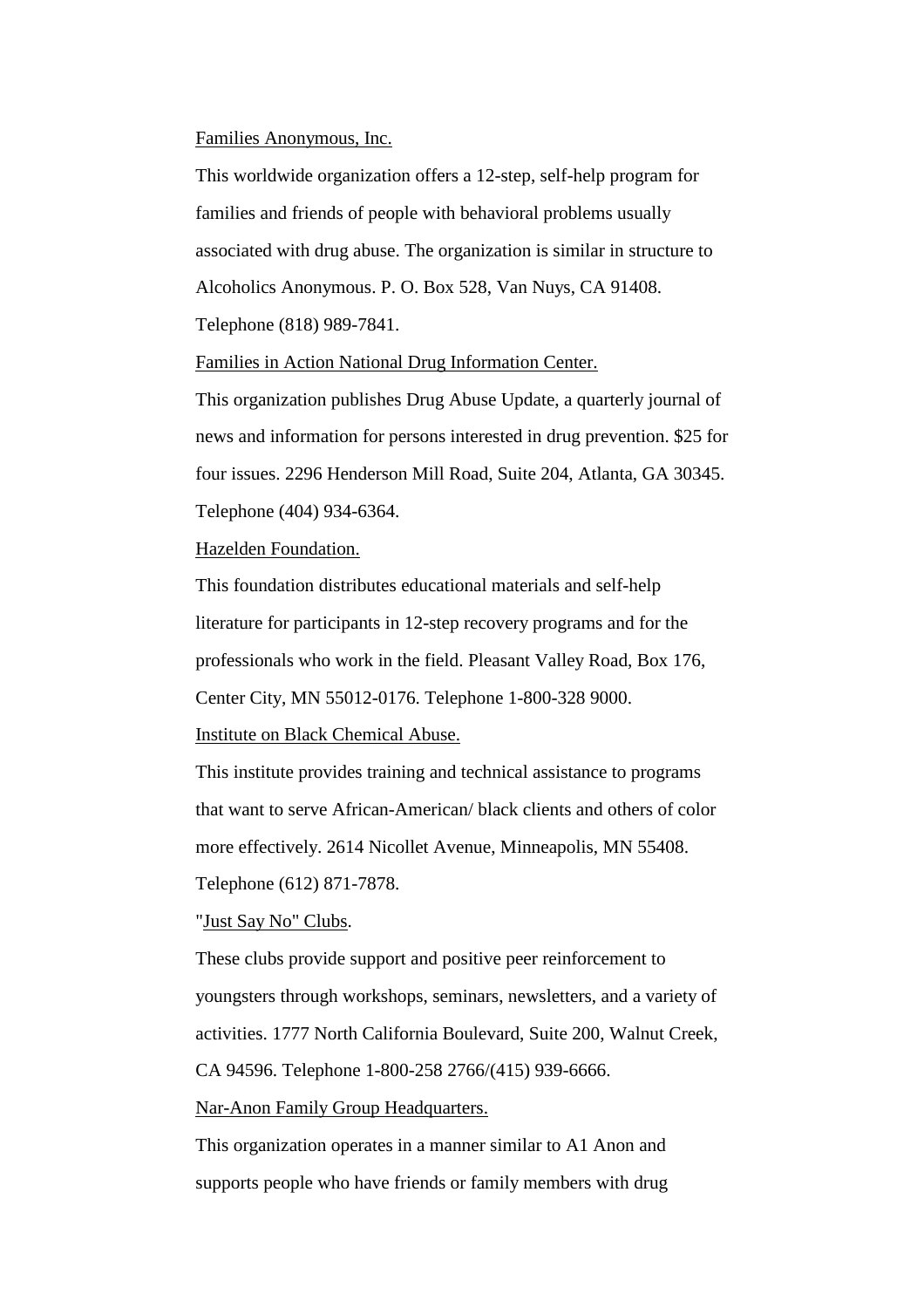problems. World Service Office, P. O. Box 2562, Palos Verdes Peninsula, CA 90274. Telephone (213) 547-5800.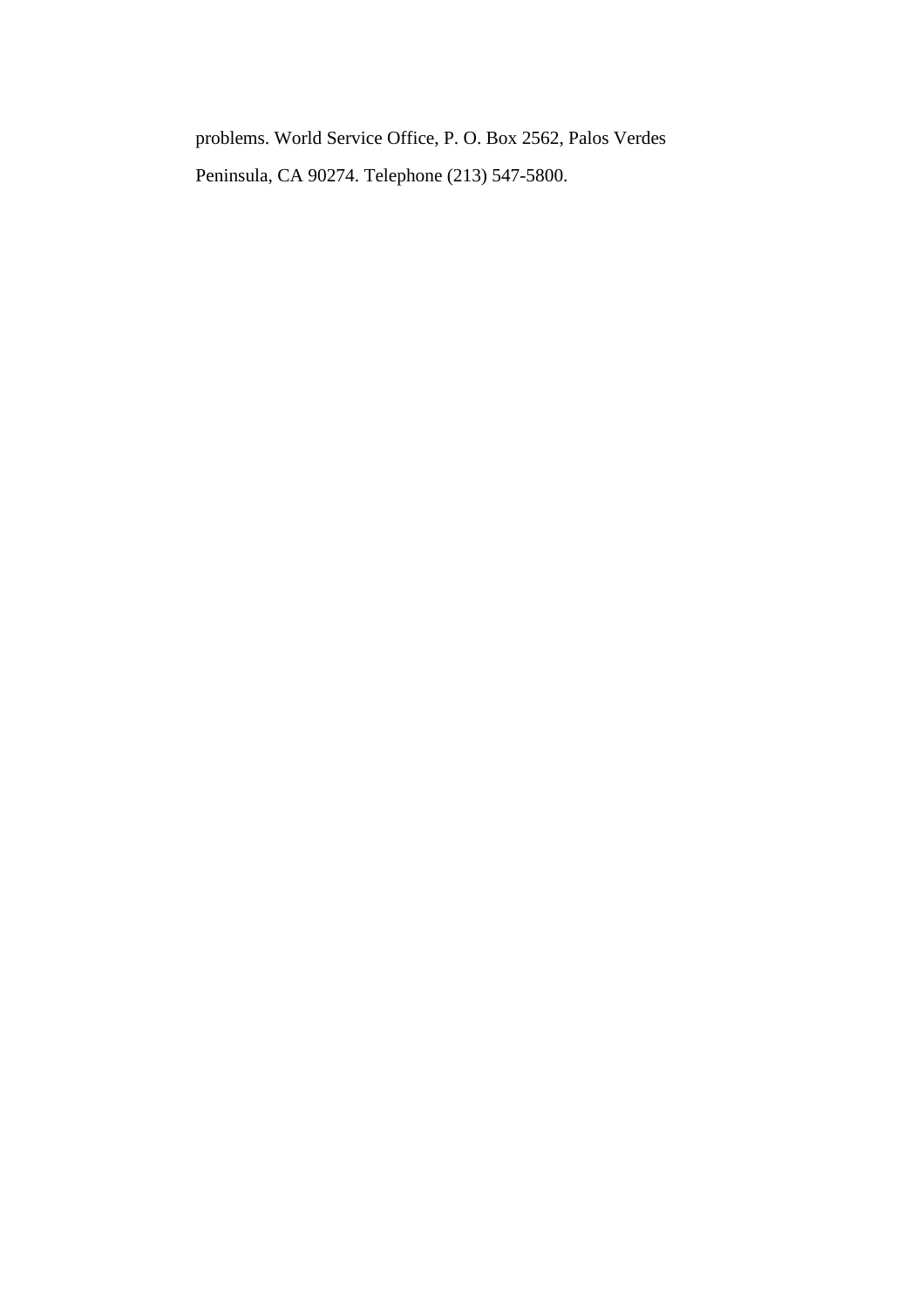#### Narcotics Anonymous.

Similar to Alcoholics Anonymous, this program is a fellowship of men and women who meet to help one another with their drug dependency problems. World Service Office, P. O. Box 9999, Van Nuys, CA 91409. Telephone (818) 780- 3951. National Clearinghouse for Alcohol and Drug Information.

#### (NCADI).

 NCADI is a resource for alcohol and other drug information. It carries a wide variety of publications dealing with alcohol and other drug abuse. Box 2345, Rockville, MD 20852. Telephone 1-800-SAY NOTO/(301) 468-2600.

#### National Council on Alcoholism, Inc.

This national voluntary health agency provides information about alcoholism and alcohol problems through more than 300 local affiliates. 12 West 21st Street, New York, NY 10010. Telephone (212) 206-6770. National Crime Prevention Council. This organization works to prevent crime and drug use in many ways, including developing materials (audio visual, reproducible brochures, and other publications) for parents and children. 1700 K Street, N.W., Washington, D.C. 20006. Telephone (202) 466-NCPC. National Federation of Parents for Drug-Free Youth, Inc. This organization sponsors the National Red Ribbon Campaign to reduce the demand for drugs and the Responsible Educated Adolescents Can Help (REACH) program designed to educate junior and senior high school students about drug abuse. P. O. Box 3878, St. Louis, MO 63122. Telephone (314) 968-1322.

National PTA Drug and Alcohol Abuse Prevention Project.

Offers kits, brochures, posters, and other publications on alcohol and other drugs for parents, teachers, and PTA organizations. 700 North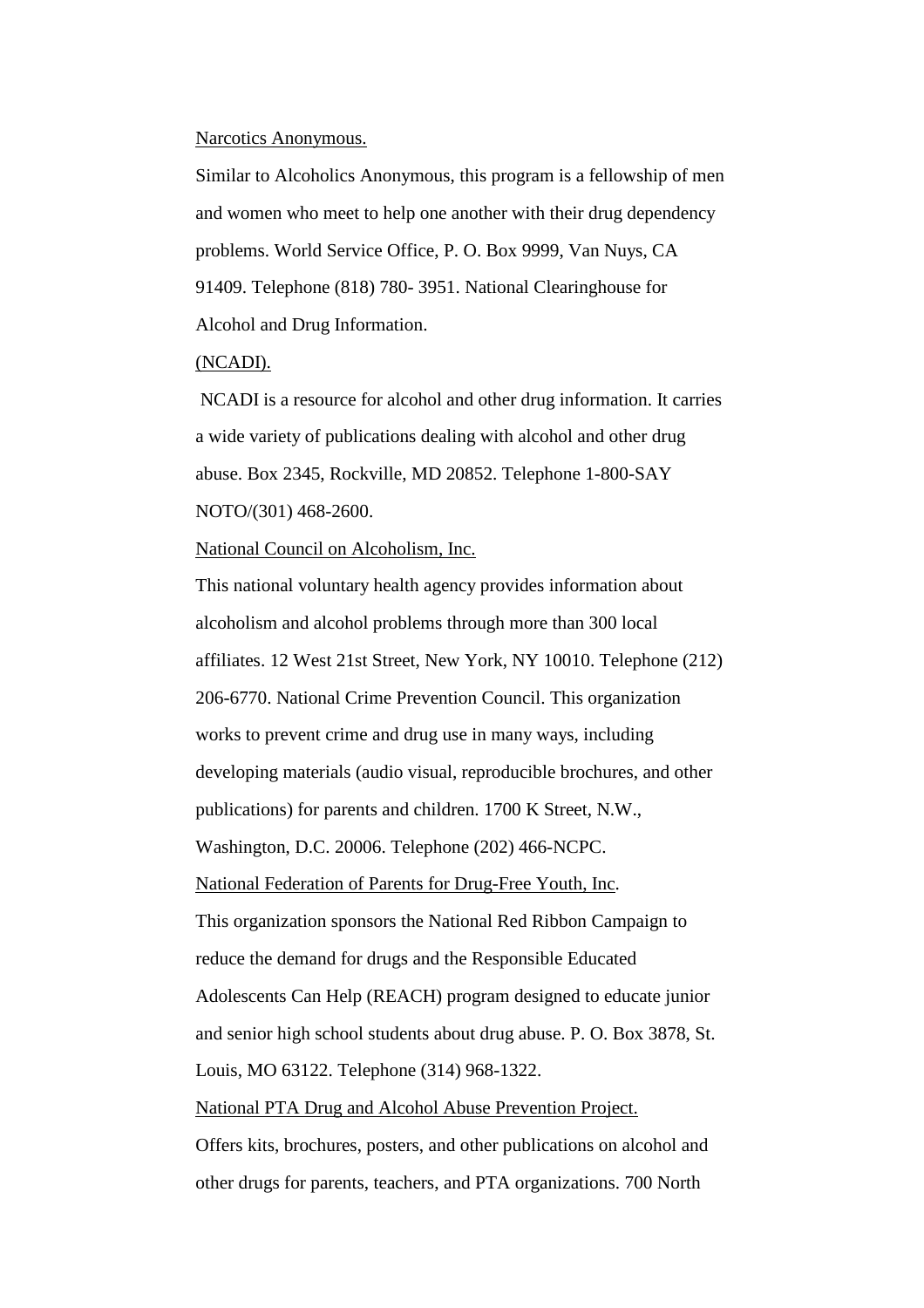Rush Street, Chicago, IL 60611. Telephone (312) 577-4500.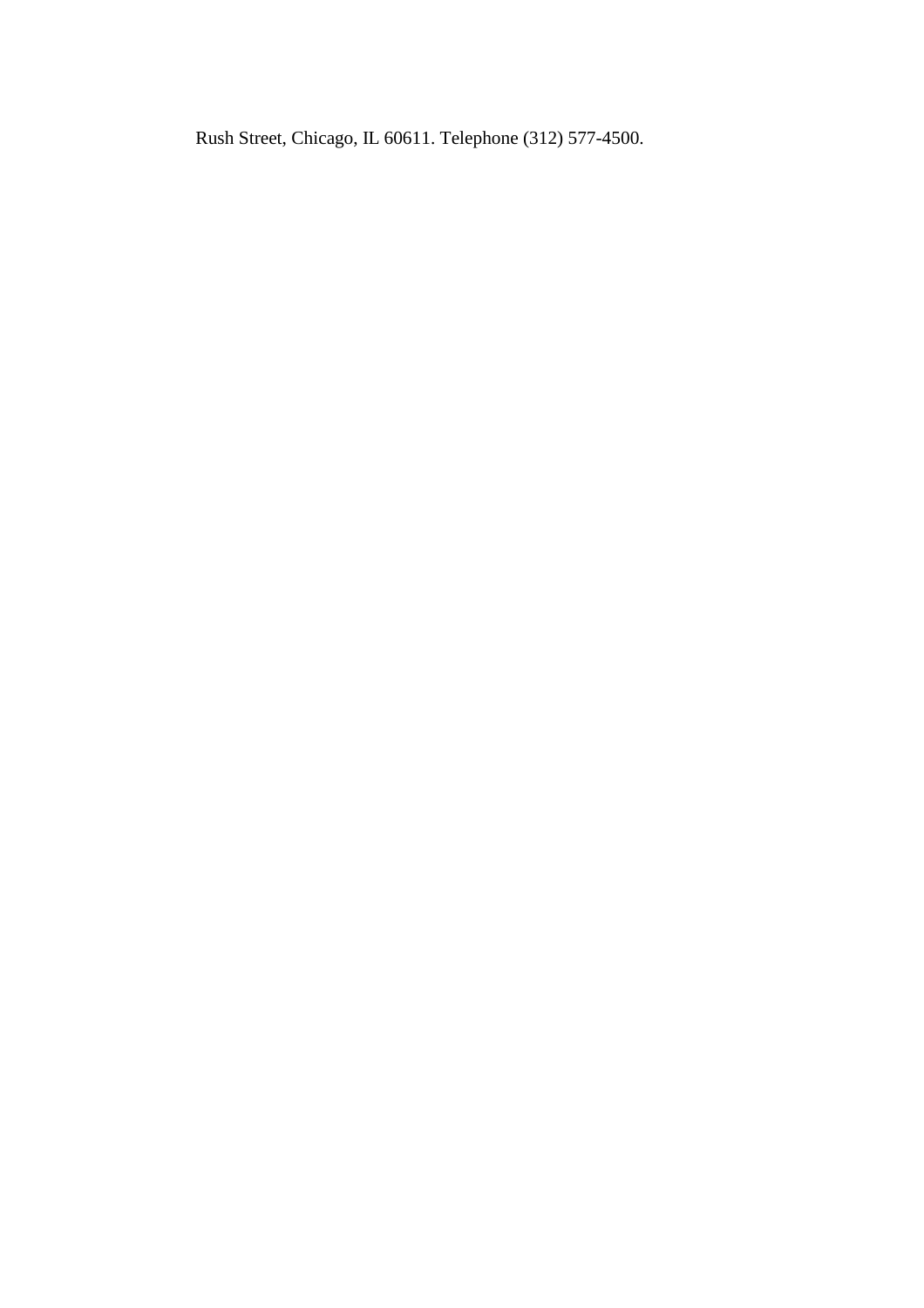#### Safe Homes.

This national organization encourages parents to sign a contract stipulating that when parties are held in one another's homes they will adhere to a strict no-alcohol/no drug- use rule. P. O. Box 702, Livingston, NJ 07039.

# Tough love.

This national self-help group for parents, children, and communities emphasizes cooperation, personal initiative, and action. It publishes a newsletter, brochures, and books, and it holds workshops. P. O. Box 1069, Doylestown, PA 18901. Telephone 1-800 333-1069/(215) 348- 7090.

# **TOLL-FREE INFORMATION**

# **1-800-COCAINE** A COCAINE HELPLINE

A round-the-clock information and referral service. Recovering cocaine-addict counselors answer the phones, offer guidance, and refer drug users and parents to local public and private treatment centers and family learning centers.

# **1-800-NCA-CALL** NATIONAL COUNCIL ON ALCOHOLISM INFORMATION LINE

The National Council on Alcoholism, Inc., Is a national nonprofit organization that combats alcoholism, other drug addictions, and related problems. The council also provides referral services to families and individuals seeking help with alcoholism or other drug problems.

# **1-800-622-HELP** NIDA HOTLINE

NIDA Hotline is a confidential information and referral line that directs callers to cocaine abuse treatment centers in the local community. Free materials on drug abuse are also distributed in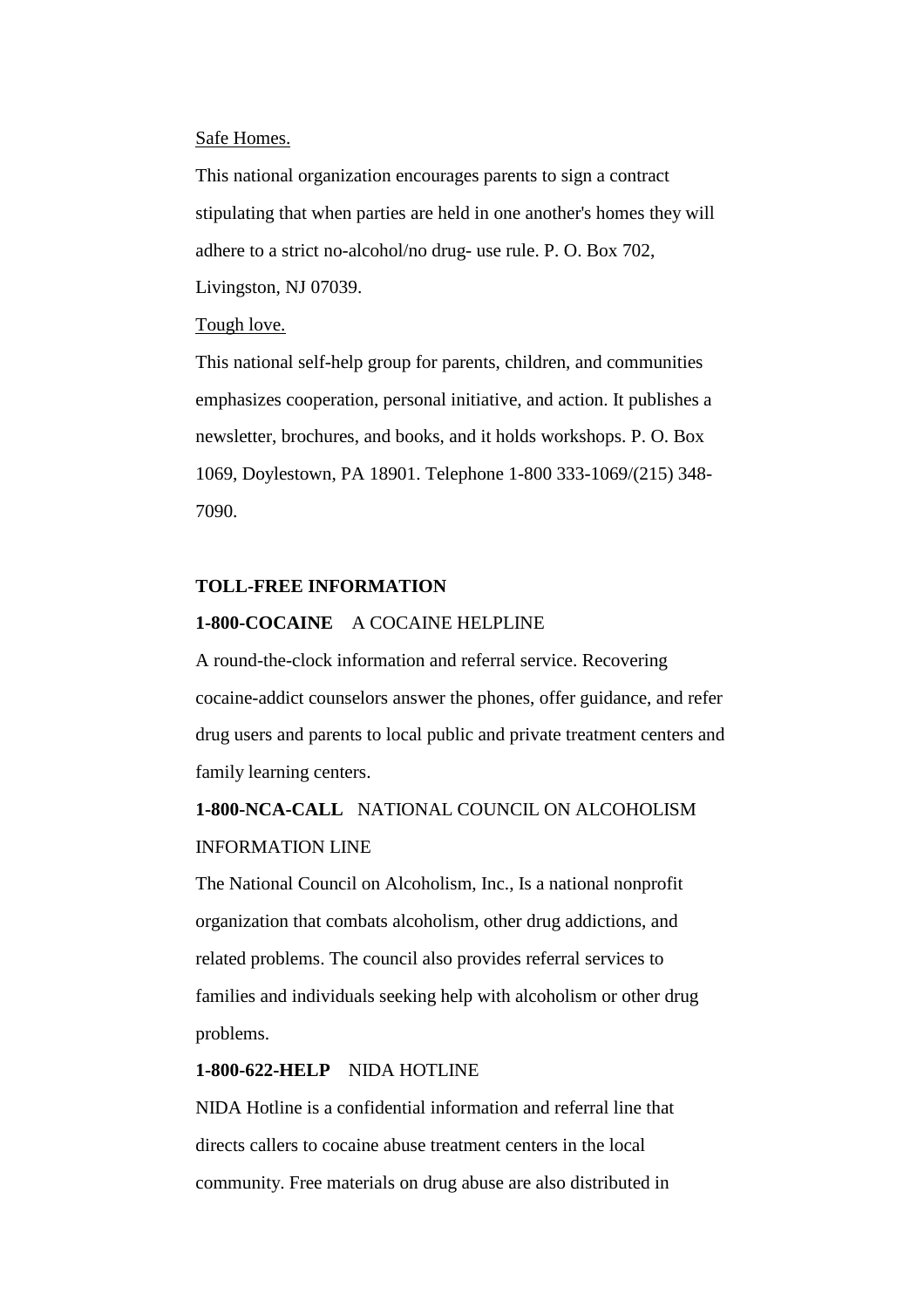response to inquiries.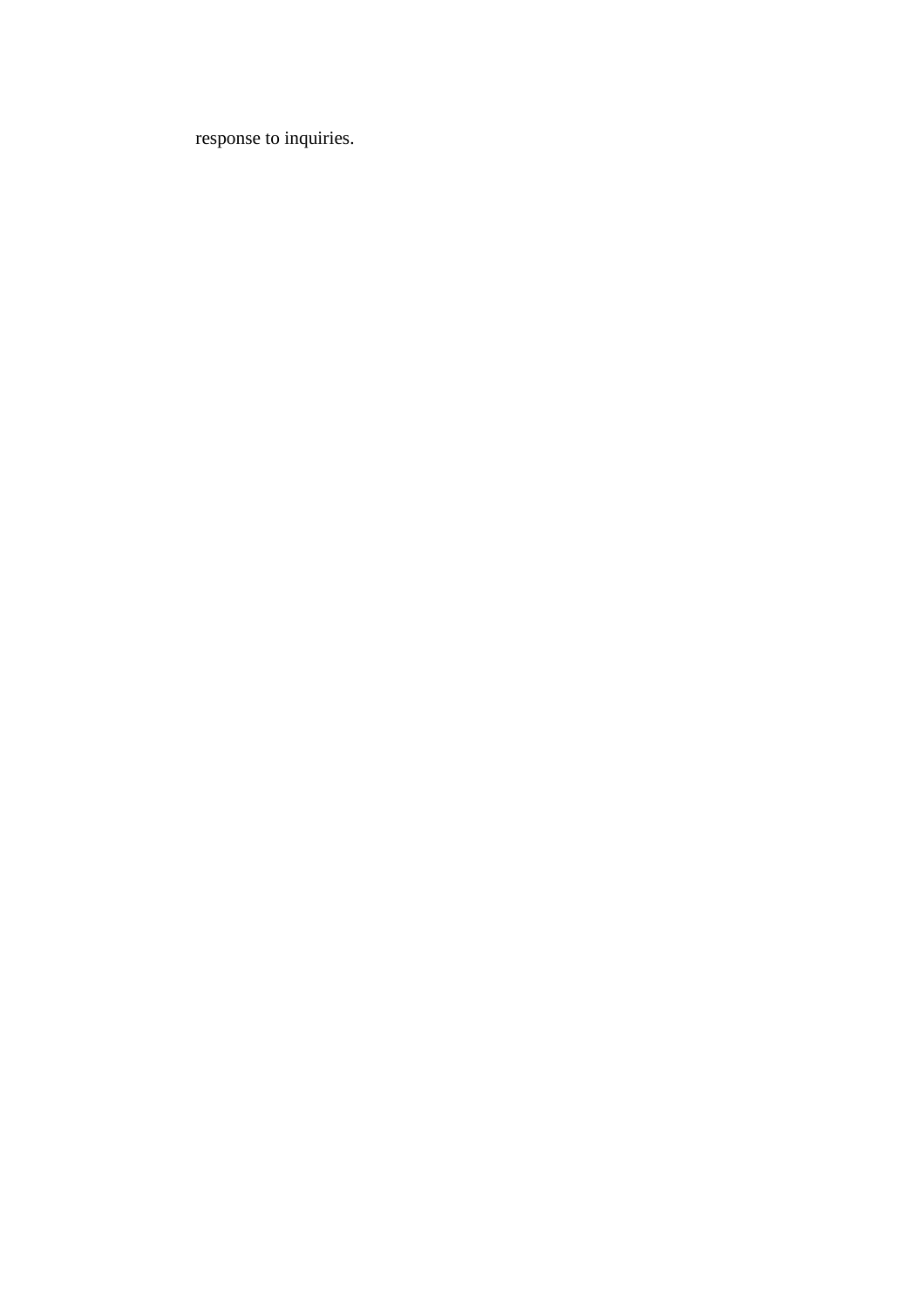## **GENERAL READING LIST FOR PARENTS**

Drug-Free Kids: A Parents' Guide, 1986. Scott Newman Center, 6255 Sunset Blvd., Suite 1906, Los Angeles, CA 90028.

Available in English and in Spanish. \$6.50 plus tax for the Englishlanguage version.

Kids and Drugs: A Handbook for Parents and Professionals, by Joyce Tobias, 1987. PANDAA Press, 4111 Watkins Trail, Annandale, VA 22003. \$6.90.

Peer Pressure Reversal, by Sharon Scott, 1985, reprinted 1988. Human Resource Development Press, 22 Amherst Road, Amherst, MA 01002. \$9.95.

Pot Safari, by Peggy Mann, 1982, reprinted 1987. Woodmere Press, Cathedral Finance Station, P.O. Box 20190, New York, NY 10125. \$6.95.

Preparing for the Drug-Free Years: A Family Activity Book, by J. David Hawkins, et al., 1988. Developmental Research and Programs, Box 85746, Seattle, WA 98145. \$10.95.

Team Up for Drug Prevention with America's Young Athletes, Drug Enforcement Administration, Demand Reduction Section, 1405 I Street, N.W., Washington, DC 20537. Free.

Ten Steps To Help Your Child Say "No": A Parent's Guide, 1986. National Clearinghouse for Alcohol and Drug Information, P.O. Box 2345, Rockville, MD 20852. Free.

The Fact Is...Hispanic Parents Can Help Their Children Avoid Alcohol and Other Drug Problems, 1989. National Clearinghouse for Alcohol and Drug Information, P. O. Box 2345, Rockville, MD 20852. Free. The Fact Is...You Can Prevent Alcohol and Other Drug Problems Among Elementary School Children, 1988. National Clearinghouse for Alcohol and Drug Information, P. O. Box 2345, Rockville, MD 20852.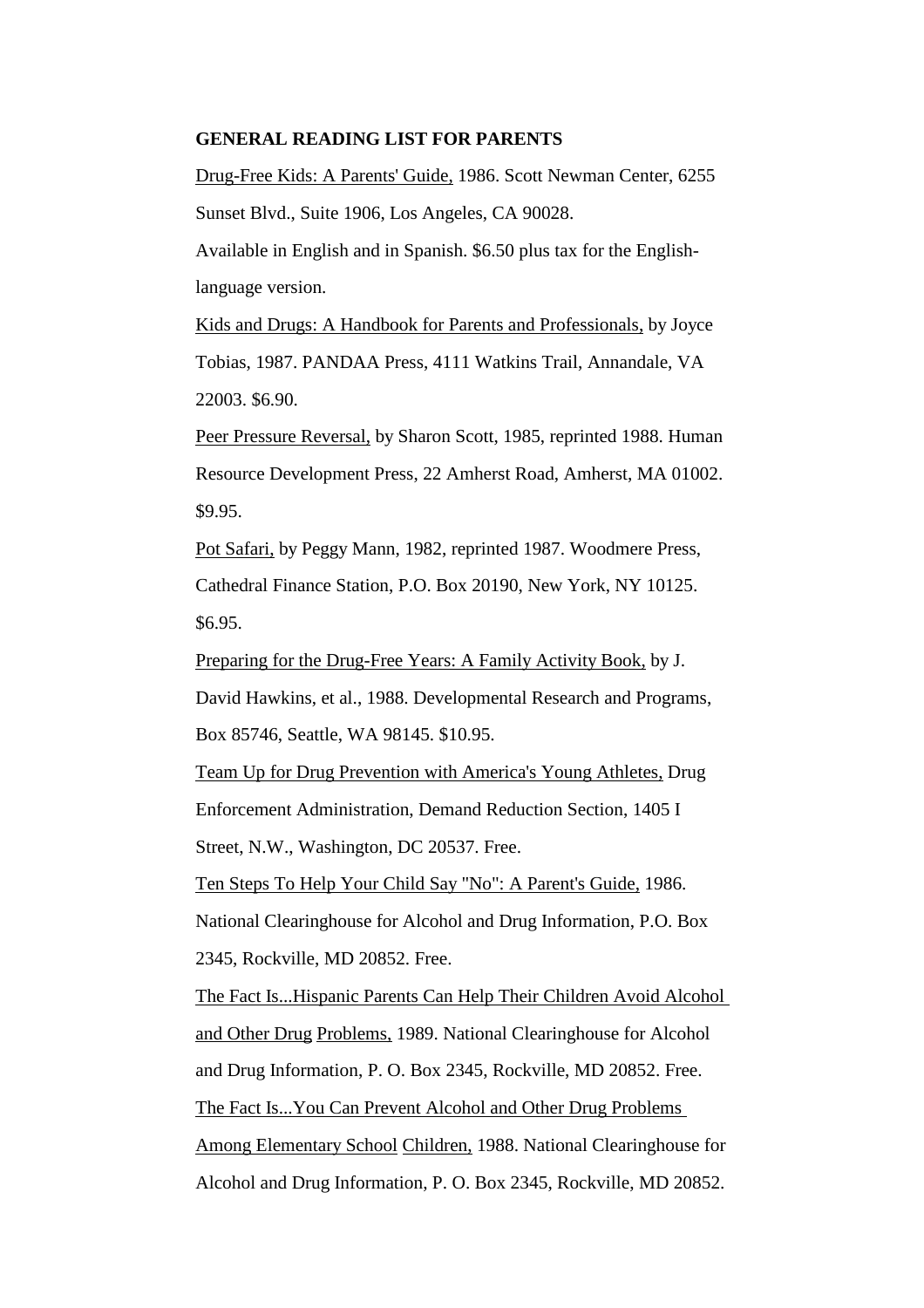Free.

The Fact Is...You Can Help Prevent Alcohol and Other Drug Use Among Secondary School Students, 1989.National Clearinghouse for Alcohol and Drug Information, P. O. Box 2345, Rockville, MD 20252. Free.

Young Children and Drugs: What Parents Can Do, 1987. The Wisconsin Clearinghouse, 1954 E. Washington Avenue, Madison, WI 53704. \$6.00 per 100 brochures.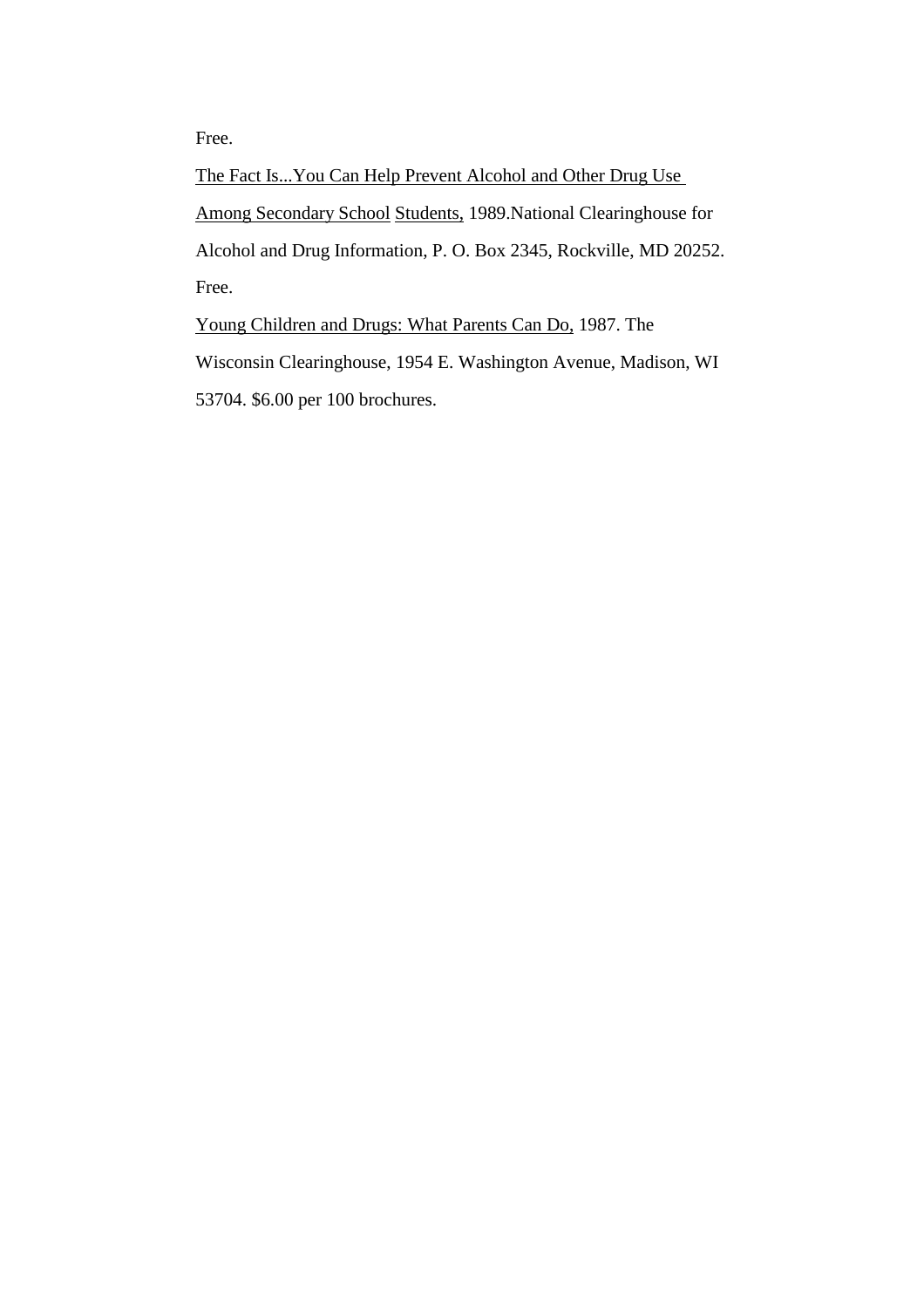What Works: Schools Without Drugs, U.S. Department of Education, 1986, revised in 1989. National Clearinghouse for Alcohol and Drug Information, Box 2345, Rockville, MD 20852. Free.

# **GENERAL READING LIST FOR ELEMENTARY SCHOOL CHILDREN**

A Little More About Alcohol, 1984. Alcohol Research Information Service, 1120 East Oakland Avenue, Lansing, MI 48906. \$0.75. A cartoon character explains facts about alcohol and its effects on the body.

Alcohol: What It Is, What It Does, by Judith S. Seixas, 1977. Greenwillow Books, 105 Madison Avenue, New York, NY 10016. \$5.95. An easy-to-read illustrated primer on the use and abuse of alcohol.

An Elephant in the Living Room: The Children's Book, by Marion H. Hyppo and Jill M. Hastings, 1984. Comp Care Publications, Box 27777, Minneapolis, MN 55427. \$6.00.

An illustrated workbook designed to help children from alcoholic homes understand that alcoholism is a disease and that they are not alone in coping with its effects.

Buzzy's Rebound, by William Cosby and Jim Willoughby, 1986. National Clearinghouse for Alcohol and Drug Information, P.O. Box 2345, Rockville, MD 20852. Free.

An 18-page "Fat Albert" comic book that describes the pressure on a new kid in town to drink.

Kids and Alcohol: Get High On Life, by Jamie Rattray et al., 1984. Health Communications, Inc. 1721 Blount Road, Suite 1, Pompano Beach, FL 33069. \$5.95. A workbook designed to help children (ages 11-14) make important decisions in their lives and feel good about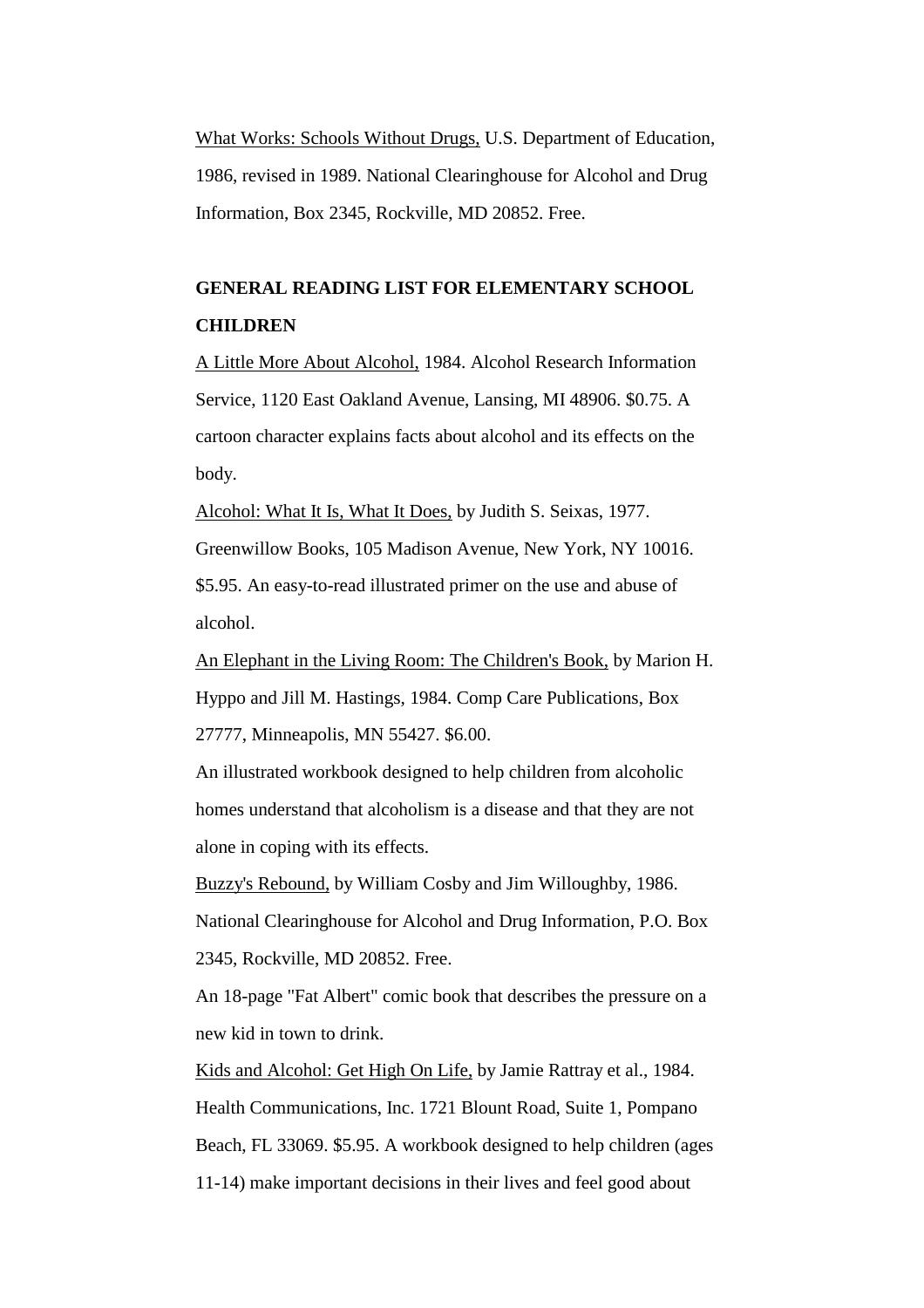themselves.

Kootch Talks About Alcoholism, by Mary Kay Schwandt, 1984. Serenity Work, 1455 North University Drive, Fargo, ND 58102. \$3.00.A 40-page coloring book in which Kootch the worm helps young children understand alcoholism and alcoholics.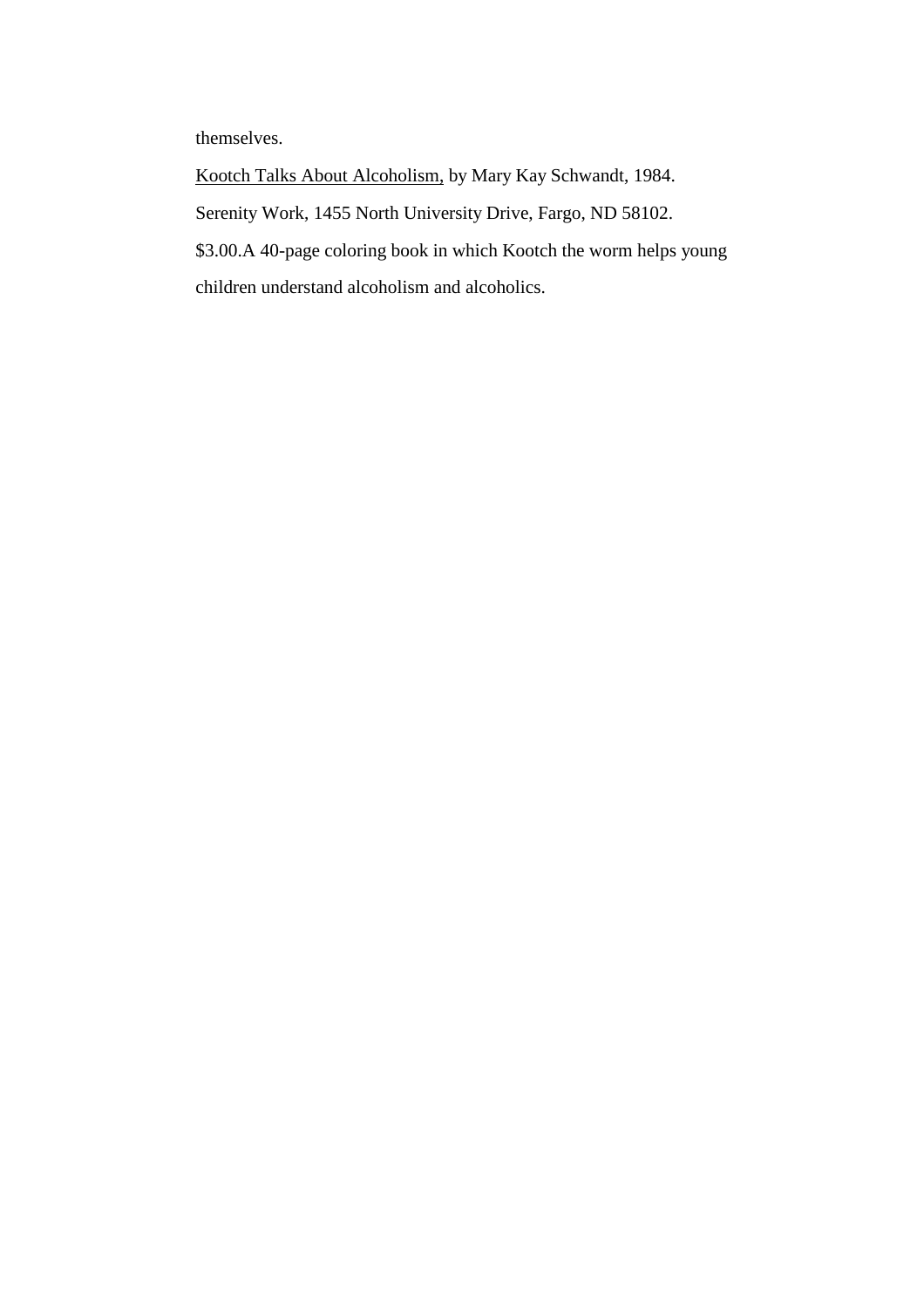The Sad Story of Mary Wanna or How Marijuana Harms You, by Peggy Mann, illustrated by Naomi Lind, 1988. Woodmere Press, P. O. Box 20190, Cathedral Finance Station, New York, NY 10025. \$2.95. A 40-page activity book for children in grades 1-4 that contains pictures of the damage that marijuana does to the body. Whiskers Says No to Drugs, 1987. Weekly Reader Skills Books, Field Publications, 245 Long Hill Road, Middletown, CT 06457. \$1.50. This book contains stories and follow-up activities for students in grades 2 and 3 to provide information and form attitudes before they face peer pressure to experiment.

# **GENERAL READING LIST FOR SECONDARY SCHOOL CHILDREN**

Chew or Snuff Is Real Bad Stuff. National Cancer Institute, U.S. Department of Health and Human Services Building 31, Room 10A24, Bethesda, MD 20892. Free. This 8-page pamphlet describes the hazards of using smokeless tobacco.

Christy's Chance, 1987. Network Publications, P.O. Box 1830, Santa Cruz, CA 95061-1830. \$3.95. A story geared to younger teens that allows the reader to make a non-use decision about marijuana. Different Like Me: A Book for Teens Who Worry About Their Parents' Use of Alcohol/Drugs, 1987. Johnson Institute, 7151 Metro Boulevard, Minneapolis, MN 55435. \$6.95. This 110 page book provides support and information for teens who are concerned, confused, scared, and angry because their parents abuse alcohol and other drugs.

Don't Lose a Friend to Drugs, 1986. National Crime Prevention Council, 1700 K Street, N.W., 2d Floor, Washington, DC 20006. Free. This brochure offers practical advice to teenagers on how to say "no" to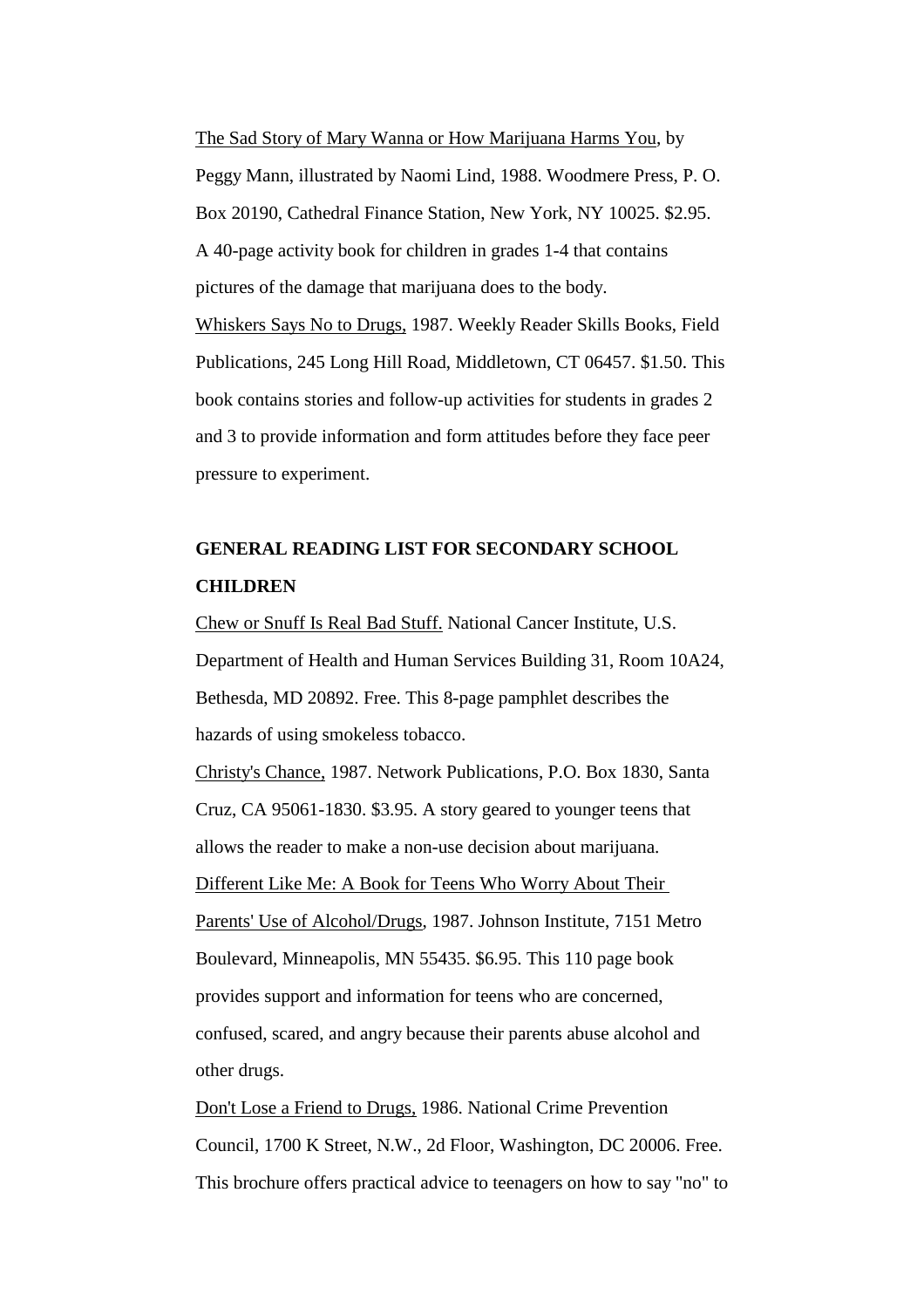drugs, how to help a friend who uses drugs, and how to initiate community efforts to prevent drug use.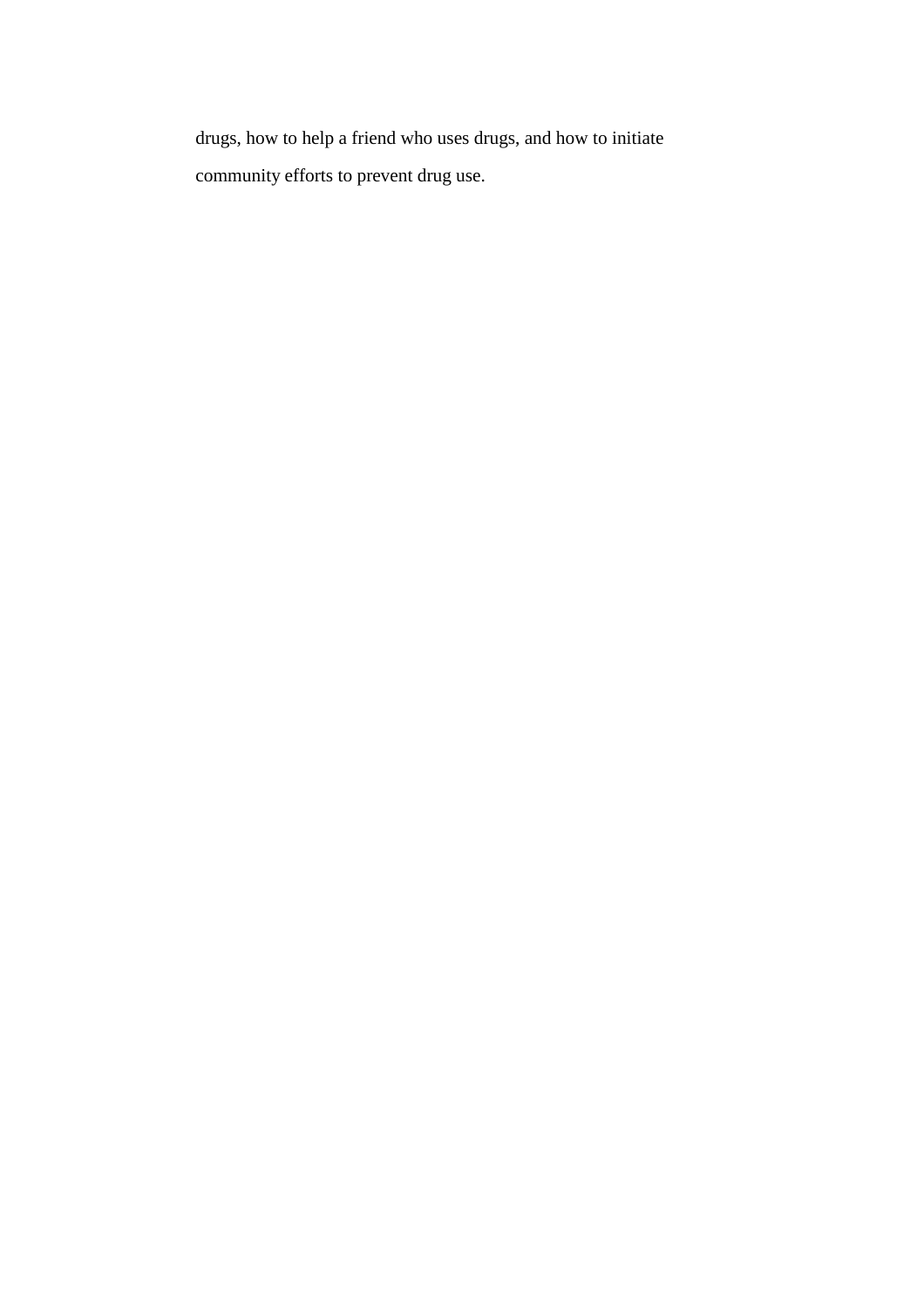## **VIDEOS**

A Gift for Life: Helping Your Children Stay Alcohol and Drug Free, 1989.

American Council on Drug Education, 204 Monroe Street, Suite 110, Rockville, MD 20850. \$29.95.

Drug-Free Kids: A Parent's Guide, 1986. Scott Newman Center, 6255 Sunset Blvd., Suite 1906, Los Angeles, CA 90028. \$32.50

Say NO! to Drugs: A Parent's Guide to Teaching Your Kids How To Grow Up Without Drugs and Alcohol, 1986.

PRIDE, The Hurt Building, 50 Hurt Plaza, Suite 210, Atlanta, GA 30303. Order No. F008S, \$25.95.

#### **REFERENCES**

# **WHAT PARENTS CAN DO**

California Department of Justice. Drugs and Youth: An Information Guide for Parents and Educators. Produced by the Crime Prevention Center of the Office of the Attorney General and the Bureau of Narcotic Enforcement, 1988. Eraser, Mark W., J. David Hawkins and Matthew O. Howard.

"Parent Training for Delinquency Prevention," in Parent Training and Prevention Approaches. New York: Haworth Press, 1988. Johnston, Lloyd D., Jerald G. Bachman, and Patrick M. O'Malley.

Monitoring the Future: Questionnaire Responses from the Nation's

High School Seniors. Ann Arbor, MI: University of Michigan, Institute

for Social Research, 1988 McKay, Gordon D. "Parents as Role

Models" in Parenting as Prevention: Preventing Alcohol and Other

Drug Use Problems in the Family. U.S. Department of Health and

Human Services, Office of Substance Abuse and Prevention,

1989.Novello, Joseph R.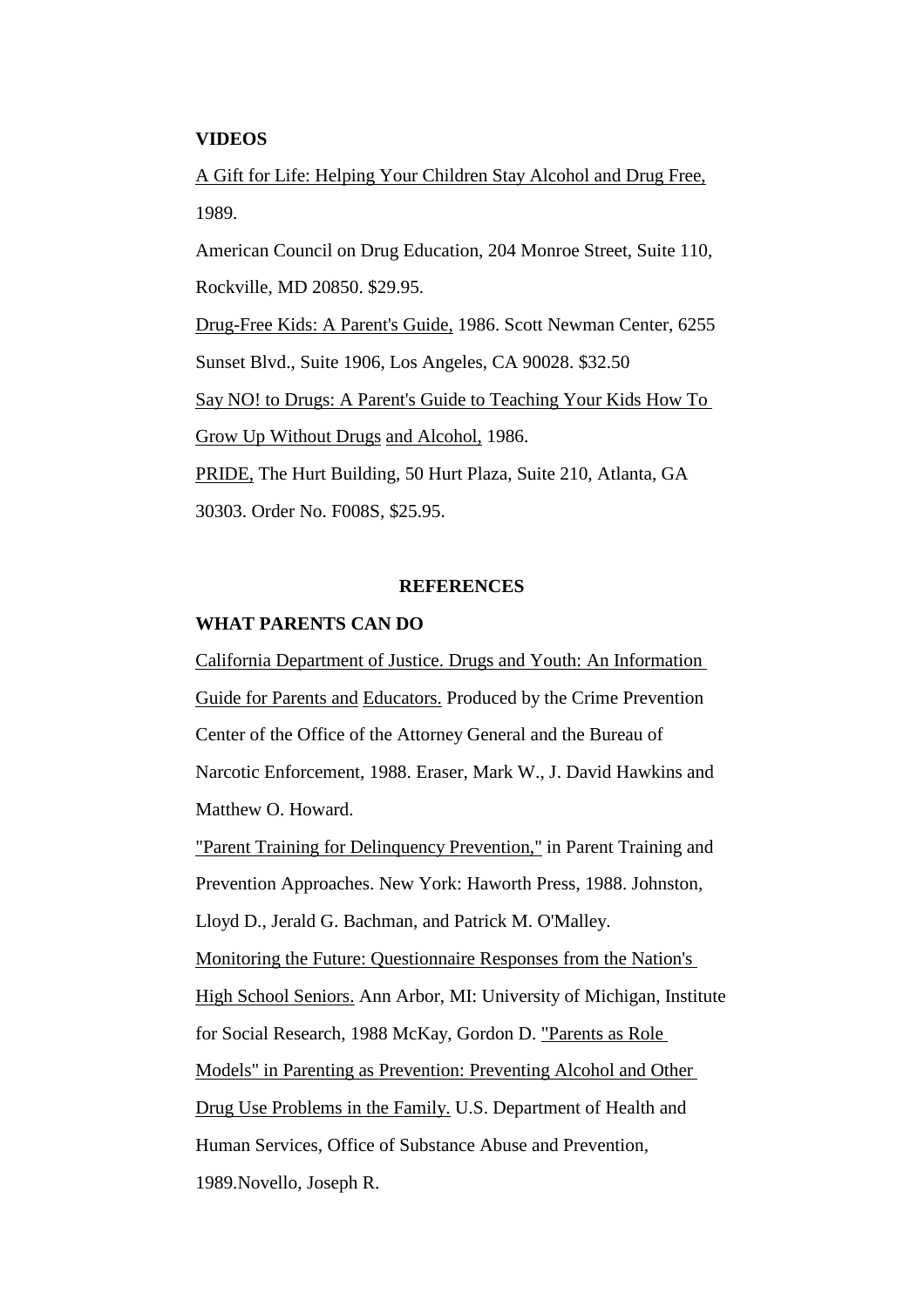Raising Kids American Style. New York: A & W Publishers Inc.,

1981.Stern, Alvera.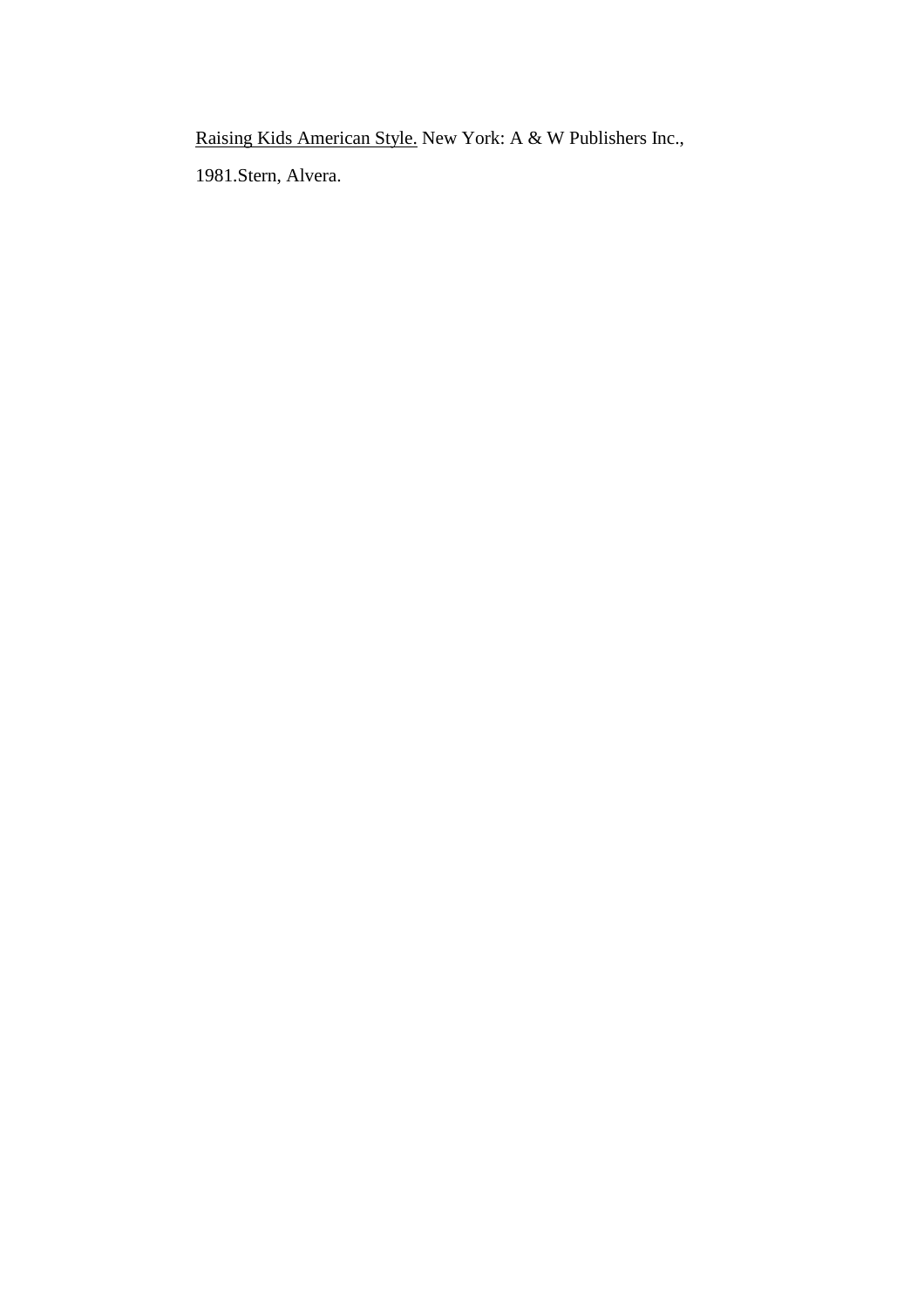"Parents as Educators" in Parenting as Prevention: Preventing Alcohol and Other Drug Use Problems in the Family. U.S. Department of Health and Human Services, Office of Substance Abuse Prevention, 1989. U.S. Department of Health and Human Services. Illicit Drug Use, Smoking, and Drinking by America's High School Students, College Students, and Young Adults, 1975-1987. Alcohol, Drug Abuse, and Mental Health Administration, 1988 U.S. Department of Health and Human Services. Press release on the 1988 National Household Survey on Drug Abuse. National Institute on Drug Abuse, July 31, 1989. Youcha, Geraldine, and Judith S. Seixas. Drugs, Alcohol, and Your Children: How to Keep Your Family Substance-Free. New York: Crown Publishers, 1989.

# **APPLYING THE PRINCIPLES**

Ames, Louise Bates, and Frances L. Ilg. Your Four Year Old: Wild and Wonderful. (Gesell Institute of Child Development) New York: Delacorte Press, 1976. Ames, Louise Bates, and Frances L. Ilg. Your Three-Year Old: Friend

or Enemy? (Gesell Institute of Child Development) New York:

Delacorte Press, 1976.

Briggs, Dorothy C. Your Child's Self-Esteem. New York: Doubleday, 1975.

Garner, Alan. It's O.K. to Say No to Drugs: A Parent/Child Manual for the Protection of Children. New York: Tom Doherty Associates, 1987. Kantrowitz, Barbara, and Wingert, Pat. "How Kids Learn," Newsweek 103, no. 16 (April 17, 1989):pp-50-57.

Perkins, W. M., and N. McMurtrie-Perkins. Raising Drug-Free Kids in a Drug-Filled World. Center City, MN: Hazelden, 1986.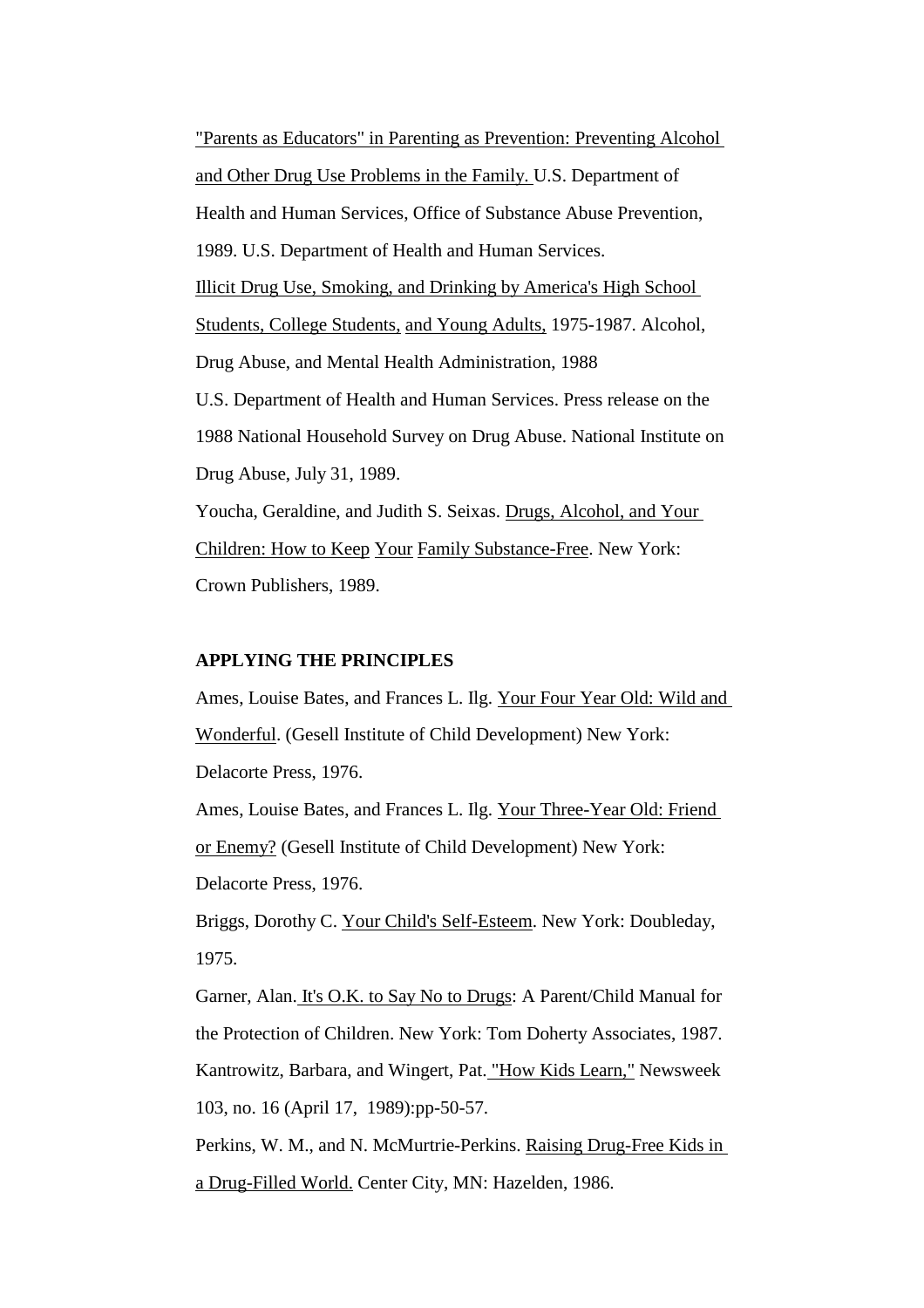Rich, Dorothy. MegaSkills: How Families Can Help Children Succeed in School and Beyond. Boston: Houghton Mifflin, 1988. Scott, Sharon. PPR: Peer Pressure Reversal. Amherst, MA: Human Resource Development Press, Inc., 1985.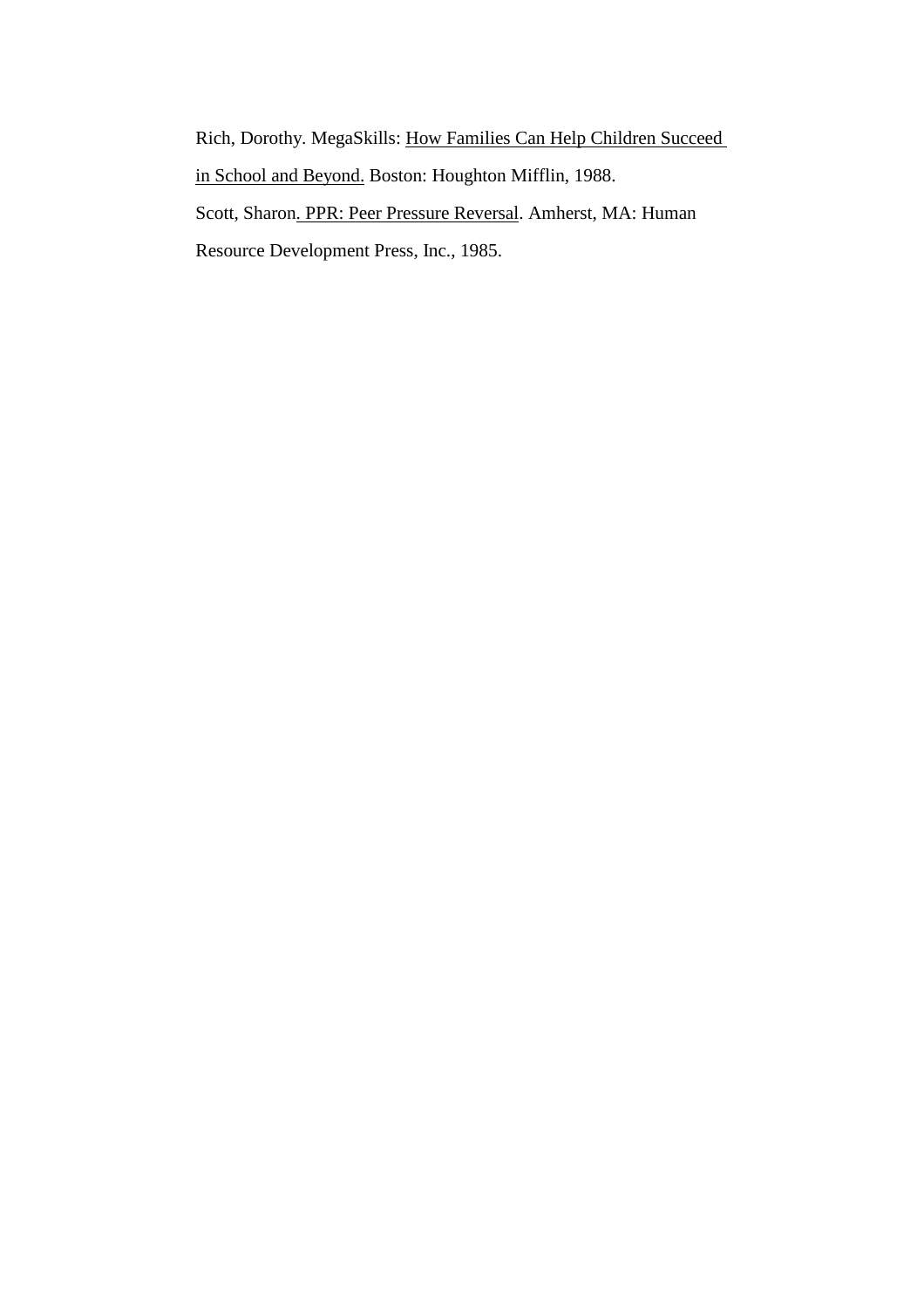U.S. Department of Education. Drug Prevention Curricula: A Guide to Selection and Implementation. Office of Educational Research and Improvement, 1988.

## **WHAT TO DO IF YOUR CHILD IS USING DRUGS**

Dryfoos, J. D. "Youth At Risk: One in Four in Jeopardy." Unpublished report submitted to the Carnegie Corporation, 1987. Hawkins, J. David, et al. Childhood Predictors of Adolescent Substance Abuse: Toward an Empirically Grounded Theory. New York: Haworth Press, 1986. Kumpfer, K. L. Youth at High Risk for Substance Abuse. Rockville, MD: U.S. Department of Health and Human Services, National Institute on Drug Abuse, 1987. (ADM 87-1537) Newcomb, M. B., and P. M. Bentler. Consequences of Adolescent Drug Use. Newbury Park, CA: Sage Publications, Inc., 1988. U.S. Department of Health and Human Services. Questions and Answers: Teenage Alcohol Use and Abuse. National Institute on Alcohol Abuse and Alcoholism, 1983 Werner, E. E., and R. S. Smith. Vulnerable but Invincible: A Longitudinal Study of Resilient Children and Youth. New York: McGraw-Hill, 1982. SPECIFIC DRUGS AND THEIR EFFECTS Petersen, Robert C. Childhood and Adolescent Drug Abuse: A Physician's Guide to Office Practice. New York: The American Council for Drug Education, 1987.

U.S. Department of Education. What Works: Schools Without Drugs. 1989.

U.S. Department of Health and Human Services. Sixth Annual Report to the U.S. Congress on Alcohol and Health. Rockville, MD: National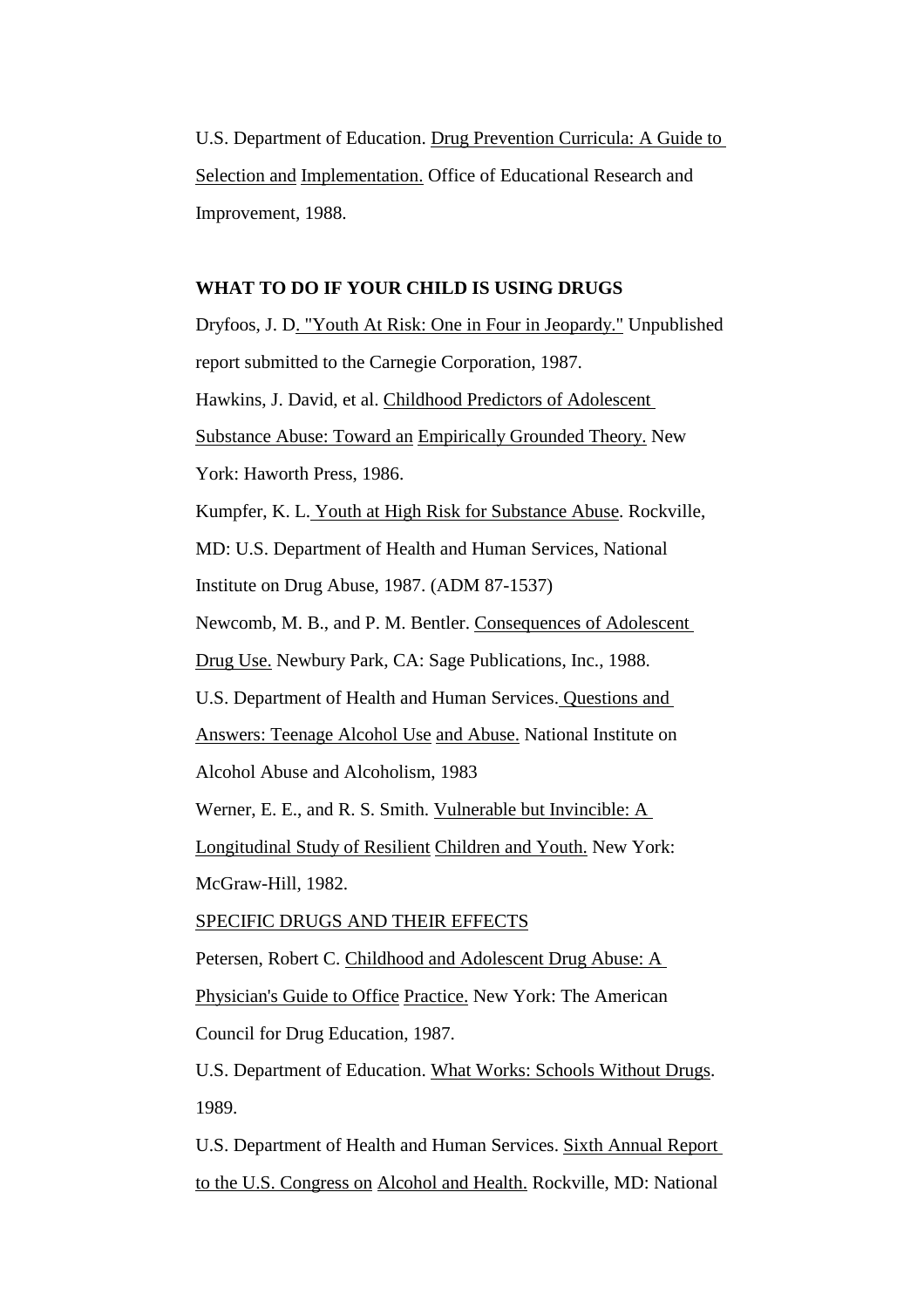Institute on Alcohol Abuse and Alcoholism, 1987. U.S. Department of Justice. Drugs of Abuse. Drug Enforcement Administration, 1988.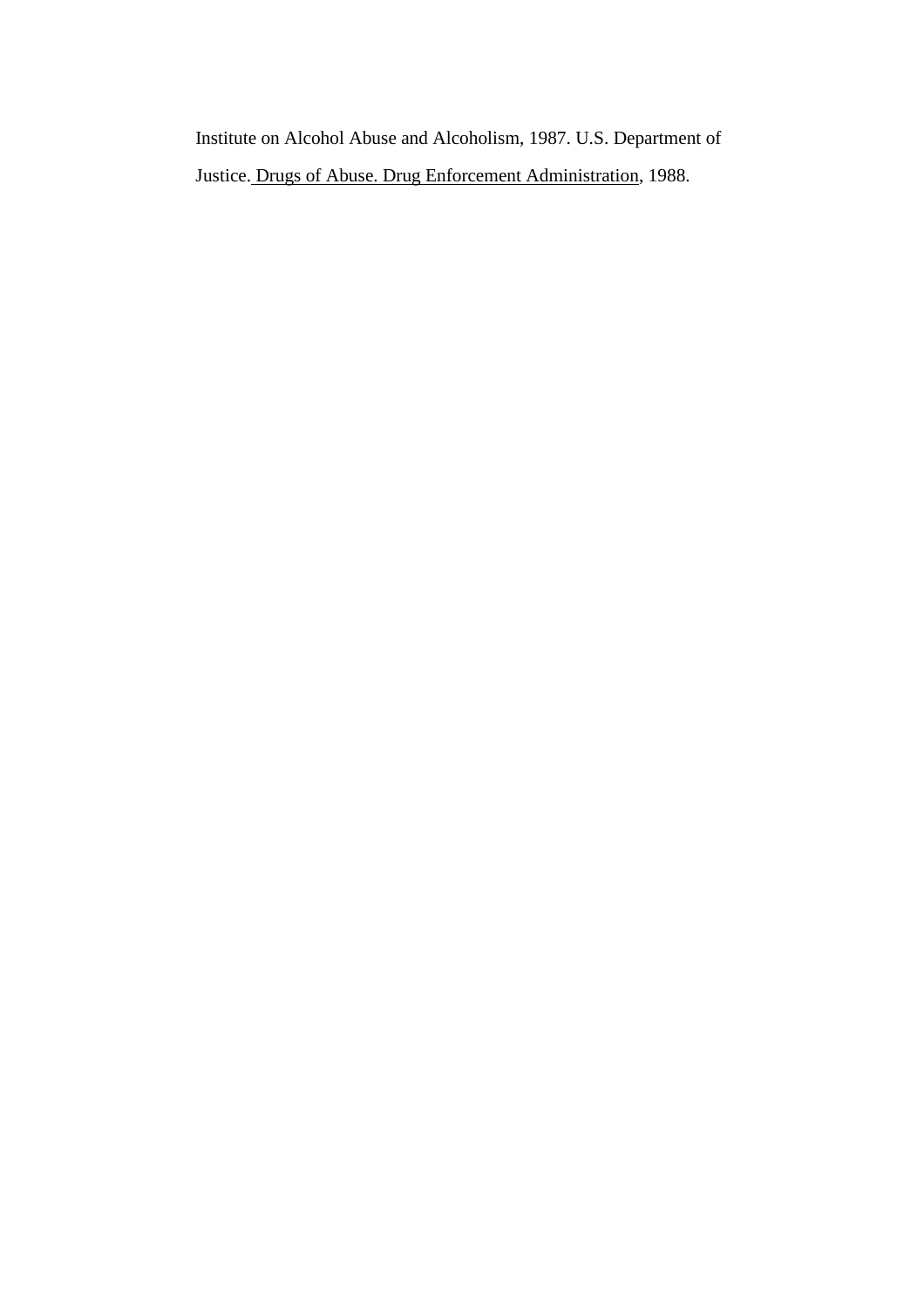#### **ACKNOWLEDGMENTS**

The author wishes to thank the following persons who provided comments on this publication:

Owen S. Bubel, Ph.D., Developmental and Psychological Services Associates

Lee Dogoloff, American Council on Drug Education

Charles Flatter, Ph.D., University of Maryland

J. David Hawkins, Ph.D., University of Washington

Elizabeth Kames, National Commission on Drug Free Schools

Michael Klitzner, Ph.D., Pacific Institute for Research and Evaluation

Elizabeth S. McConnell, U.S. Attorney's Office, Tampa, FL

Anne Meyer, National Federation of Parents for Drug-Free Youth

Cindi Moats, University of California, Irvine

Nelia Nadal, National Clearinghouse for Alcohol and Drug

Information

Katherine Powell, Alice Ferguson Foundation

Leo T. Powell, Powell and Associates

John Rosiak, National Crime Prevention Council

Sue Ruche, Families in Action

Mel Segal, Office for Substance Abuse Prevention, Department of

Health and Human Services

Nancy Simpson, Office for Substance Abuse Prevention, Department

of Health and Human Services

Joyce Tobias, PANDAA

John Van Schoonhoven, Greenbelt Center Elementary School

Manya Unger, National Parent-Teacher Association

This publication is designed to provide accurate and authoritative information with